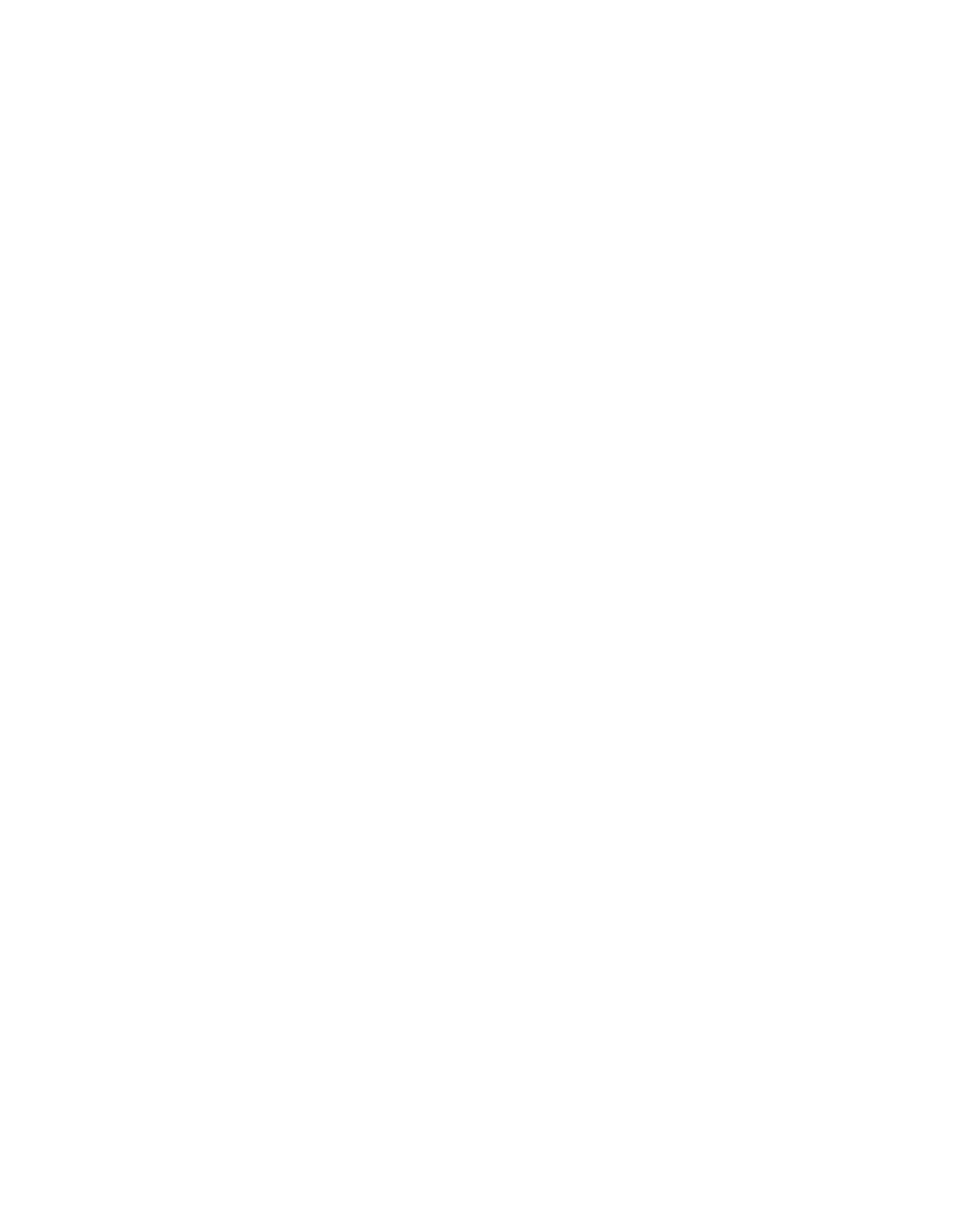### Dear Parents,

Welcome to Carle Auditory Oral School! We are so glad to count you among the CAOS Family! This handbook was put together to provide families with some information surrounding the policies and procedures that help CAOS to run. The handbook does not contain every policy that guides us and is continually adapted over time as the program adapts in response to the needs of the children and families we serve. Hard copies of the handbook are available upon request from the school office. We are working to make the most recent version of the handbook available on the school's website for easy reference when the need arises.

It is our hope that this document will increase your understanding of what drives our program, and prepare you to collaborate with us to continually expand and improve our ability to affect the children and families in our care. After reviewing the handbook, please sign the form indicating that you have reviewed and understand the information it contains. Please be comfortable requesting clarification if something seems unclear.

Thank you,

Danielle M. Chalfant, MA, CCC-A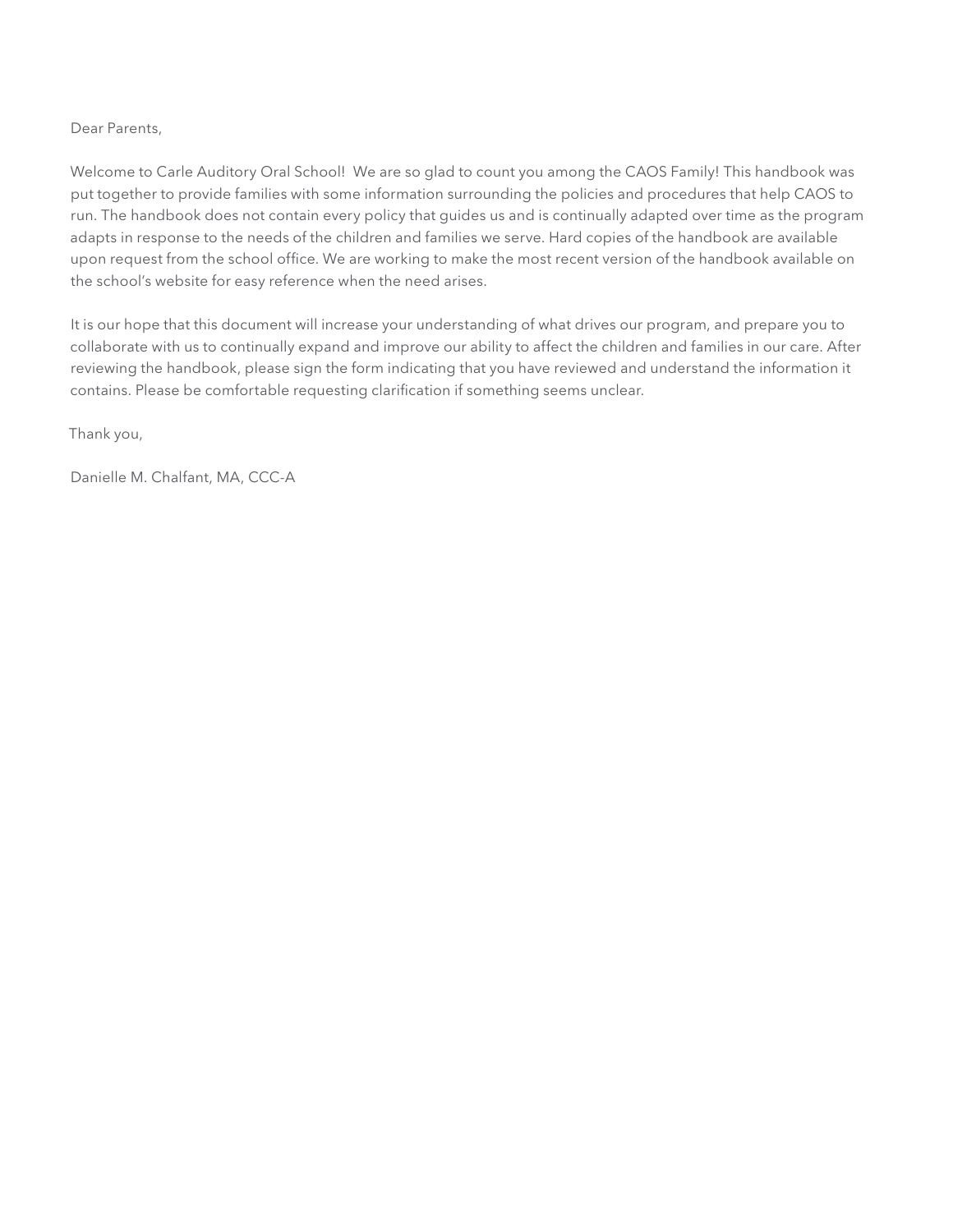# Table of Contents

| School Vision, Mission, Program Goal and Core Values | 3  |
|------------------------------------------------------|----|
| Parking, Drop-off and Pick-up                        | 3  |
| Attendance/Absences                                  | 6  |
| Weather Related School Closure                       | 9  |
| Child Illness Policy                                 | 10 |
| <b>Mandated Reporters</b>                            | 11 |
| Child's Needs At School and Outdoor Play             | 11 |
| <b>Medication Administration</b>                     | 13 |
| Lunch and Snacks                                     | 15 |
| Nap/Quiet Time                                       | 16 |
| <b>CAOS Traditions/Fundraisers</b>                   | 18 |
| Special Events/Gifts                                 | 20 |
| University Student Placement                         | 21 |
| Costs                                                | 21 |
| <b>Family Involvement Expectations</b>               | 24 |
| Progress Reports                                     | 24 |
| Enrollment                                           | 24 |
| Assessments                                          | 25 |
| Home-School Communication Plan                       | 25 |
| <b>Commitment to Diversity</b>                       | 27 |
| Curriculum                                           | 27 |
| <b>Behavior Management</b>                           | 30 |
| <b>Classroom Placement</b>                           | 32 |
| Door Codes                                           | 32 |
| Social Media Policy                                  | 32 |
| Sharing Concerns/Partnering for Excellence           | 33 |
| <b>Additional Resources</b>                          | 33 |
| School Calendar                                      | 34 |
| Contact Information                                  | 36 |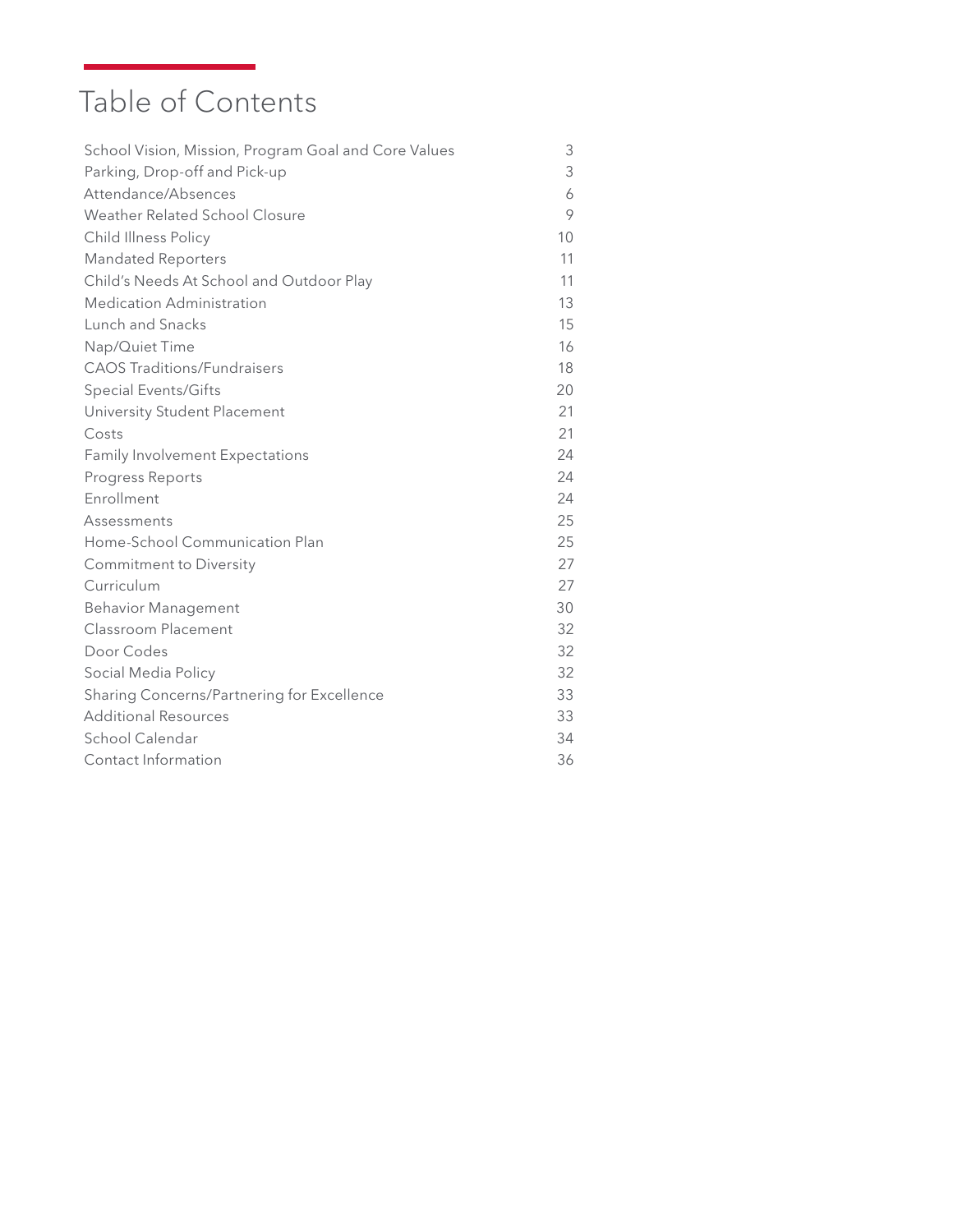# School Vision, Mission, Program Goal and Core Values

### VISION

Carle Auditory Oral School will be a regionally recognized program of excellence for early childhood education and early elementary education. The program will continually strive to be responsive to individual child and family needs by empowering families. We will work together with families to support children in reaching their communicative and academic potential and be fully contributing members of society. In the course of this work, staff will remain committed to preparing future professionals to meet the needs of children with hearing loss who use spoken language and listening skills throughout our community schools.

### MISSION

Carle Auditory Oral School provides a nurturing, family-centered environment that supports children with hearing loss and normal hearing in reaching their communication and learning potential.

#### PROGRAM GOAL

The goal of the Carle Auditory Oral School is to support children who are deaf and hard of hearing in developing the spoken language, listening, thinking and learning skills necessary to return to their neighborhood schools ready to compete alongside normally hearing peers. Families play an integral role in this process during the early school years and beyond. The program is designed to maximize family education and parent-professional collaboration opportunities.

### CORE VALUES

- Family Centered
- Excellence
- Team work
- Education
- Compassion

### Parking, Drop-off and Pick-up

### PARKING

- Please be respectful of the parking situation at CAOS.
- Refer to the Drop Off and Pick Up sections of this handbook for information about the transition processes.
- If you are observing your child or meeting with a CAOS staff member, please park in the spots designated ECHO Patient Parking in the lot across the street from the school.

### USE OF THE PULL-OFF AND CIRCLE DRIVE

If you are planning to use the pull-off area directly in front of the school, please enter Park St. from Lincoln Avenue, heading east and pull all the way forward in the pull-off area. If other cars are already waiting in the pull-off area, please pull in along the Park St. curb and wait for the cars in front of you to leave before you pull forward. Please do NOT stop by curb in front of the building.

If you are entering the area from Busey Street (the road that passes in front of Subway), please pull into the circle drive to drop off your child. Traffic flow in the circle drive is to be counter clockwise, meaning you are to enter the circle near the building and exit the circle near Busey Street. After parking in the unpainted area of the circle drive, please help your child out of the car, hold hands with them and walk over to the school entrance. If it is during drop-off or pick-up time, please wait for one of the teachers to receive your child before heading out for the day.

When you are exiting the area after drop-off or pick up, it is recommended that families use the circle drive to turn around, make a left turn onto Park St. and exit the area by taking the access road north to Church St. Alternatively, families are welcome to take Park St. back to Lincoln Ave. Delays related to the congestion surrounding the loading dock are common on Busey St. Families are encouraged to avoid using Busey St. to exit the area.

Please let me know if you have any questions about this clarified process.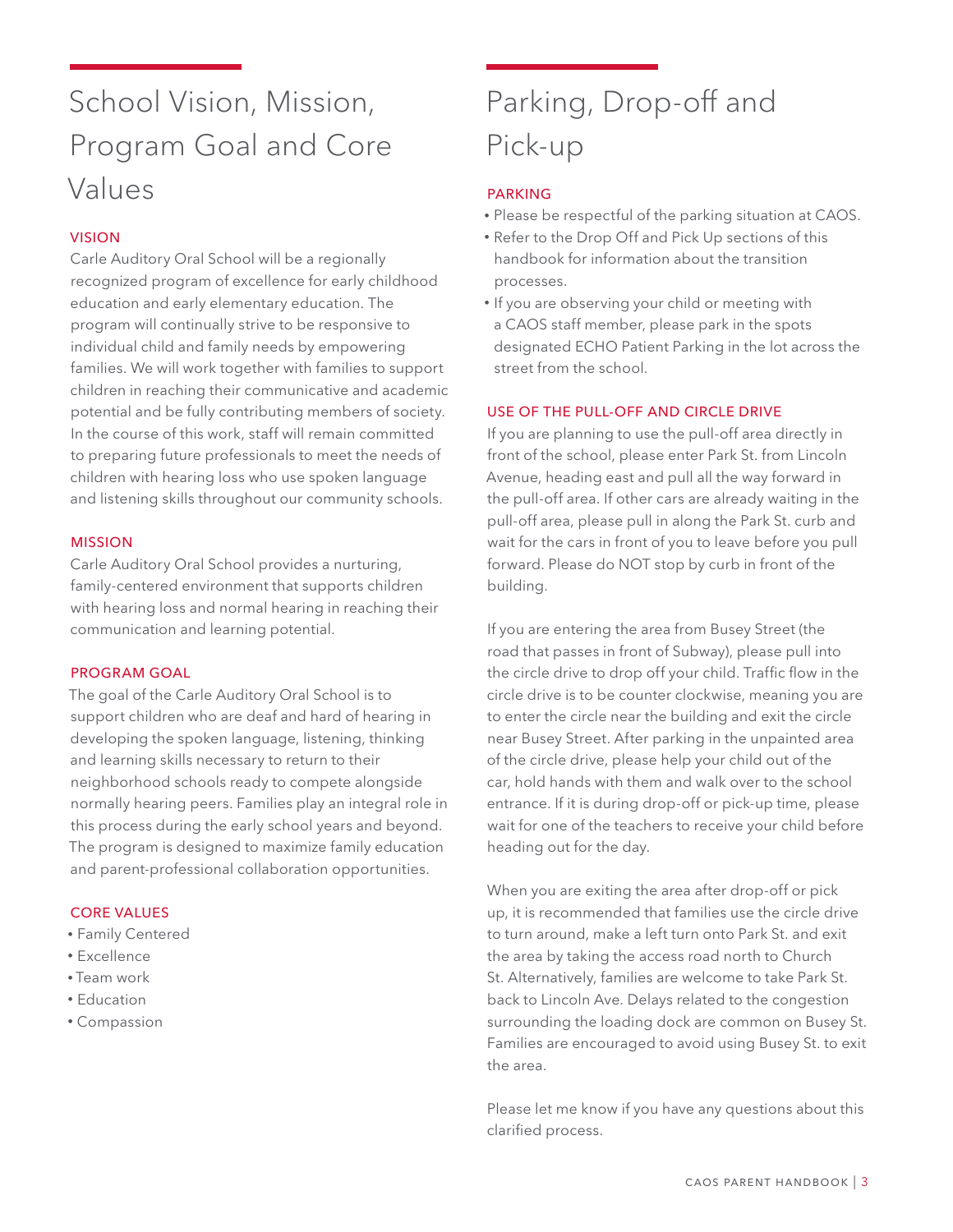### Entering from LINCOLN AVENUE

- Pull in along the curb on Park St.
- Traffic moves from west to east.
- Drive slowly on Park St.and watch for children.

#### Entering from BUSEY STREET

- Use circle drive.
- Counter clockwise movement
- Walk to building
- Release student only to teacher.

#### Exiting the area:

- Use circle drive to turn around.
- Use Park Street or Church St. to return to Lincoln Ave.
- Avoid Busey St. to minimize delays and congestion

#### Reminders:

- Have children enter and exit on the passenger side of the car to keep children out of the street.
- Have your child stay in the car until the teacher opens the door to get them.

#### DROP-OFF

To facilitate a smooth and safe transition from home to school, our drop off times/ procedures are as follows.

#### Before Care Drop-off

- Before Care opens at 7 a.m. on each school day. Parents can drop their children off for Before Care between 7 and 8:40 a.m. each morning by parking in the designated drop off area or circle drive, and bringing your child upstairs.
- Parents must complete the daily symptom check form prior to arrival. A staff member will greet you at the side door and check your child's temperature before escorting them upstairs.

#### School Drop Off Procedure

\*During COVID restrictions, we will have staggered drop off:

8:40-8:50 Back door Class 1, Side door Class 4 8:50-9:00 Back door Class 2, Side door Class 5 9:00-9:10 Back door Class 3, Side door Class 6

Drop off times will be set for each class. Please plan to arrive during the ten minute block to maintain social distancing.

Side Door During your scheduled drop off time, pull your vehicle all the way forward in the designated drop off area on the south side of Park St. You and your child will line up on a designated space outside of the garden entrance. The teacher will confirm symptom checklist is complete, temperature check, and escort them upstairs. Walkers should follow the same waiting procedure.

Back Door During your scheduled drop off time, pull your vehicle all the way forward in the circle drive on the south side of Park St. You and your child will walk the path along the side of the ECHO building toward the back door. Line up on a designated space outside of the back door entrance. The teacher will confirm symptom checklist is complete, temperature check, and escort them upstairs. Walkers should follow the same waiting procedure.

Late Drop Off If you are not at school during the designated drop off time, please park your vehicle across from the school. Walk your child into the school. Late drop off expectations are indicated in the elevator. We appreciate your cooperation with this policy and helping to keep our staff and students safe.

#### Pick Up Procedure

3:00-3:10 Back door Class 1, Side door Class 4 3:10-3:20 Back door Class 2, Side door Class 5 3:20-3:30 Back door Class 3, Side door Class 6

Pick up times will be set for each class. Please plan to arrive during the ten minute block to maintain social distancing.

Side Door During your scheduled pick up time, pull your vehicle all the way forward in the designated drop off area on the south side of Park Street. You will line up on a designated space outside of the garden entrance. The teacher will record who has picked up your child. Walkers should follow the same waiting procedure.

Back Door During your scheduled pick up time, pull your vehicle all the way forward in the circle drive on the south side of Park Street. You will walk the path along the side of the ECHO building toward the backdoor. Line up on a designated space outside of the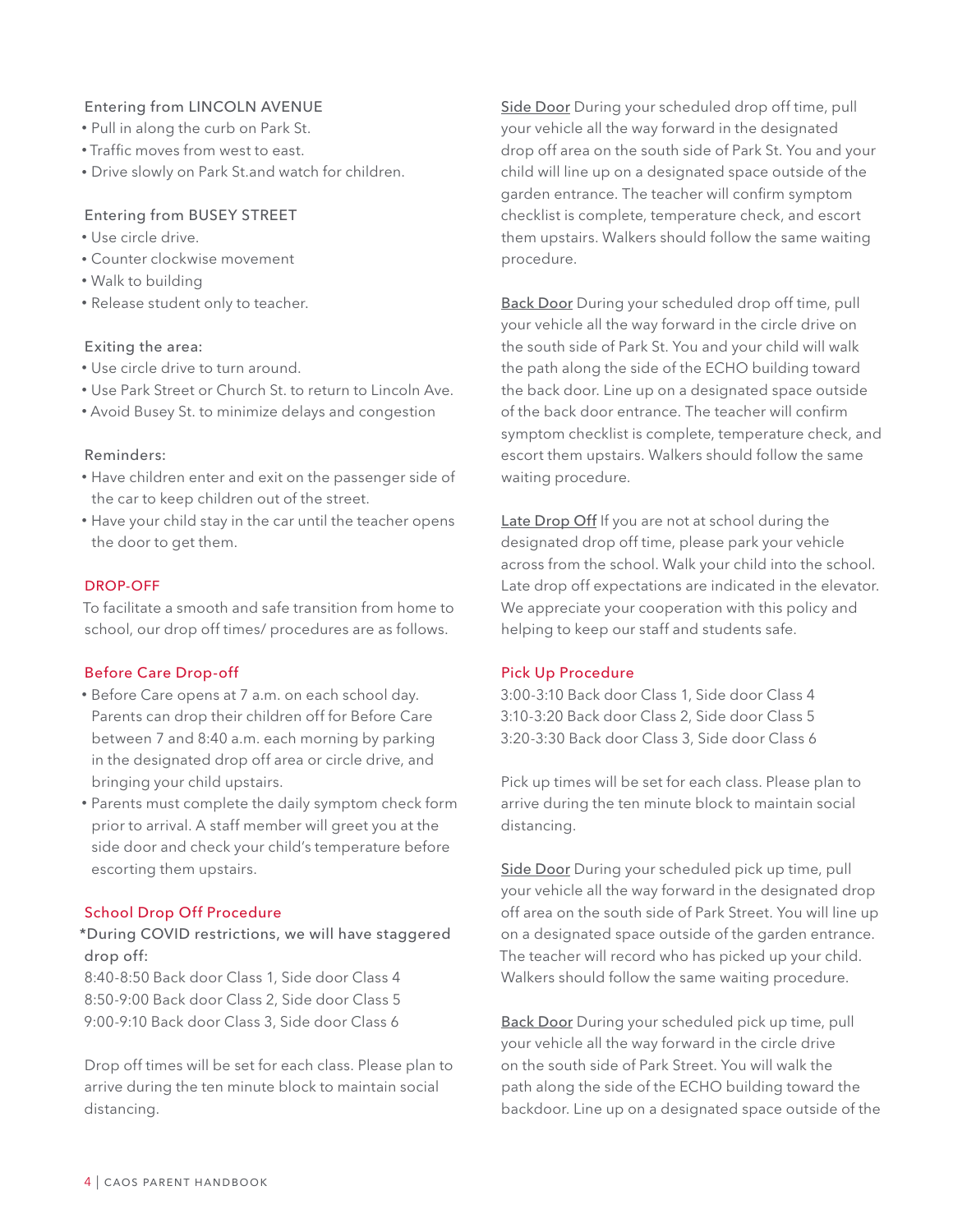back door entrance. The teacher will record who has picked up your child. Walkers should follow the same waiting procedure.

- If for some reason pick-up will be other than the routine, please send a note or call to let the school office and/or teacher know. Please do not e-mail the teacher or office coordinator as there may not be an opportunity for them to check their e-mail during the day.
- In the event that the teacher does not recognize the person picking up a child, they will ask for photo identification and compare the name to the authorized pick up list provided by each family. If the person is not on the authorized pick up list, your child will not be released to them, and will instead transition to After Care. Please ensure that you keep this list current and communicate this expectation to people on your authorized pick up list to avoid inconvenience or frustration.

Late Pick Up If you are not at school during the designated pick up time, *please park your vehicle across from the school, and enter the school to pick up your child*. As teachers generally have after-school responsibilities, it is very important that your child be picked up during their pick-up window.

We realize there may be unexpected or emergency situations that prevent you from picking up your child during the pick-up window. If this happens, please notify the school office immediately at (217) 326-2824. The school office will inform the teacher of your plan for your child's pick up. If your child is not picked up during your 10 minute pick-up window, your child will be brought to After Care. A late pick up charge of \$1.00 will need to be paid at pick-up time or at drop-off the following day in the drop box by the side entrance. This charge will cover your child's participation in After Care until 3:40. Snack is provided at 3:40 each day. Any child who is not picked up by this time must pay for the full drop in rate of \$10.81 at pick-up time or at drop-off the following day. This charge will cover your child's participation in After Care for the day. You may pick up any time before 5:30 PM.

### After Care Pick Up

- After Care operates from 3:00 5:30 on each full day of school.
- Parents can pick up their children from After Care between 3:30 and 5:15 each evening by parking in the designated drop off area or circle drive, and then entering the shcool to pick up your child.
- Families who pick up after 5:15 will find that the enrichment teachers and children have transitioned to the side door area to facilitate pick up. Additionally, this will help our enrichment teachers to get the aftercare materials cleaned and the building locked up in time for them to clock out at 5:45. We appreciate your partnership in this process and hope that we have identified a strategy that is mutually beneficial for families and staff. For those children picked up after 5:30, a charge of \$1/minute will be added to your account.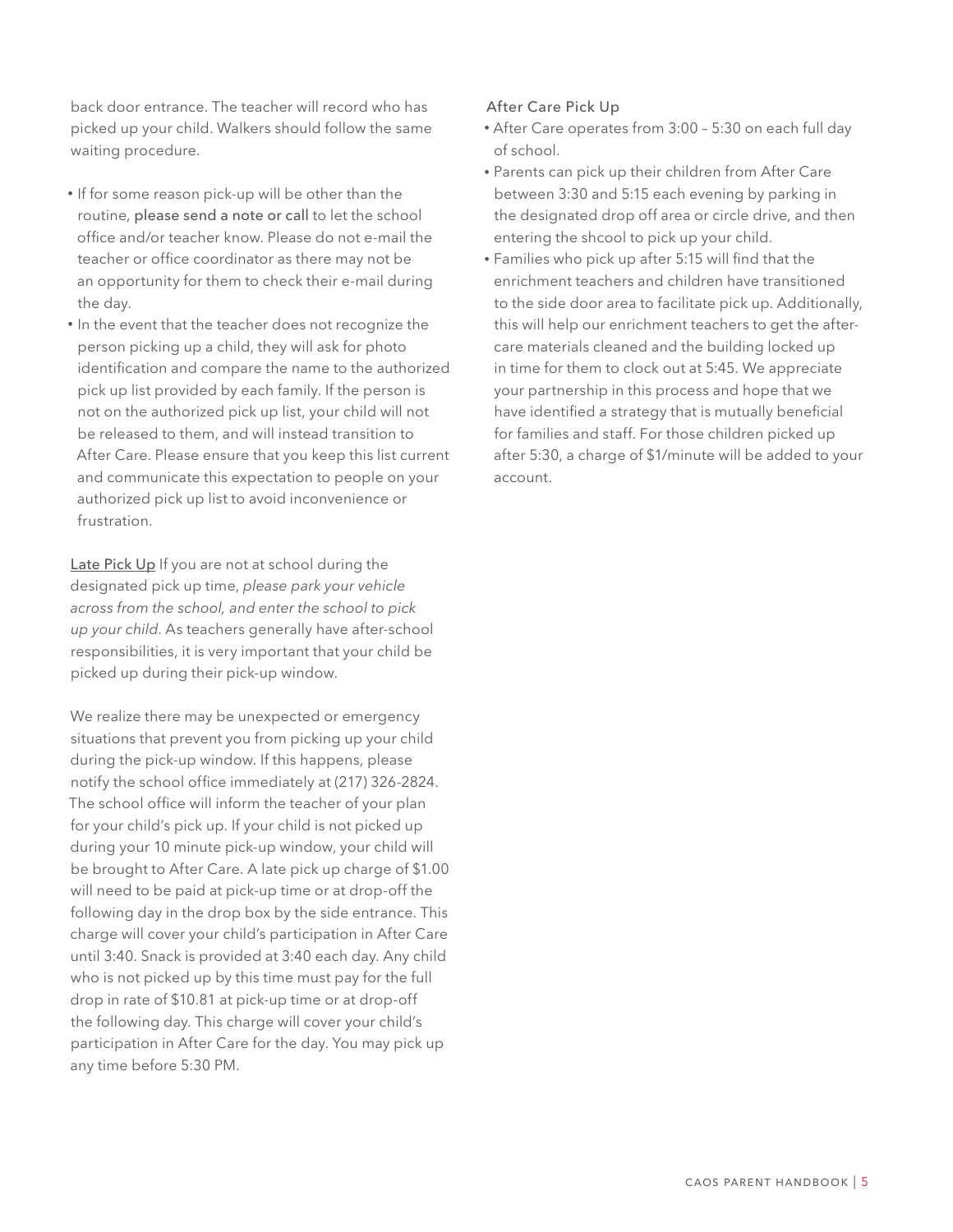### Attendance/Absences

### **ATTENDANCE**

- Children are expected to attend school during all scheduled school days. Excessive absence will have a negative impact on your child's progress.
- Keep in mind that our teachers, enrichment teachers and therapists spend a significant amount of time planning and preparing for individualized lessons to match each child's unique interests and individual learning styles. We believe that this specialized planning and time investment are some of the aspects of our program that makes CAOS unique and led many of our families to choose our program. Teachers, enrichment teachers and therapists ask that families prioritize school attendance and also communicate with CAOS staff in advance of a planned absence to ensure that children reap the benefits of this work effort.
- For children with hearing loss, three unexcused absences will be allotted each semester. Exceeding this number may impact financial aid awards and cause the school office to adjust your child's goals, attendance or therapy schedule. (see Attendance Policy at the end of this section)

#### **TARDINESS**

- Students are expected to arrive at school by their designated drop-off time.
- Parents are expected to call the school prior to the start of the school day if their child will be arriving more than 15 minutes past the scheduled start time.
- Complying with these guidelines will allow us to ensure classroom activities can begin on time.

### REPORTING ABSENCE

- All planned absences should be reported as soon as the family becomes aware of the need for them. These absences can be reported via phone, email or by placing a note in the child's take home folder prior to a scheduled absence.
- Absence due to illness should be reported no later than the start of your child's school day.
- Please call the school office at (217) 326–2824 and choose option "1" to report the absence if you get voice mail.
	- Leave your child's name, classroom teacher, the reason they will not be attending school, including specific symptoms (if applicable) and estimated return date in your message.

### DOCUMENTATION OF HEALTH

- As in years past, the CAOS registration packet includes forms documenting your child's overall health and compliance with immunization requirements. CAOS would prefer for all students to present these completed forms prior to or on the first day of school. It may not be possible for all students to receive a physical prior to the start of the school year. In the event that you cannot get a physical scheduled prior to the first day of school, please turn in documentation of your child's scheduled appointment, along with your most recent immunizations with your registration paperwork. Each child's completed physical paperwork must be received by September 15th. In order to ensure the health and safety of the children and staff at CAOS, children who have not submitted this paperwork by September 15th will be asked to stay at home until their health and compliance with immunization requirements can be confirmed. Thank you in advance for your help in keeping us all healthy!
- The Department of Public Health requires all children in Kindergarten to complete the following:
	- Vision Examination by October 15, 2020. A previous exam occurring on or after the first day of the previous school year (August 7, 2019) would meet this requirement.
- The Department of Public Health requires all children in Kindergarten and second grade to complete the following:
	- Dental Examination by May 15, 2021. A previous exam occurring on or after December 15, 2019 would meet this requirement. Please schedule these examinations as soon as possible and share a copy of the results with the school office.

### SYMPTOMS THAT EXCLUDE A CHILD'S ATTENDANCE AT SCHOOL:

- See Illness Policy.
- During recent school years, many school days were lost due to student and staff illness. In an effort to minimize the number of sick days for the current school year, the illness policy will be strictly enforced. If you/your child reports that your child has experienced any of the symptoms listed on the following page (see Illness Policy) within 24 hours, they will be sent home. We know many of you travel a distance, so please consider this when you plan your child's return to school.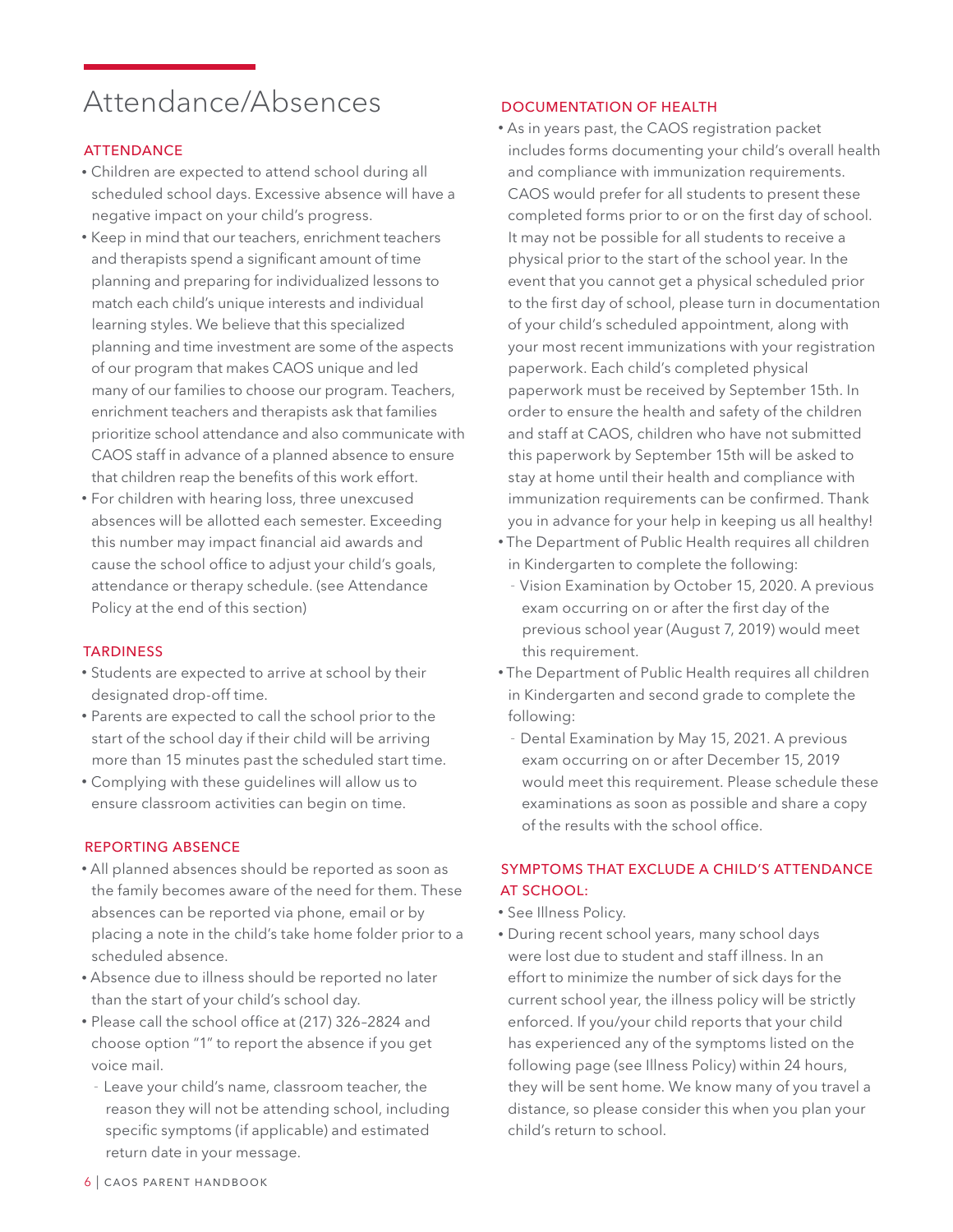### ATTENDANCE AGREEMENT FOR ENROLLMENT (CHILDREN WITH HEARING LOSS)

The following attendance agreement was developed so each student may receive optimal benefit from their enrollment at Carle Auditory Oral School. Please read this policy carefully and sign at the bottom of the form. If you have any questions, please discuss them with your child's teacher, therapist, or Danielle Chalfant, director.

The educational/therapeutic services that students receive at Carle Auditory Oral School have the potential to dramatically change future outcomes for them. The full cost of providing these intensive, specialized, and individualized services is not affordable for most families. Therefore, we rely on donations and the support of other funding sources to keep the program running effectively. To ensure that we are fully maximizing our use of donated dollars and maintaining levels of productivity that will further enhance your child's education and therapy, families should demonstrate a strong commitment to the program and this can be demonstrated with consistent attendance and timely arrivals.

#### I/We agree:

- 1. To drop child off during the scheduled arrival window (unless enrolled in before care).
- 2. To pick child up during the schedule departure window (unless enrolled in after care).
- 3. To notify the school by 8:30 if child will be absent, late, or needs to be picked up early.
- 4. To notify school as soon as you are aware that child will be tardy or leaving early.
- 5. That no more than three absences are expected each semester. A series of missed days due to an extended illness may be considered one absence, if accompanied by a doctor's note.

Some of our educational programs are very intense and may exceed family needs and priorities. Often this mismatch is made obvious by inconsistent attendance and repeated late arrivals. If attendance and/ or tardiness become a problem, a meeting with the program director will be scheduled to design a program that better matches family needs and priorities. The following will guide the flow of the meeting.

#### RESPONSE TO ATTENDANCE AND/OR TARDINESS CHALLENGE

Carle Auditory Oral School is supported by charitable dollars because the program has the opportunity to make a significant difference in the lives of children with hearing loss and their families. No family of a child with hearing loss has ever been turned away from the program because of inability to pay, or inadequate staff size. We would like to continue to say these things about our program for years to come.

Each spring, we make projections about enrollment in school, therapy and mainstream support programs based on known needs for the children we serve. Carle works to provide us with the resources we require to meet these needs, in terms of space, staffing and materials. As each school year progresses, we provide information to Carle about the number of days of education we have provided to children, the number of hours of therapy provided to children with hearing loss and the number of school visits provided through our outreach program. They use this information to ensure that we have enough, but not too much, space, staff and materials to meet the needs of children and families.

Given that we work with young children and families, some absences from therapy and school are expected. Excessive absences/ repeated lateness are not expected and result in charitable dollars being used to pay for unused space, staff and materials. Excessive absences demonstrate a poor fit between the educational program and the child/ family needs and priorities. As such, if excessive absence becomes a problem, an attendance tracking program will be put in place to help CAOS staff determine the most appropriate educational/ therapy program to align with the child and family needs.

Depending upon child and family needs, the revised educational program may contain shortened hours, reduced days of attendance, a move to individual therapy only or a transition to a therapist that is more conveniently located for the family. Once an appropriate program is identified, the child/ family goals will be adjusted accordingly.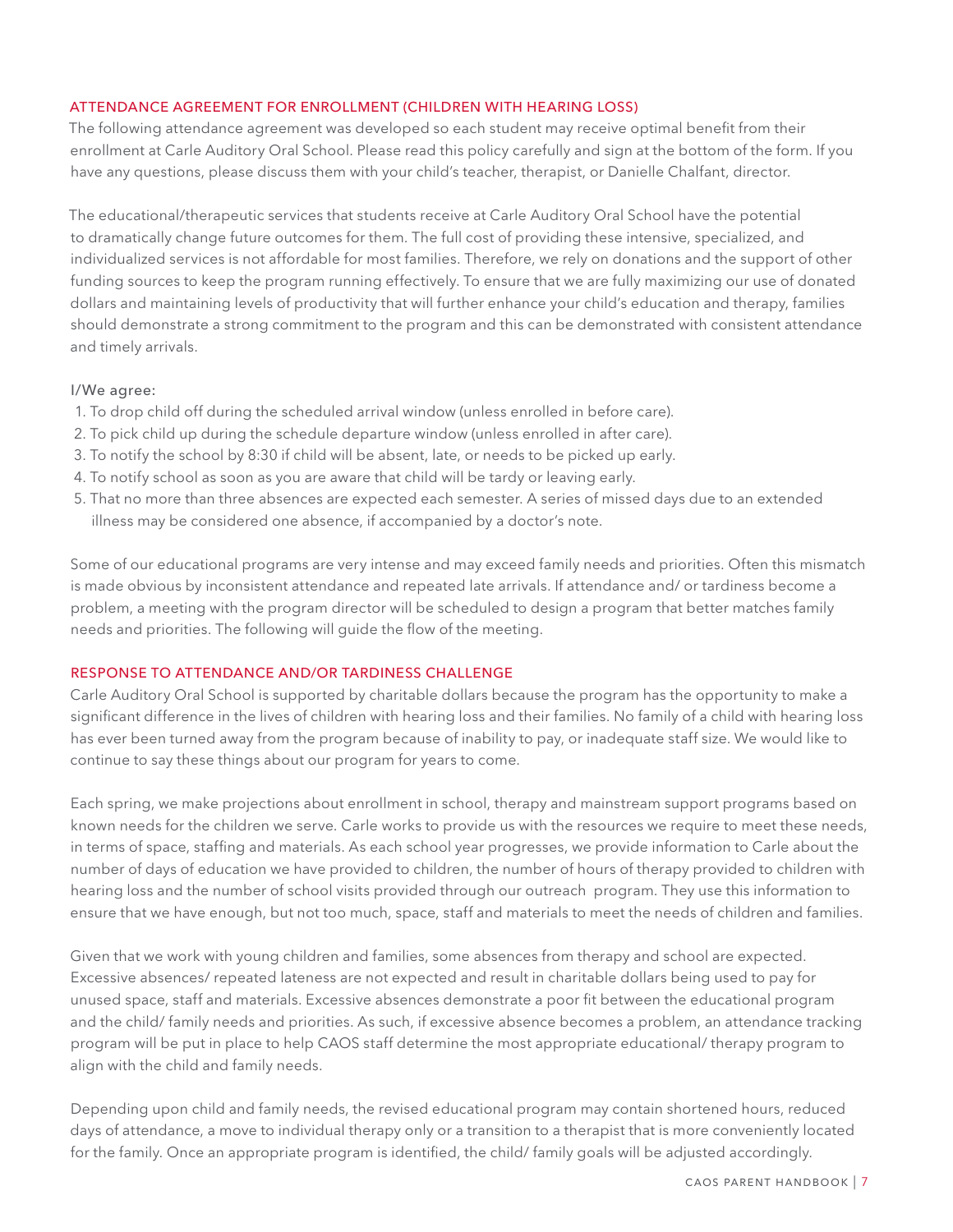Over time, child and family needs can change. In the event that a family's circumstances change, allowing for more participation in the programs offered, families with consistent attendance and follow through on suggested activities across a period of 3 weeks can request a meeting to discuss an increase in services. Please contact Danielle Chalfant, program director, if you have questions about this plan to ensure that each child's educational program is appropriately matched to the family's needs and priorities.

#### Attendance/Tardiness Tracker

| Date | <b>Scheduled Arrival</b> | <b>Actual Arrival</b> | Call in/Time |
|------|--------------------------|-----------------------|--------------|
|      |                          |                       |              |
|      |                          |                       |              |
|      |                          |                       |              |
|      |                          |                       |              |
|      |                          |                       |              |
|      |                          |                       |              |
|      |                          |                       |              |
|      |                          |                       |              |
|      |                          |                       |              |
|      |                          |                       |              |
|      |                          |                       |              |
|      |                          |                       |              |
|      |                          |                       |              |
|      |                          |                       |              |
|      |                          |                       |              |

Proposed program that better meets attendance/arrival schedule and minimizes disruption to the program and meets child/ family needs:

Notes from discussion:

Accept / Reject Proposal

Parent/Guardian Signature: Date:

Director Signature: Date: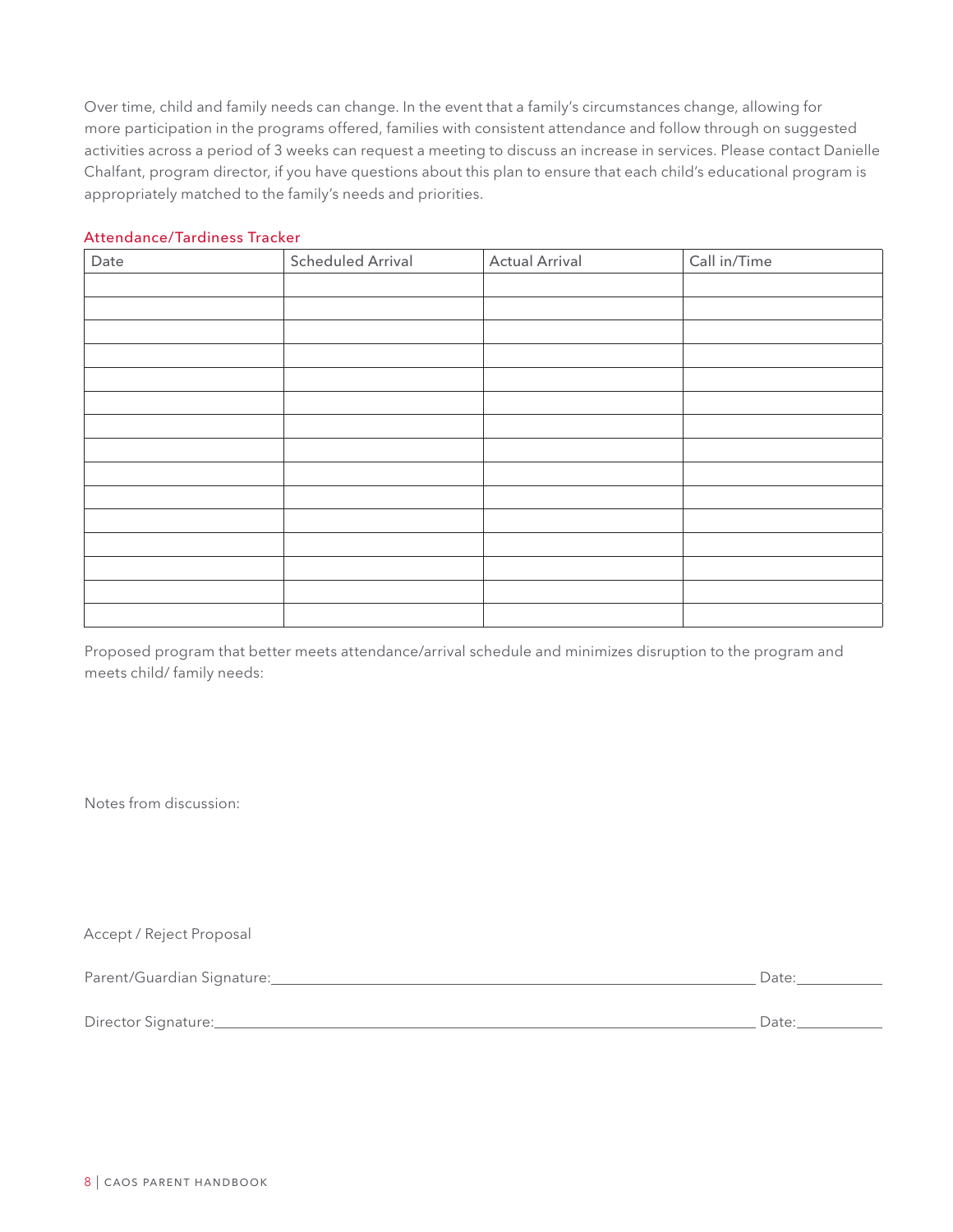# Weather-related School Closure Information\*

Weather related school closure information will be reported to WCIA-TV by 6:30 a.m. The website is http://www.illinoishomepage.net/closings

If you have chosen to receive communications from us via e-mail, an e-mail communication will also be sent before 6:30 a.m.

If you have chosen to be updated about school closures via text messages, a text will be sent before 6:30 a.m.

\*If you are a student volunteer and the school has been closed, please do NOT report for volunteer duty. A school closure due to weather will be considered an excused absence.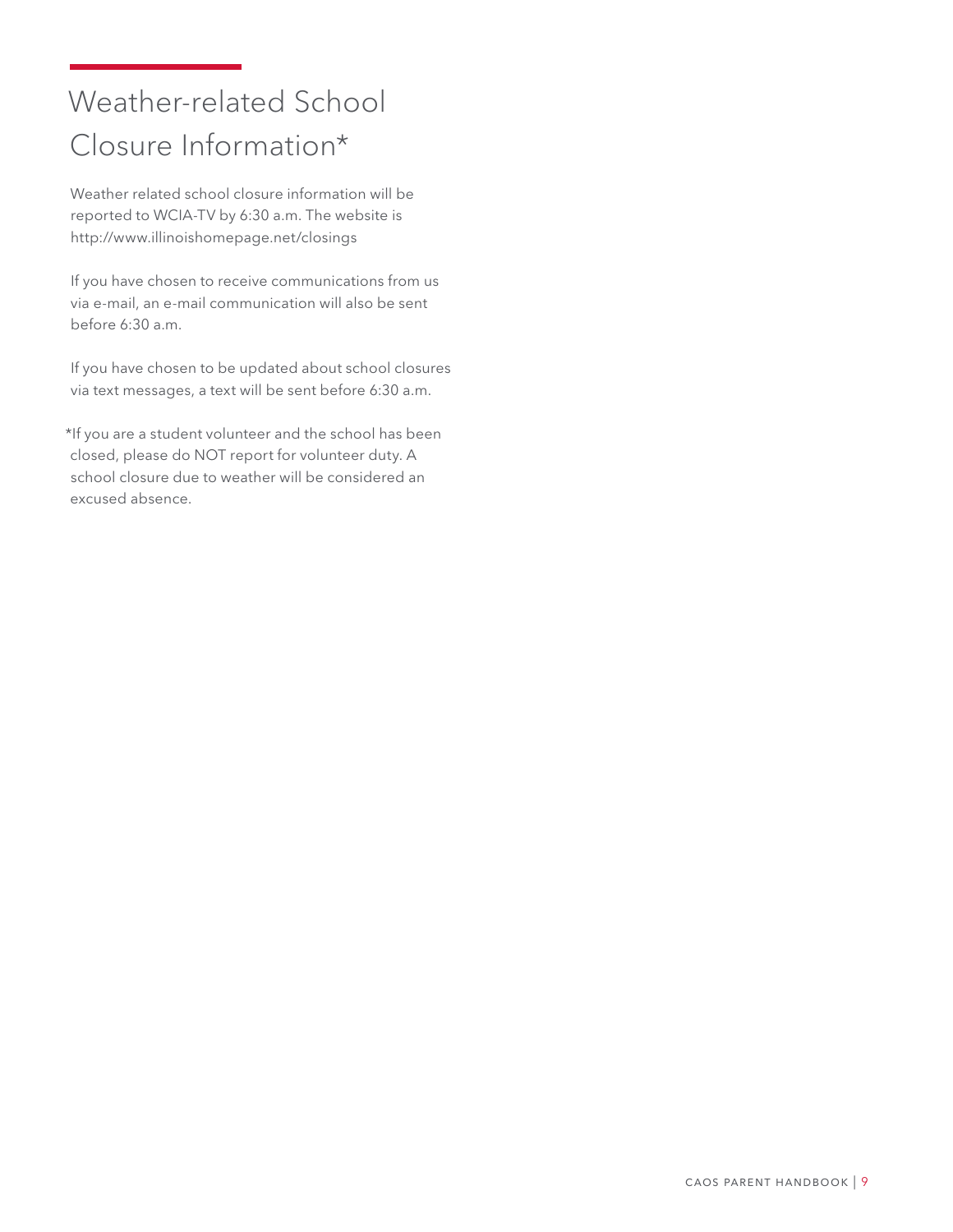### Child Illness Policy *(updated March 1, 2022)*

Should your child develop one or more of the following symptoms or conditions while at Carle Auditory Oral School, we will contact the parent/guardian to arrange for your child to be picked up. Your child must be picked up as soon as possible. If we are not able to reach a parent/guardian within 15 minutes, we will begin contacting emergency pick – up persons. Please be sure to inform us who will be picking up your child, even if you have listed them as authorized to pick up your child.

### COVID-19 ILLNESS POLICY

The following symptoms are associated with COVID-19 infection.

List of Symptoms currently associated with COVID-19 (subject to change)

- Fever 100.4 or greater
- Difficulty breathing

• Muscle or body aches

• Fatigue

- New loss of taste
- New loss of smell
- Nausea or vomiting
- Diarrhea

• Sore throat

• Shortness of breath

• Chills • Cough

• Headache

• Congestion or runny nose

Due to the ongoing pandemic, children presenting with symptoms from the list above will not be admitted to school. Children will be excluded from school until one of the following conditions are met:

- Child has negative PCR or antigen COVID test result from a COVID testing center. Child is free of fever/ diarrhea/ vomiting for 24 hours and COVID related symptoms have improved/ resolved per return to school criteria for diagnosed condition OR
- 10 days have passed since the onset of COVID related symptoms, child is fever free for 72 hours, COVID related symptoms have been resolved for 24 hours OR
- Letter from medical provider indicating that symptoms are related to another (named) diagnosis and that the child is cleared to return to school.

### STANDARD ILLNESS POLICY (FOR SYMPTOMS NOT RELATED TO COVID-19)

Time:

Conjunctivitis (pink eye): Unusual tearing, redness of eyelid lining, irritation followed by swelling and/or discharge. May return when: Note from physician stating the child does not have conjunctivitis or 24 hours after antibiotic treatment has been initiated.

Skin rashes: Yellowish, unusual or persistent rash, severe itching of body or scalp, potentially infectious skin patches that are crusty, dry, scabbed, weepy or gummy. May return when: Note from physician that child is not contagious or condition has been resolved.

Impetigo: Blistery rash that when blisters are open, produce a thick, golden yellow discharge that dries, crusts and adheres to the skin. May return when: 24 hours after treatment has begun and there is no longer discharge.

Head lice: Tiny insects that live primarily on the head and scalp that appear as tiny white or dark ovals and are especially noticeable on the back of the neck and around the ears. May return when: Lice and nit free. Student must report to school office for head check before returning to class.

Chicken Pox: Low grade fever, vesicular rash (blister-like rash or bumps). May return when: Child's blisters must be completely scabbed.

Sometimes children are not experiencing the symptoms described above, but are clearly not themselves/ are not able to engage in learning and play at school. Examples include: Exhibits unusual behavior such as cranky, less active, cries more, loss of appetite, generally uncomfortable, or has a stomach ache, watery eyes, trouble swallowing, etc. If the staff notices that your child is not themselves/ is unable to engage in learning and play at school, staff will call to let you know. Then you can help to determine the best treatment for your child.

is being sent home for symptoms marked above. Child may return when conditions marked above are met.

Parent Signature:

Staff Signature:

10 | CAOS PARENT HANDBOOK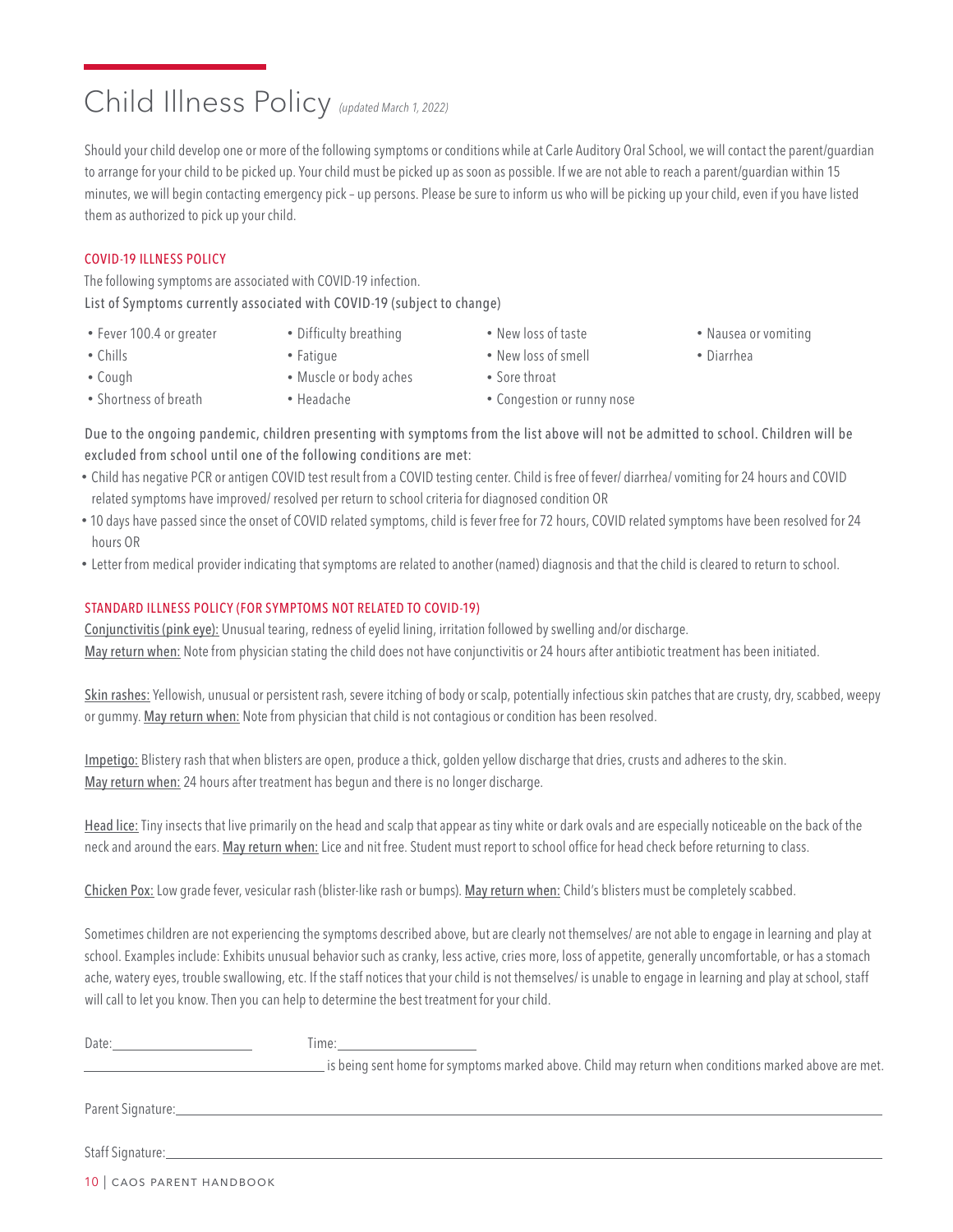### Mandated Reporters

All CAOS staff is required by law to be mandated reporters for the Department of Children and Family Services (DCFS). Effectively, this means that if CAOS staff members develop concern about a child's safety and well-being, either based on a child's report or their appearance, we are mandated by law to contact DCFS to investigate. CAOS staff is not permitted to notify families in lieu of a report to DCFS. All follow up on the report will be dictated by DCFS. Occasionally, following a report, DCFS staff may be dispatched to the school to observe or interview a child involved in a report. DCFS staff will follow up with families to keep them informed of the process. CAOS staff is not permitted to alert families in advance of a DCFS school visit.

CAOS staff takes their responsibility to protect children seriously, and in the event that a report is made, families should be aware that our staff is genuinely concerned about the child's safety. Though involvement of DCFS can be stressful or inconvenient for families, please try to understand that concern for and commitment to child safety was at the root of the initial report.

If you have concerns about this policy, please contact Danielle Chalfant, program director.

### Child's Needs at School

### Medication – For All Children

- Please refer to the CAOS website for a medication administration authorization form. A copy of this form is included at the end of this section. This form must be completed by both the parent and physician in order for any medication to be administered at school.
- As noted on the form, the medication must arrive in its original packaging and will be stored in a locked cabinet during the school day.
- A log will be kept indicating each time the medication is administered to the child.

### Dress – For All Children

Please make sure your daughters wear shorts and/ or tights under their dresses. There is lots of running, climbing, swinging and rolling going on during recess and class and we want to protect each child's privacy and dignity. Along the same lines, please ensure that all clothing fits appropriately, is manageable for your child to manipulate (e.g., buttons, snaps and zippers), and covers private areas. Children are often distracted by clothing that doesn't quite fit correctly. Examples include tank top straps that slip from the shoulders, shirts that are too tight/ loose/ or shorts and pants that are too tight or too large/ slip down.

### Footwear – For All Children

Safe footwear that offers a pliable sole that supports their feet and allows movement needs to be worn daily! Inappropriate footwear includes flip-flops, slip-on shoes, boots (cowboy, rain or snow) or any foot apparel that does not attach securely to the child's feet. Each child should wear closed toe sandals that fasten on the back or tennis shoes while at school. If seasonal footwear is worn to school they must change into tennis shoes or closed toe sandals that fasten on the back upon arrival.

#### Cubby contents – For Children with Hearing Loss

Batteries for cochlear implant device and/or hearing aid(s).

- Spare rechargeable batteries are available for the following devices:
	- Advanced Bionics Naida and Marvel
	- Med-El Sonnet
	- Cochlear Nucleus 7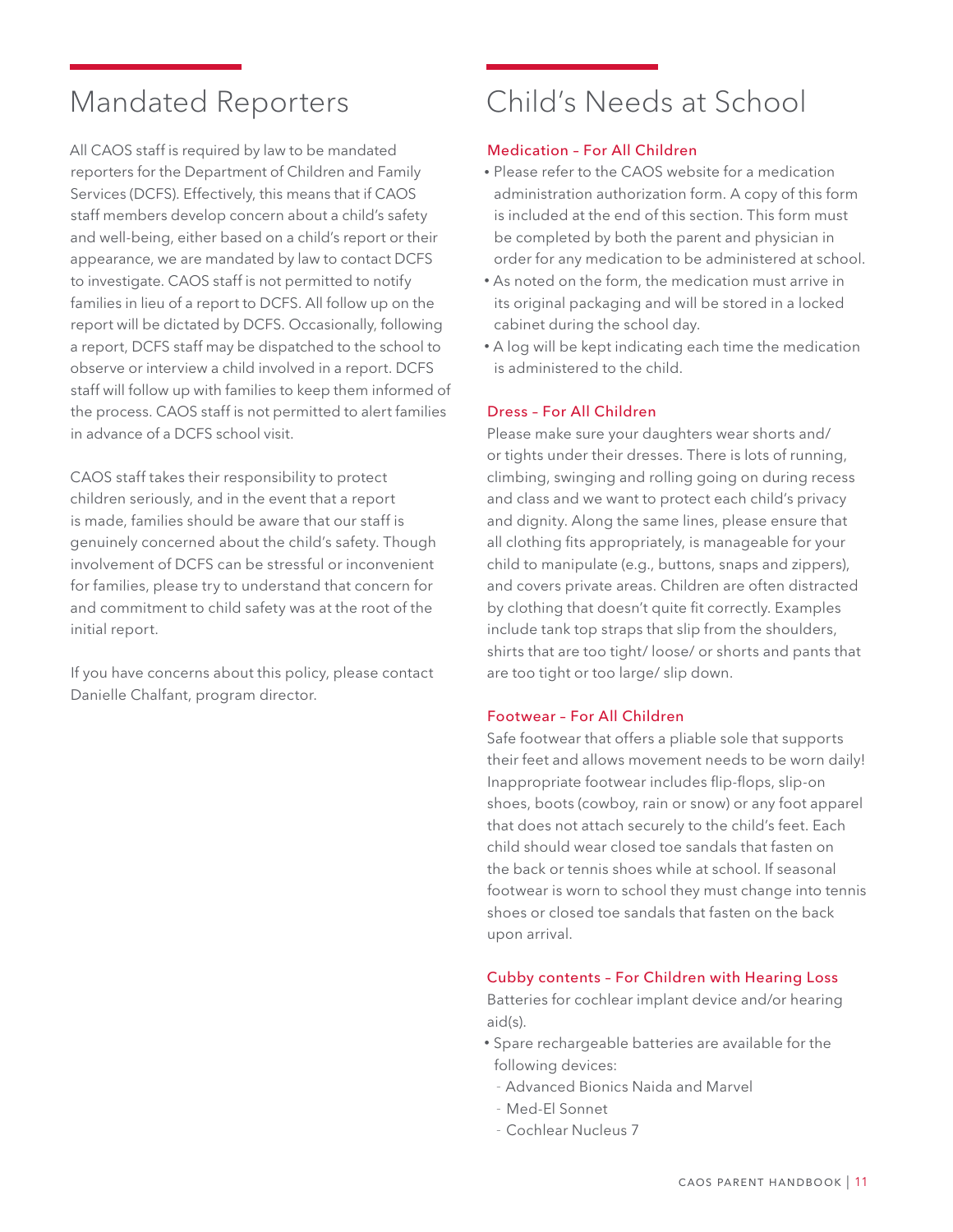– Zinc air batteries for cochlear implants can be dispensed from the school for \$16.00\* per pack of 8. Hearing aid batteries are available for \$8.00\* per pack of 8. *\*Prices subject to change*

### Cubby Contents – For All Children

- Seasonal change of clothes a complete change of weather appropriate clothes including undergarments, socks and if possible, shoes.
- Sweater or sweatshirt (in the event that your child becomes cold during the school day – the room temperatures are variable).

### Stuffed animals/personal belongings – For All Children

- Unless otherwise requested, we ask that you leave your child's personal belongings at home or in the car. If your child is in the three year old class and will be napping on a daily basis, a soft, machine washable, sleeping toy, blanket and/or small pillow may be sent in.
- In the event that your non-napping child needs to bring stuffed animals or other personal belongings to school (e.g., for show and tell or an upcoming sleep over or play date), please inform your child that the items will remain in their cubby until the scheduled event occurs. Staff members will allow the children to access their personal belongings at appropriate times during the school day.

### Backpack containing journal and folder – For All Children

#### Bathroom needs – For All Children

No child will be denied access to school because they are not potty trained. CAOS staff members are happy to assist your child in developing independent bathroom habits. Unless there are physician orders, cloth diapers will not be used at school. All children who require diapers/ pull-ups will need to use commercially available disposable diapers or pull-ups with Velcro/ tape sides to facilitate quick changes. Diapers/ pull-ups are provided by the family.

School staff follow universal precautions in that they will wear gloves when changing a student and will immediately bag soiled clothing (without rinsing or avoidable handling) and send the clothing home on the

same day. Staff will provide bathroom breaks at least three times during the six-hour school day and one time during before/after care. Unless there is reason to believe a child requires changing, non—toilet trained children will be checked for wet/ soiled diapers at the same time that their peers use the restroom. Children who are in diapers/ pull-ups will be offered the opportunity to sit on the potty during bathroom breaks. Parents can request that their child wear underpants over or under their diaper/ pull-up to facilitate training. If a child indicates a need to use the bathroom at another time, they will be taken at that time. When children demonstrate signs of readiness, they can begin wearing training pants/ underpants at school. Signs of readiness include:

- Staying dry for two hours at a time
- Noticing that a diaper/ pull-up is wet or dirty
- Hiding when having a bowel movement
- Have regular bowel movements at a semi-predictable time
- Are willing to use the potty
- Is starting to pull pants up and down

If you think your child is ready for this step of potty training, please talk with your child's teacher about the time line, needed items (such as multiple changes of clothes and shoes) and next steps.

For all early childhood students, please consider time and difficulty level of your child's clothing while at school. Elastic waistbands are easier for children to manipulate as they gain independence in the restroom. Onesies, leotards, snaps, buttons and zippers are more challenging and should be avoided if possible while at school. Thank you for your help with this.

### OUTDOOR PLAY GUIDELINES

Families are welcome to send hats and/or sunglasses to protect their child from the sun during outdoor play. Sunscreen will be applied each time the students head outside for play, in accordance with recommendations from the American Academy of Pediatrics and the American Academy of Dermatology. As a result, we may need to request more sunscreen throughout the year.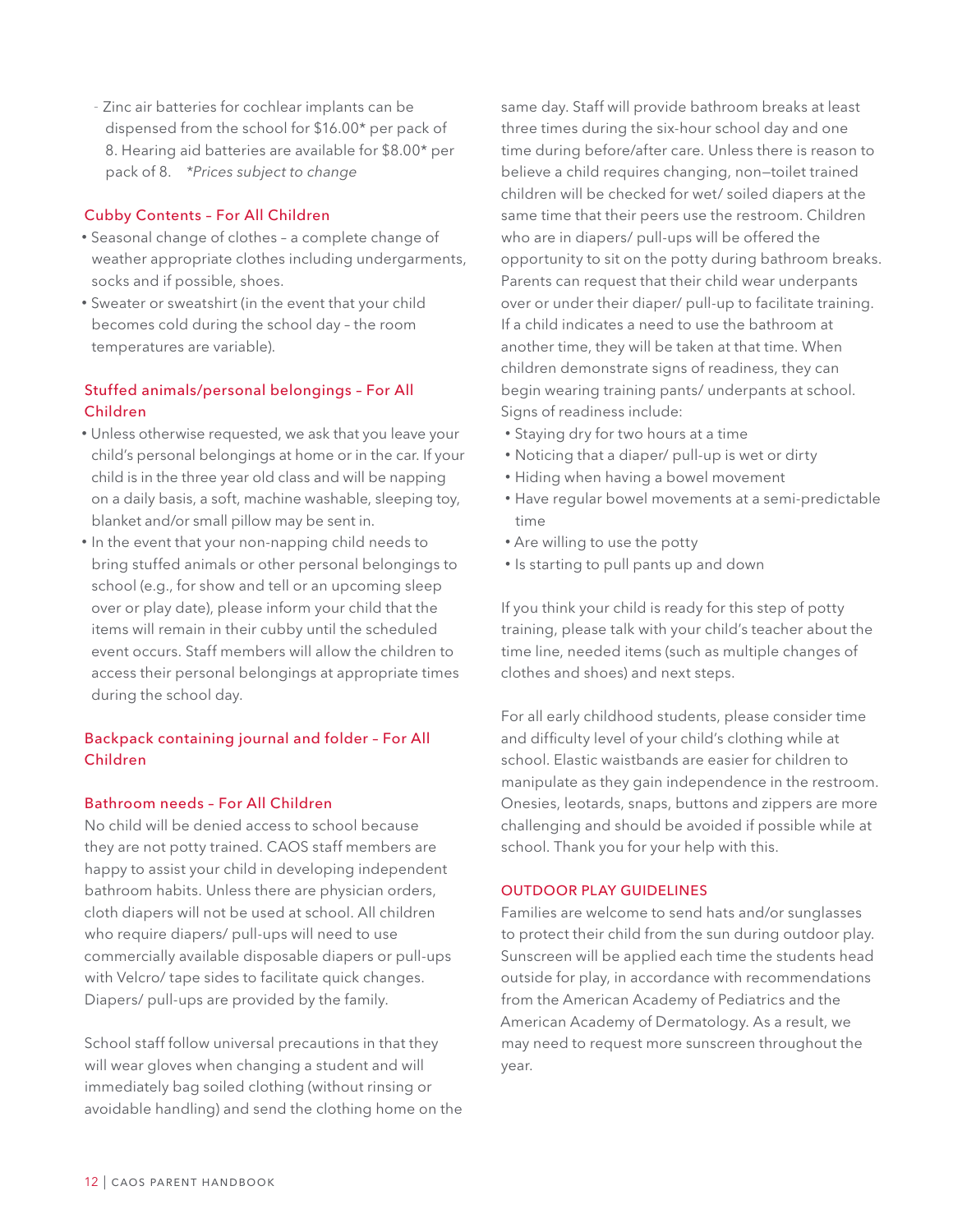Below are the clothing recommendations/recess locations for various temperatures:

| Feels-like        | Location       | Recommendations              |
|-------------------|----------------|------------------------------|
| 100 degrees and   | Indoor Play    |                              |
| warmer            |                |                              |
| 96 - 99 degrees   | Outdoor Play - | Monitor children             |
|                   | short session  |                              |
| $60 - 95$ degrees | Outdoor Play   | Short sleeves okay           |
| $50 - 59$ degrees | Outdoor Play   | Must wear long sleeves       |
| $40 - 49$ degrees | Outdoor Play   | Must wear a jacket           |
| $20 - 39$ degrees | Outdoor Play   | Must wear winter jacket, hat |
|                   |                | and mittens                  |
| 19 degrees and    | Indoor Play    |                              |
| colder            |                |                              |

# Carle Auditory Oral School/ Carle Foundation Hospital Parental Authorization and Permission for Medication Administration\*

If your child has a current medication that will need to be administered while he/she is in attendance at school, complete the form that is in your child's registration packet. Both the parent and physician section of the form need to be completed.

Use the form below in the future if your child will need to bring medication to school or to have medication administered at school.

It shall be the policy of Carle Auditory Oral School (CAOS) that the administration of medication to students during regular school hours should be discouraged unless necessary to maintain the student in school, or in the event of an emergency. When it is necessary for the above reasons to administer a medication, please read the following and provide your authorization for the proper dispensing of medications. Authorization is also required from the prescribing physician for any medication that is to be administered to your child.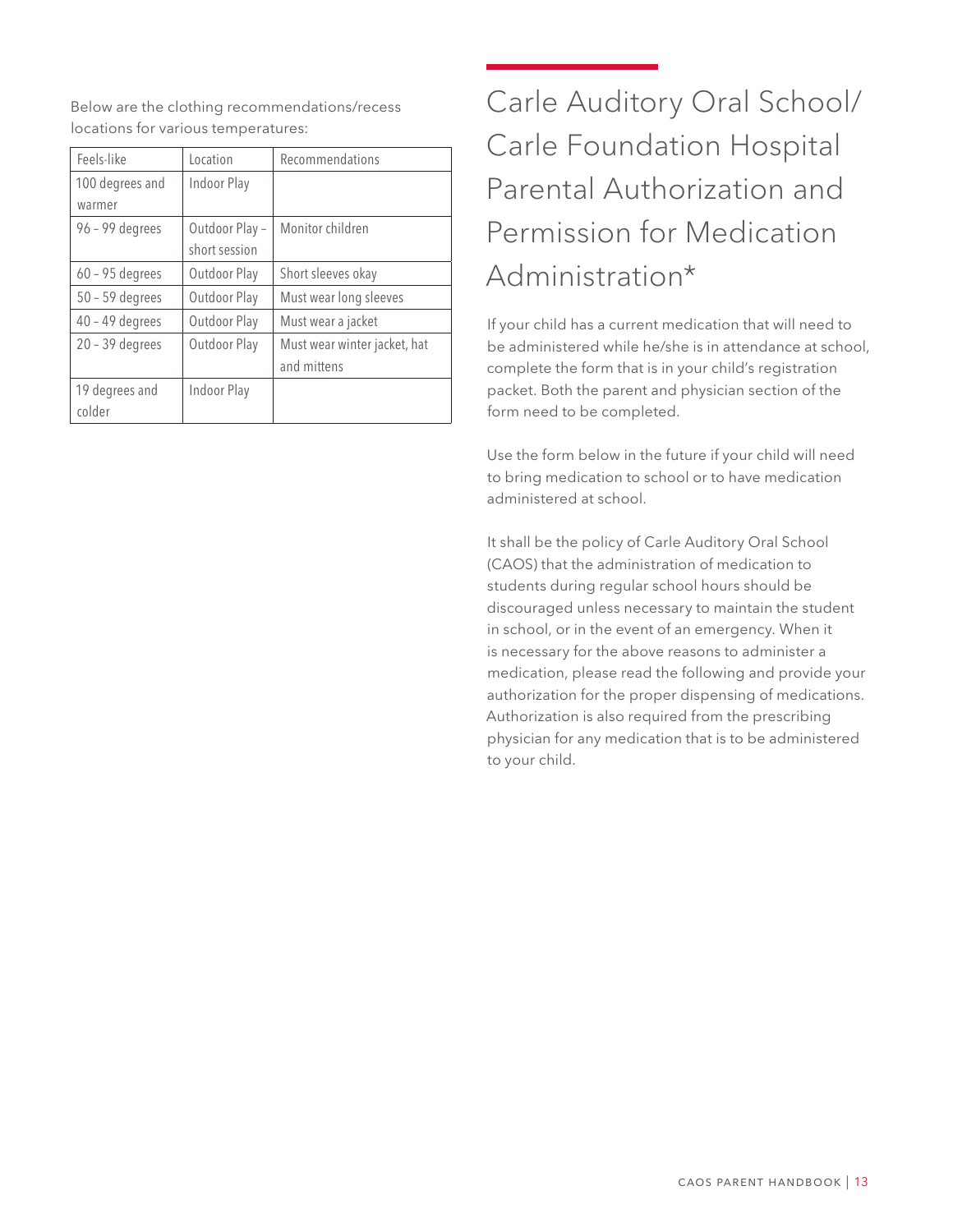### Carle Auditory Oral School/Carle Foundation Hospital Parental Authorization and Permission for Medication Administration

| Student's Name:                                                          |                                                                                                                                                  |                                                                                                                                                                                                          |                                                      | Today's Date: |
|--------------------------------------------------------------------------|--------------------------------------------------------------------------------------------------------------------------------------------------|----------------------------------------------------------------------------------------------------------------------------------------------------------------------------------------------------------|------------------------------------------------------|---------------|
|                                                                          | (Last)                                                                                                                                           | (First)                                                                                                                                                                                                  | <b>Birth Date</b>                                    |               |
| Student attends the following days/times:                                |                                                                                                                                                  |                                                                                                                                                                                                          |                                                      |               |
| Medication is administered following these guidelines:<br>$\bullet$<br>۰ | Physician/Prescriber signed, dated authorization to administer the medication<br>Parent signed, dated authorization to administer the medication |                                                                                                                                                                                                          |                                                      |               |
| ۰<br>$\bullet$<br>PHYSICIAN AUTHORIZATION:                               |                                                                                                                                                  | Medication is in the original labeled contained as dispensed (or the manufacturer's labeled container<br>Medication label contains the student name, name of the medication, directions for use and date |                                                      |               |
| Medication:                                                              |                                                                                                                                                  |                                                                                                                                                                                                          | Dosage:                                              |               |
|                                                                          |                                                                                                                                                  |                                                                                                                                                                                                          |                                                      |               |
| Time to be administered:                                                 |                                                                                                                                                  | Intended effect of this medication:                                                                                                                                                                      |                                                      |               |
| Expected side effects, if any:                                           |                                                                                                                                                  | Administration instructions:                                                                                                                                                                             |                                                      |               |
| Other medications student is taking:                                     |                                                                                                                                                  |                                                                                                                                                                                                          | Discontinue/Re-Evaluate/Follow-up Date (circle one): |               |
| Physicians Signature:                                                    |                                                                                                                                                  |                                                                                                                                                                                                          | Date Signed:                                         |               |

Physician's Emergency Phone #: Physician's Emergency Phone #: Physician's Emergency Phone #:

#### PARENT AUTHORIZATION AND PERMISSION FOR MEDICATION ADMINISTRATION

I herewith acknowledge that I am primarily responsible for administering medication to my child. However, in the event that I am unable to do so or in the event of a medical emergency, I hereby authorization Carle Auditory Oral School and its employees and agents, on my behalf, to administer or attempt to administer to my child lawfully prescribed medication or over-the-counter medications that I have provided. These medications must be labeled appropriately as follows:

- Prescription medication is administered in accordance with the pharmacy label directions as prescribed by the child's health care provider. Instructions from the child's parent/guardian shall not conflict with the label directions as prescribed by the child's health care provider.
- Over the Counter medications may be administered in accordance with the product label directions on the container with physician authorization. The instructions from the child's parent/guardian shall not conflict with the product label directions on the container.

I further acknowledge and agree that, when the lawfully prescribed medication is so administered, I waive any claims I might have against Carle Auditory Oral School or Carle Foundation Hospital or its agents and employees arising out of the administration of said medication.

| Child's Name:              | Date Signed:     |
|----------------------------|------------------|
| Parent/Guardian Signature: | Contact Phone #: |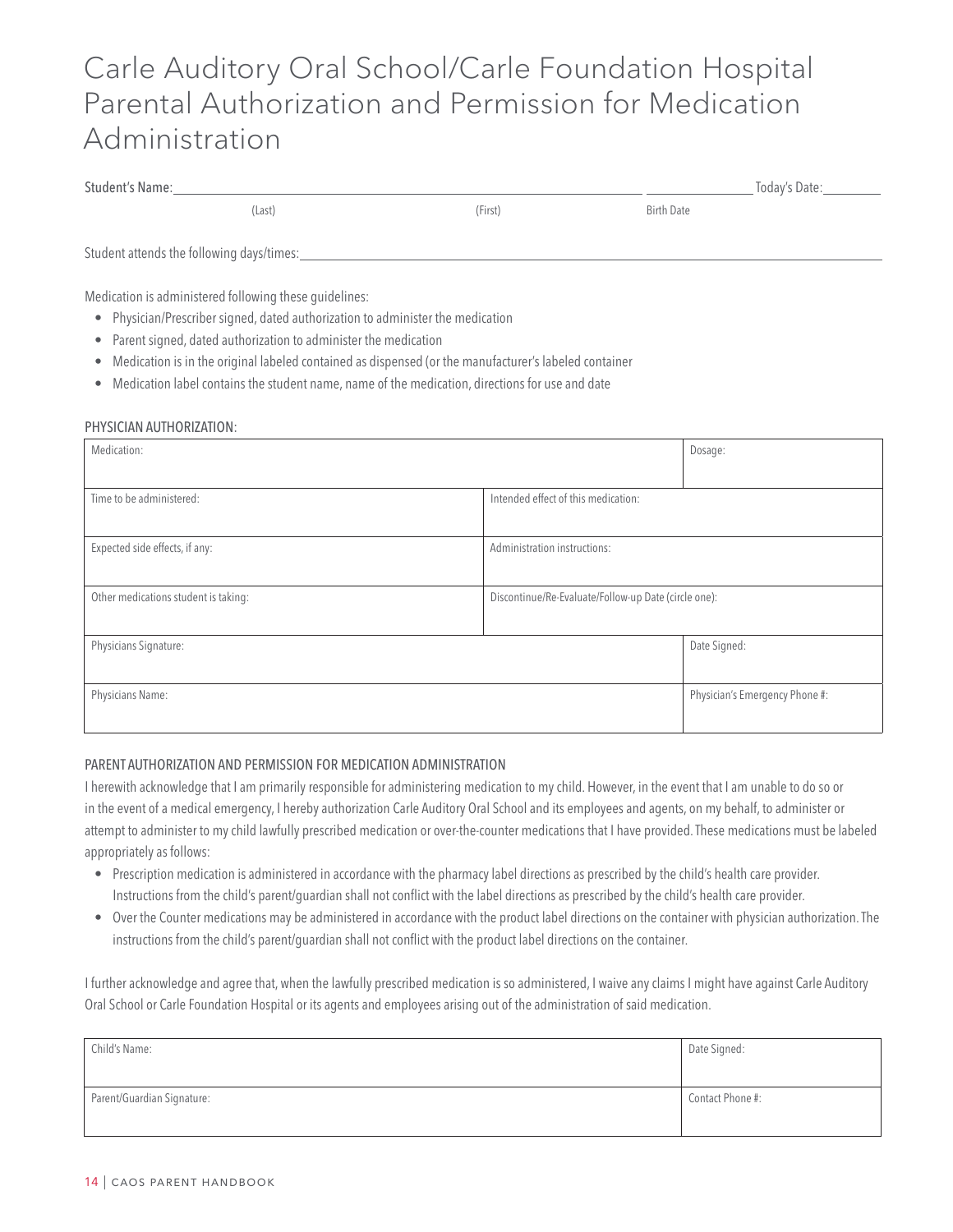### Lunch and Snacks

### COVID LUNCH

\*Our lunch policy is changing due to the on-going pandemic. Ready to serve lunches will provide flexibility for staff to move lunch outside when weather permits.

- Families will provide lunch for their children each day. Families are asked to provide a ready to serve drink and lunch (no heat-ups) including all necessary napkins and utensils.
- Each child should have a reusable lunch box clearly labeled with his/her name on the outside of the lunch box.
- Ensure containers can be opened by the child.
- Please include an ice pack in your child's lunch to ensure that the food will be safe for consumption
- If your child needs anything cut up, please send it already cut up. We don't have good knives at school.
- If your child likes ranch, barbecue or ketchup with their meals, please send a single serving in a packet or small container on the days that they need it. Space limitations in the refrigerator prevent us from allowing families to store condiment bottles at school.
- Children will be encouraged to eat the healthy portions of their lunch before consuming desserts.
- Following lunch, lunch boxes will be placed in your child's backpack or on their cubby hook for retrieval at the end of the day. Please be sure to check that it is returned daily.
- In the event that a child forgets their lunch, we will have a supply of lunches available for a \$5 fee which will be added to your tuition account should the need arise. Peanut butter and jelly Uncrustables® and a fruit cup will be available. If we become aware of a food allergy/ religious guideline that deem these selections unacceptable, we will attempt to identify another option.
- Please contact Danielle if your family would like to help support healthy lunches for children and families in need.
- Families receiving and providing support will be kept strictly confidential.

Breakfast During Before Care: No breakfast will be provided during before care. However, parents are welcome to send breakfast with their child prior to 8:00 AM. Examples of acceptable breakfast meals include cereal (provide bowl, spoon, milk and cereal), pop tarts, muffins, granola/ cereal bars, microwaveable waffles or pancakes (provide syrup, if applicable). If you have questions about whether your child's favorite breakfast is acceptable at CAOS, please ask Sherri.

Snack During After Care: Snack during after care will be provided by Carle Auditory Oral School each day. Typically a fruit/ vegetable, grain and dairy product are provided for children daily. Examples of afternoon snack items are listed below:

- Dairy: Gogurt, string cheese
- Fresh Fruit/Vegetables: Grapes, apple slices, bananas, or carrots.
- Canned Fruit: pears, pineapple tidbits, or applesauce.
- Grains/Breads: Cheez-Its, mini pretzels, graham crackers, goldfish, or muffins.

### MORNING SNACK

Morning snack will be provided by CAOS. This will allow us to provide a variety of snack items that will provide different nutrients to each student throughout the day. An effort will be made to provide students with the following types of foods during each week:

- Protein: Gogurt, yogurt, string cheese, cheese cubes, peanut butter
- Fresh Fruits and Vegetables: Grapes, apple slices, bananas, carrots, raisins
- Canned Fruit: Pears, pineapple tidbits, applesauce, mandarin oranges, peaches
- Grains/Breads: Cheez-Its, graham crackers, animal crackers, goldfish, waffle sticks, mini muffins, pita folds

Each student will have a snack fee added to their tuition statement each semester. It is our hope that this snack provision process will result in increased nutritional variety for the children as well as ease for families. We are also hopeful that bulk pricing will help us to accomplish this goal affordably. It is not our intention to impose a financial hardship on families, so if the snack fee poses a financial burden for your family, please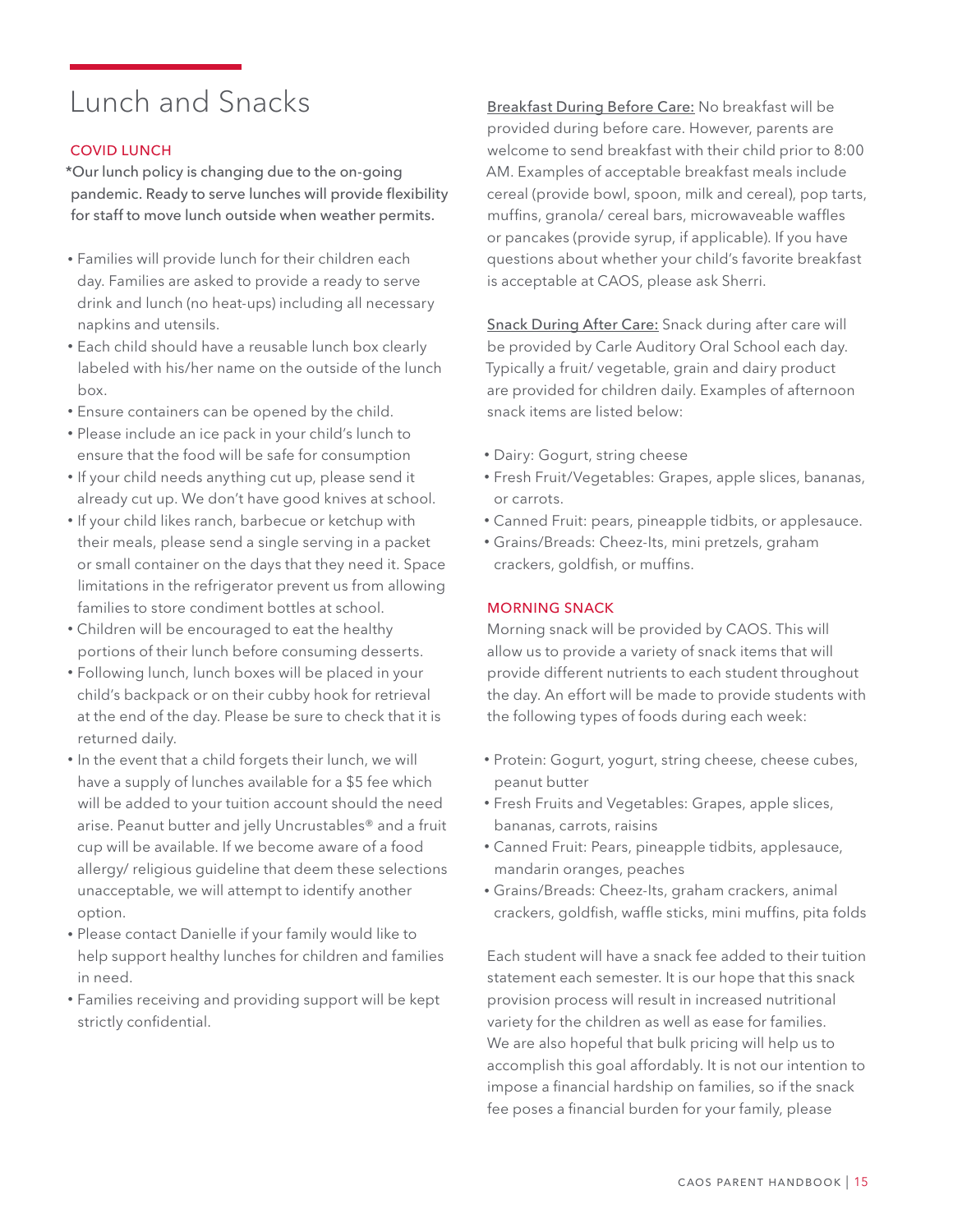contact Danielle. In accordance with our food policy, if your child has any food allergies, sensitivities, or family preferences listed on the Food Information Form that you completed, the snack fee will not be assessed and the family will need to provide safe snacks each day for your child.

### Nap/Quiet Time Information

Nap will be offered to three year olds/ PS students enrolled in Carle Auditory Oral School. We will continually monitor the napping procedures and napping behaviors of the children. If requested, families can receive daily notification about sleeping behaviors.

Napping behaviors include whether or not the child fell asleep during the allotted naptime as well as a description of their behavior during the time they are awake in the nap room.

Some children fall asleep quickly, and others more slowly. Some children sleep every day; others only sleep one or two times per week. These normal variances are okay as long as behaviors and noise levels do not detract from other students' ability to fall asleep. As with all processes and procedures at CAOS, nap time management is continually adapted to ensure maximal benefit. Staff will track napping behaviors and if concerns arise, the napper's family will be consulted to develop a plan moving forward. This plan may include development of a behavior plan for individual children, requests for support from home, or exclusion from nap at CAOS, if warranted.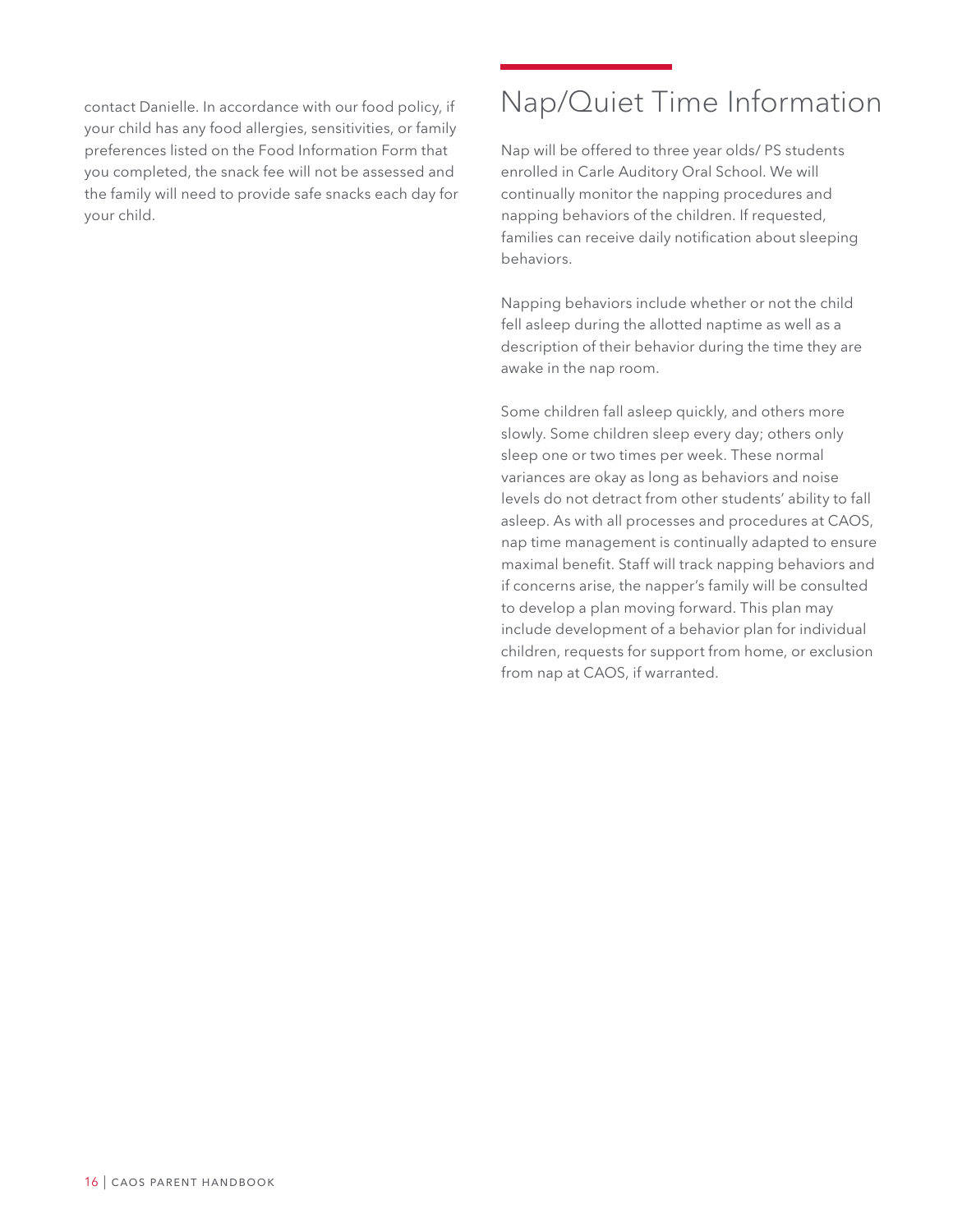### Nap/Quiet Time Behavior Challenges

Date of Meeting/Communication:

Participants:

### Two Week Summary of Nap Time Behavior

| Date | Nap: Y/N | Nap Start Time | Wake-up Time | Nap Time Behavior | Process of Waking Up |
|------|----------|----------------|--------------|-------------------|----------------------|
|      |          |                |              |                   |                      |
|      |          |                |              |                   |                      |
|      |          |                |              |                   |                      |
|      |          |                |              |                   |                      |
|      |          |                |              |                   |                      |
|      |          |                |              |                   |                      |
|      |          |                |              |                   |                      |
|      |          |                |              |                   |                      |
|      |          |                |              |                   |                      |

Are the behaviors negatively impacting other children's rest?<br>
<u>Are the behaviors negatively impacting other children's rest?</u>

Parent Input/Suggestion to Improve Nap Time Behaviors:

Plan Moving Forward: Nap will: (circle one): Be Continued Be Discontinued

Planned Adaptations: <u>Community Community of Adaptations</u>

Does the plan minimize negative impact of the behaviors on other children's rest?<br><u>Does the plan minimize negative impact</u> of the behaviors on other children's rest?

Timeline for next meeting: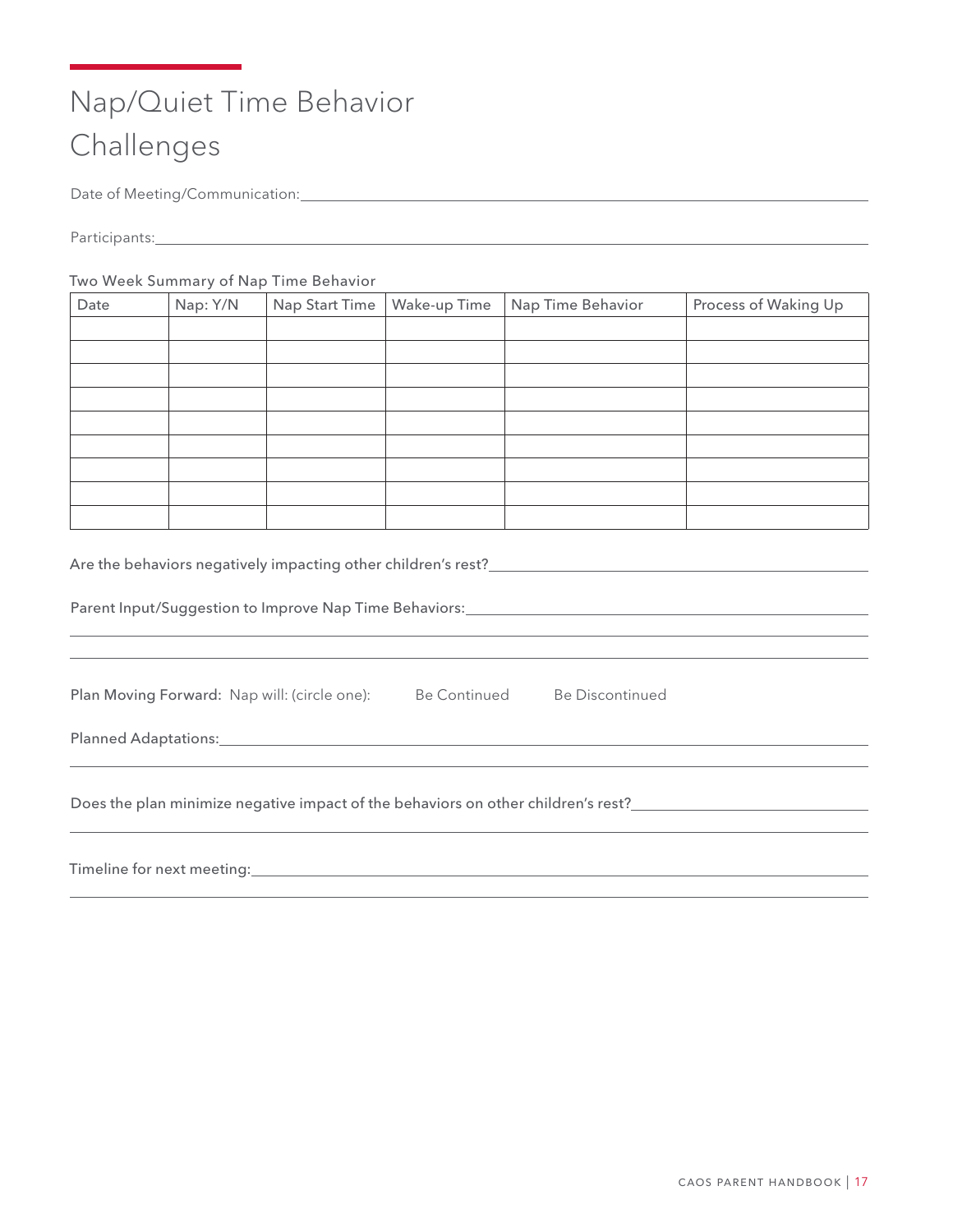### CAOS Traditions

(Given COVID-19 pandemic, CAOS traditions may be celebrated differently or cancelled to keep everyone safe.)

There are several special events celebrated throughout the year that have become traditions at CAOS. These experiences sometimes take our new families by surprise so we thought we would include them here for you.

(Modified) Meet and Greet: Times are allocated in the days before school starts for families to come to the school, drop off their school supplies, meet their teacher and other CAOS staff in the CAOS garden and ask questions about the school.

(Possible) Costume Parade: The costume parade is traditionally held on the last day of school before Halloween. When COVID-19 is not a consideration, it involves shuttle rides and walking visits to various departments around Carle. It is fun to watch patient and hospital staff faces light up when they see our band of cheerful, costume-clad students passing by! Parents are welcome to sign up to join us on the parade. We have learned that it is really challenging for parents to meet up with us along the route though. So if you want to participate, please plan to be with us from the beginning. During COVID, children parade around the school and surrounding area and parents are invited to cheer them on and pass out treats.

(Possible) Taste of Thanksgiving: This is traditionally held on the Tuesday before Thanksgiving. This holiday feast begins around noon and ends by 2 p.m. The school and area businesses provide the main course, including turkey, mashed potatoes, gravy, stuffing, green bean casserole, whole kernel corn, bread or rolls, lemonade and water. Families are asked to sign up to provide desserts. The children take turns sharing what they are thankful for using the school intercom. Families are able to purchase two tickets for a nominal fee to participate in this event. Additional tickets may be available, depending upon the number of students enrolled. A decision for this year's feast will be made by October 15.

(Possible) Winter Program: The timing of this event varies from year to year but it always falls sometime between December and February. Traditionally, the

students are dropped off at the school at their typical time. A parent education session is held at 9:15 a.m., with the program immediately following. Topics such as literacy, media safety and executive function have been presented during this session. The performance tends to last about 30 minutes and features individual classes, grade levels, and school-wide performances. Families are invited to join the students for a brief snack following the program. The student will head back to the school by 11 a.m. A decision for this year's program will be made by December 1.

(Modified if necessary) Walkathon: The walkathon will be held on a Wednesday in May at a park in Urbana, or at the school. Rain date will be the following Wednesday. Staff and families will set up the event prior to the students' arrival if applicable. The children ride shuttles/ Caring Place bus to the park. Students will be divided into groups with each group donning a team colored cape to embark on their Walkathon adventure. We will invite parents to help chaperone and participate in this event, which lasts a little more than an hour. Parent chaperones /participants will be incorporated into the groups to help supervise, photograph, and engage in activities with the children. Children may walk back to the school or catch a pre-arranged shuttle, if applicable. Staff and family members will clean up and help transport materials back to the school once the children depart. A decision for this year's walkathon location will be made by January 1.

Each child that participates will receive a free youth size CAOS Walkathon t-shirt. These shirts are a small part of our fundraiser and a huge part of raising awareness of our program and creating a sense of community within our program. The children will be invited to wear these shirts every Wednesday in May. Children who wear the t-shirt on a Wednesday in May will have their name entered into weekly prize drawings. The winning name will be selected during morning announcements on Fridays and the winners receive a superhero themed prize.

(Modified if necessary) Graduation/Spring Celebration:

The Spring Celebration is our final school-wide performance of the school year. This celebration is held at the Forum at Carle beginning at 10 a.m. with snacks and play time at Crystal Lake Park until about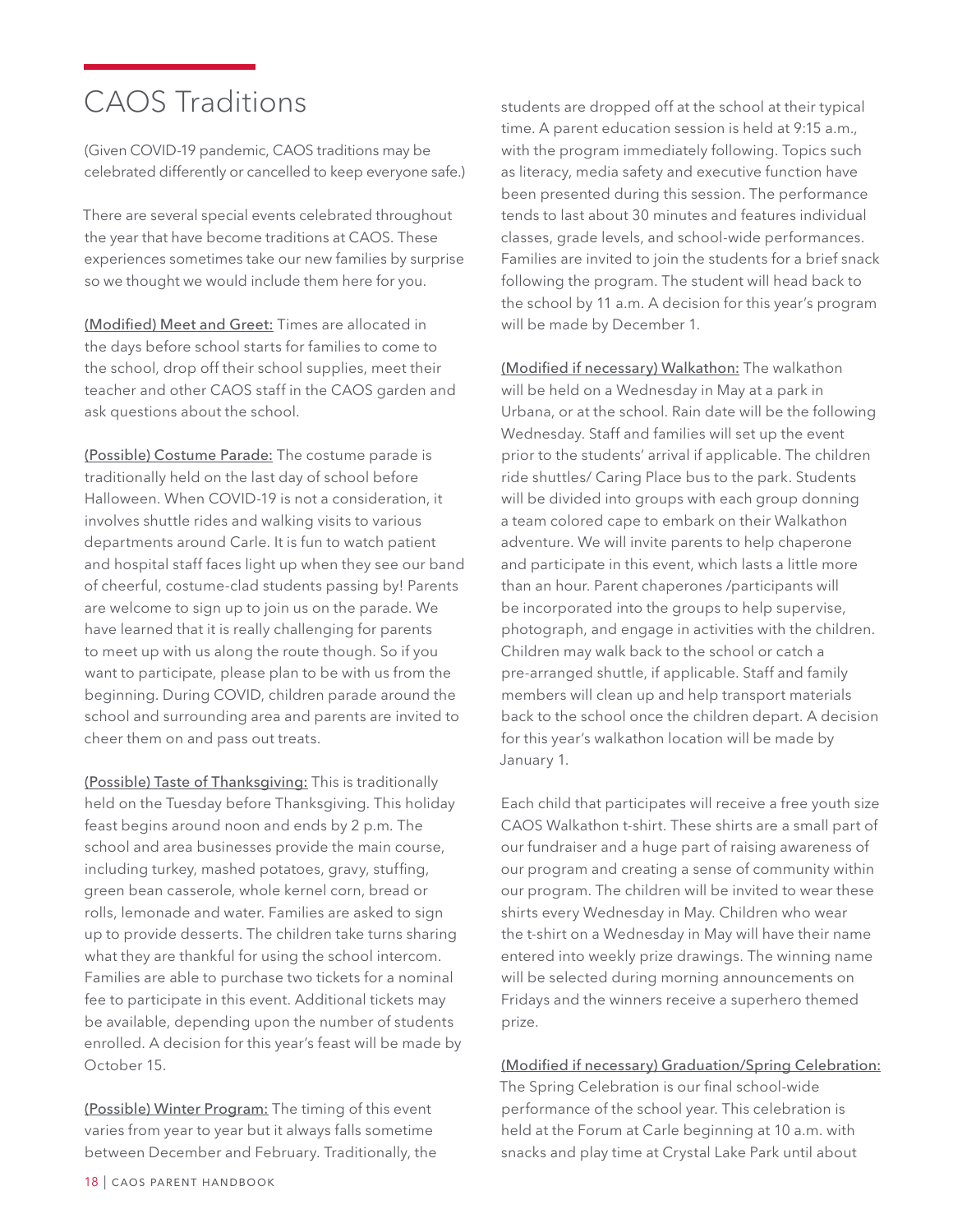noon. The children are dismissed directly from the park and no after care is available following the program. Mark your calendars for this one because each student is showcased in a video vignette, as well as classroom, grade level and school wide performances. This festive gathering celebrates the learning and accomplishments of all of our students. Students who are in kindergarten and primary grades prepare and deliver speeches in front of the appreciative audiences as well. For students with hearing loss that are graduating from CAOS, we show clips from their years at the school to celebrate their growth and development, and send them off on the next chapter of their lives. This can be an emotional experience for families and staff as well. You are welcome to invite your whole family to this event – we have plenty of room! A decision regarding this year's graduation will be made by April 1.

#### **FUNDRAISERS**

Carle Auditory Oral School was founded to support children who are deaf or hard of hearing in developing spoken language through listening so that they can return to their neighborhood schools ready to learn alongside their peers and siblings. No child/ family is turned away based on finances because of the support of Carle Foundation and the Center for Philanthropy. Families are welcome to make donations directly to the Center for Philanthropy to ensure this is always the case.

Additionally, we have a variety of fundraisers during the school year. We are fundraising for the extras that make learning at CAOS fun. Examples include: technology improvements, school-wide field trips and grade level field trips, pizza lunches, materials for indoor recess, games and play materials to create hands-on learning opportunities, books, and assessments to help us continually improve our program. Below is a list of fundraiser that have become traditions at CAOS:

(Possible) Winter Program Bake Sale: Families are asked to provide a variety of baked goods to be sold following the Winter Program. Each item is priced at \$0.50 to ensure that all families are able to participate in this fundraiser. However, many families and staff members make a donation over and above the cost of the baked goods as they come through the line to make their purchase.

(Possible) Walkathon: The walkathon is our largest fundraiser of the school year and provides funding for everything from curriculum updates and gross motor equipment to special events (e.g., U of I led dance class/ yoga instruction) and school wide field (e.g., Rader Family Farms in the Fall and Decatur Zoo and Children's Museum in the Summer). Prizes are awarded to the children who generate the most total donations and have the largest number of participants donating.

(Possible) Art Fundraiser: If you love student-created art, this event is for you! A step above the typical drawings and coloring pages, students will have the opportunity to create larger, more permanent pieces of art. Towards the end of the school year, parents will have the opportunity to purchase individual student creations at cost. Any individual items that are not purchased by families will be available for sale. Class and grade level projects will be placed in the art silent auction at graduation. All Spring Celebration guests engage in bidding before and after graduation to win these sweet creations whose purchases provide support to the school. Cash, checks, or credit cards are accepted at the art silent auction.

Monthly PTO Events: The CAOS PTO plans events throughout the year to raise money and to provide families with opportunities to spend time together. Examples include Country Arbors flower sales, restaurant nights and ice cream socials on the school playground. Keep an eye out for the PTO newsletter and Facebook announcements to learn more.

Garden Pavers: The ECHO Learning Garden is located in the space to the west of the school building. Throughout the year, children are engaged in a variety of learning and play activities there. Students help to plant, weed, and harvest in the garden in addition to learning about life cycles of trees, and elements in a nutritious diet. Additionally, the garden provides a back-drop for learning, picnics and play throughout the school year. Along the path and around the planters are pavers that can be purchased and engraved to commemorate students, staff, families, or special events. Funds raised through the paver program are used to support the care and maintenance of the garden.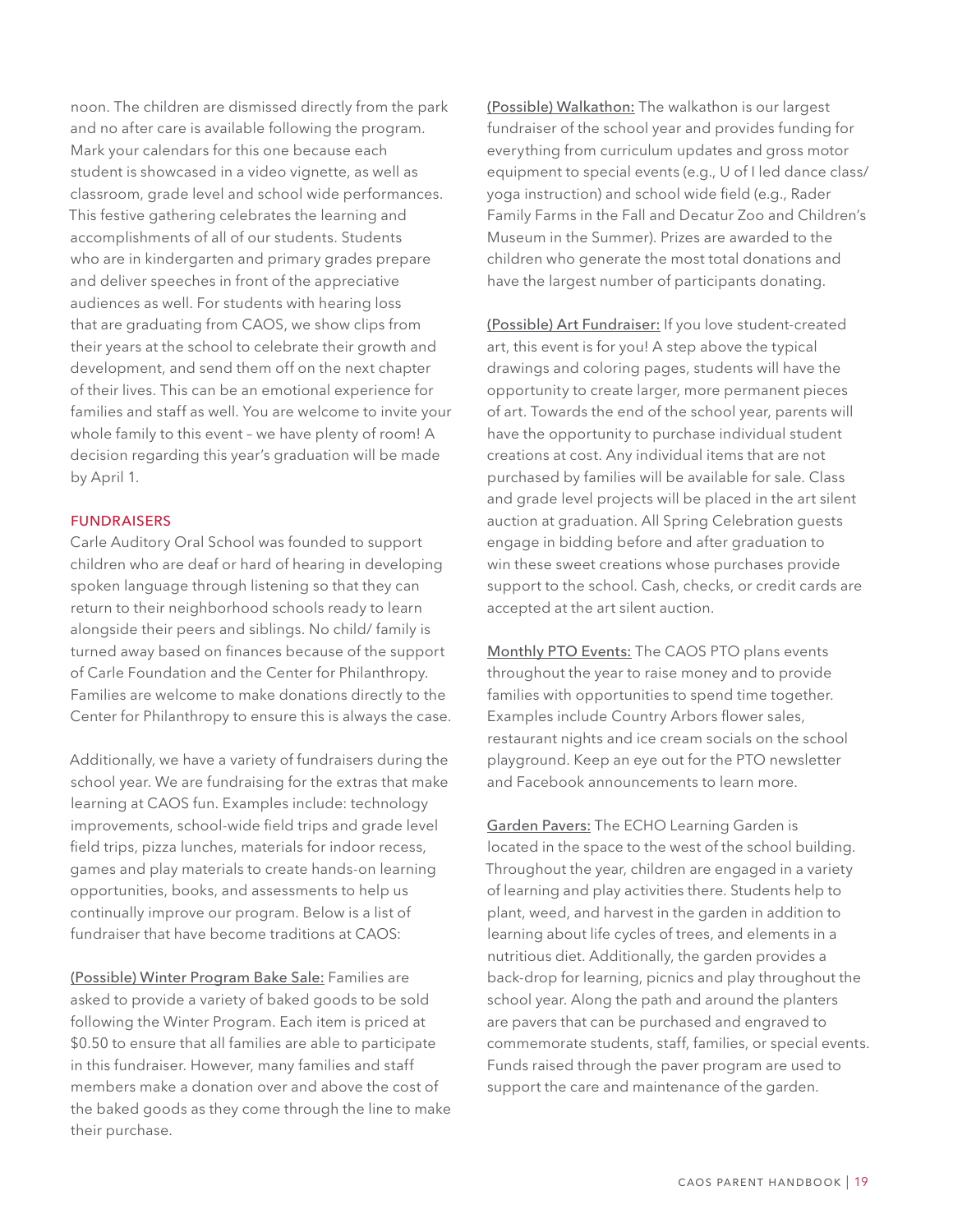### Special Events/Gifts

### FIELD TRIPS

Due to COVID, only family field trips are being planned at this time. Families will transport, engage with, and supervise their child/children for the duration of the trip. Staff will circulate and visit with each family. When COVID precautions are lifted, classroom field trips will resume.

At that time, a permission slip will be sent home prior to each field trip.

- The Caring Place has a minibus that has built in safety seats for children between 20 and 80 pounds. When this vehicle is used, you will not be asked to provide a booster seat. Access to the bus varies depending upon the Caring Place's needs. If the bus is not available for a field trip, staff will ask for family volunteers to transport children and peers. In order for a child to ride with another person's parent, both parties need to provide written consent. If transportation cannot be arranged, the field trip will be rescheduled or cancelled.
- If a parent drives their child to the field trip, they must also provide return transportation to the school. We are not able to add any riders for the return trip to school.
- If parents are asked to play a role as a chaperone, they are considered in our staff to student ratios, and will be assigned a group of students to monitor according to the field trip guidelines. Unfortunately, siblings are not able to accompany parent chaperones on CAOS field trips.
- The field trip permission slip will indicate:
- Any fees that are family responsibility (Please make arrangements to pay in cash only. We have no effective means of cashing checks or processing credit cards.) If field trip costs pose a financial hardship for your family, please contact Danielle to request access to field trip scholarship funding.
- Approximate departure and return times
- Directions to the field trip, if applicable
- Information about whether parent chaperones are needed.
- Students at CAOS may have the opportunity to participate in activities on and around the Carle campus. They may walk or ride the Carle shuttle during school hours or during after-care.

### BIRTHDAY PARTIES

- CAOS is happy to join in the celebration of each child's birthday. Depending on the school schedule, as well as parent and teacher preference, birthdays may be celebrated in the classroom with an individual class, or in the center room with multiple classes joining together. The typical set up follows: children gather for approximately 30 minutes. The children sing Happy Birthday and the children share a snack sent in by the family.
- Traditionally families are encouraged to participate in the party, however current COVID guidelines prohibit families from entering the building. In order to ensure that learning opportunities are maximized, parties will be held during a time slot geared toward socialization and play.
- Please work with your child's teacher to determine the number of children that will be participating in the party and to answer any other questions you may have.
- If your family would like to provide a gift for one of the birthday children, please plan to exchange the gifts before or after school. This is to protect the feelings of the other children and families.
- Families are invited to send celebration foods for their child's birthday. If you have concerns about your child's consumption of celebration foods, it is your responsibility to communicate that concern to your child's teacher using the Food Information Form in the registration packet. If warranted, it will be your responsibility to provide an alternative for your child.
- It is unlikely that you will be informed in advance of upcoming birthday celebrations. As such, it is important to have a plan in place from the start of the school year. Let us know on the Food Information Form if you don't want your child to partake of any food items.

### **GIFT POLICY**

Per Carle Policy HR631, CAOS staff members are not permitted to accept personal gifts of value from children and families. However, we appreciate your desire to express gratitude to these staff members who are making a difference in your children's lives. Notes, home-made gifts or snacks, in addition to donations to the classroom or school are permitted under this policy.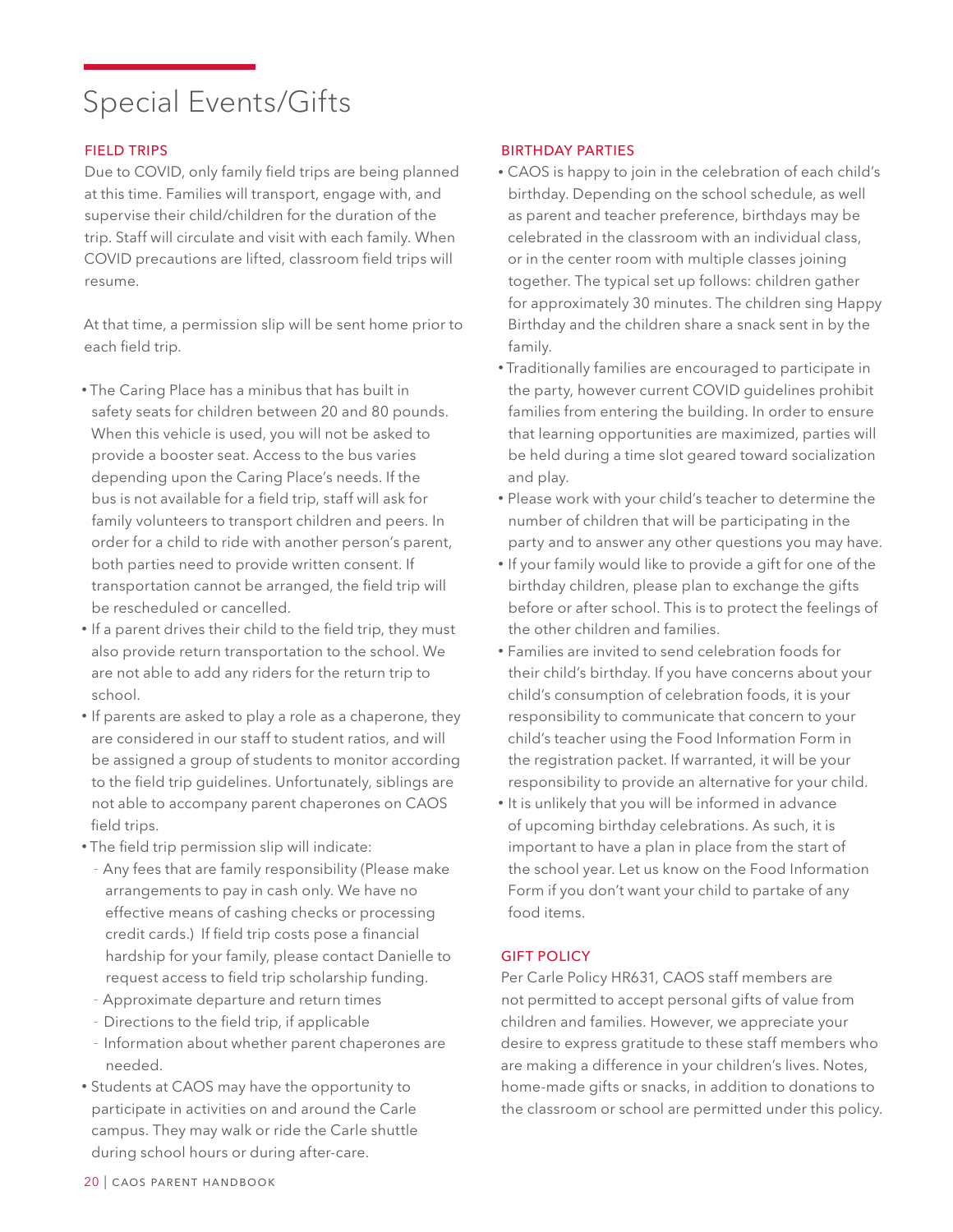## University Student Placement from Area Universities

Fully vaccinated university students returned to CAOS in the fall of 2021.

- CAOS has worked to strengthen relationships with area universities who are developing future deaf educators, audiologists and speech language pathologists. We believe that we can play an important and positive role in preparing these professionals to support children who attend CAOS, participate in the ECHO Program and other children with hearing loss they will encounter.
- In order to make this relationship work, CAOS staff will provide lectures to university students, facilitate observations of CAOS students, therapists and teachers, and support undergraduate and graduate students in developing teaching and therapy techniques that effectively help children develop spoken language and listening skills.
- At times the schedule may need to be "tweaked" to accommodate the university students. CAOS staff will attempt to keep you abreast of these changes via notes in each child's folder, updated schedules and e-mail communications.
- Parents of children with hearing loss: When practicum students are providing individual therapy to your child, you are permitted to observe via the video observation system.
- All parents: Because of confidentiality concerns, we ask that you do not observe practicum students who are teaching a group of children. Be assured that CAOS staff members are closely monitoring each practicum student.

### Costs

Families can opt to participate in the school program on its own, or add before care (beginning at 7 a.m.) and/ or after care (ending at 5:30 p.m.) for an additional cost. Childcare may be available on some of the dates that school is not in session for an additional cost.

### TUITION

- Each family will be provided with a tuition estimate detailing their academic tuition charges for the 2022- 23 school year.
- Academic tuition for the 2022-23 school year is divided into 20 biweekly payments, beginning in August and ending in May. Academic tuition will not be adjusted for absences.
- Please talk with Myra or Danielle if you have questions about your child's tuition rates.

### **CHILDCARE**

- Because family need for childcare often varies throughout the year, families will be required to reserve needed care two weeks prior to the start of each new month.
- Childcare costs will be divided across that month's payments. Families that use childcare services will make payments August through June. Childcare charges will not be adjusted for absences.

### **DISCOUNTS**

- Discounts are available for siblings, as well as children/ grandchildren of Carle employees. This ten-percent discount will be applied to tuition charges, in addition to child care costs.
- In the event that a family qualifies for both discounts, please note that the discounts are applied sequentially, rather than concurrently. For example, given a tuition charge of \$40.00, the first discount would forgive \$4.00 (\$40.00- \$4.00=\$36.00) and the second discount would forgive ten percent of the remaining tuition (\$36.00-\$3.60=\$32.40). So effectively, the combined limit of the discount is about 19%.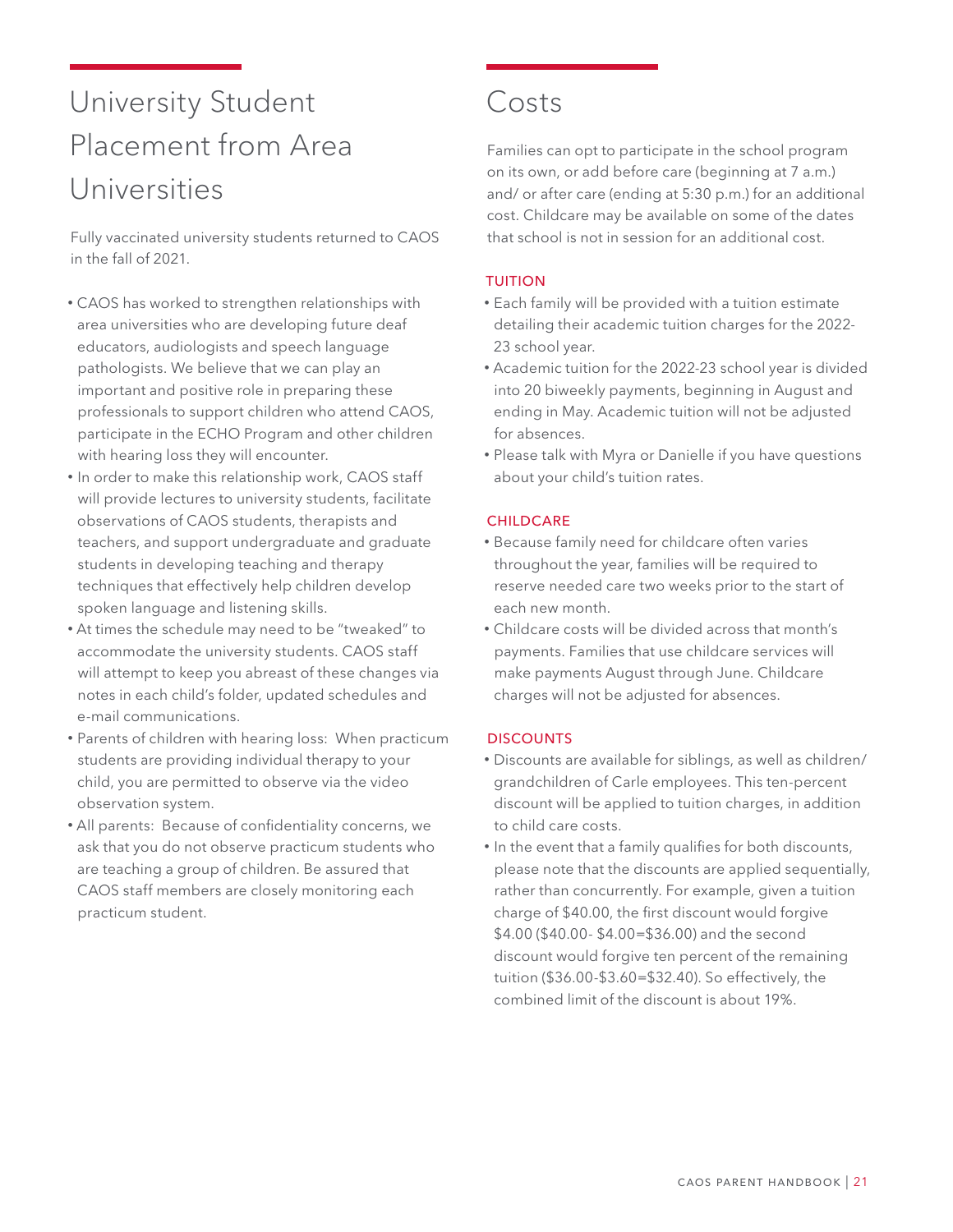#### PAYMENT OPTIONS

- Tuition bills can be paid through Tuition Express for any Carle Auditory Oral School family. Contact Myra for assistance signing up for this convenient payment option.
- For some families, Tuition Express is not a reasonable option. If this is the case for your family, please complete the Exception Request Form attached to the Tuition Policy. Once your request for Exception has been approved, payment will be required by the tenth of each month, beginning August 10 and continuing through May 10 for academic tuition; Aug 10 - Jun 10 for childcare charges; and Jul 10 for summer camp charges.

#### LATE PAYMENTS

In an effort to keep the books up to date, and be accountable to the many charitable donors that keep our school running, tuition payments will be expected by the date due. Per the tuition policy, children will be temporarily suspended if the account falls more than two weeks past due. See the tuition policy for more information.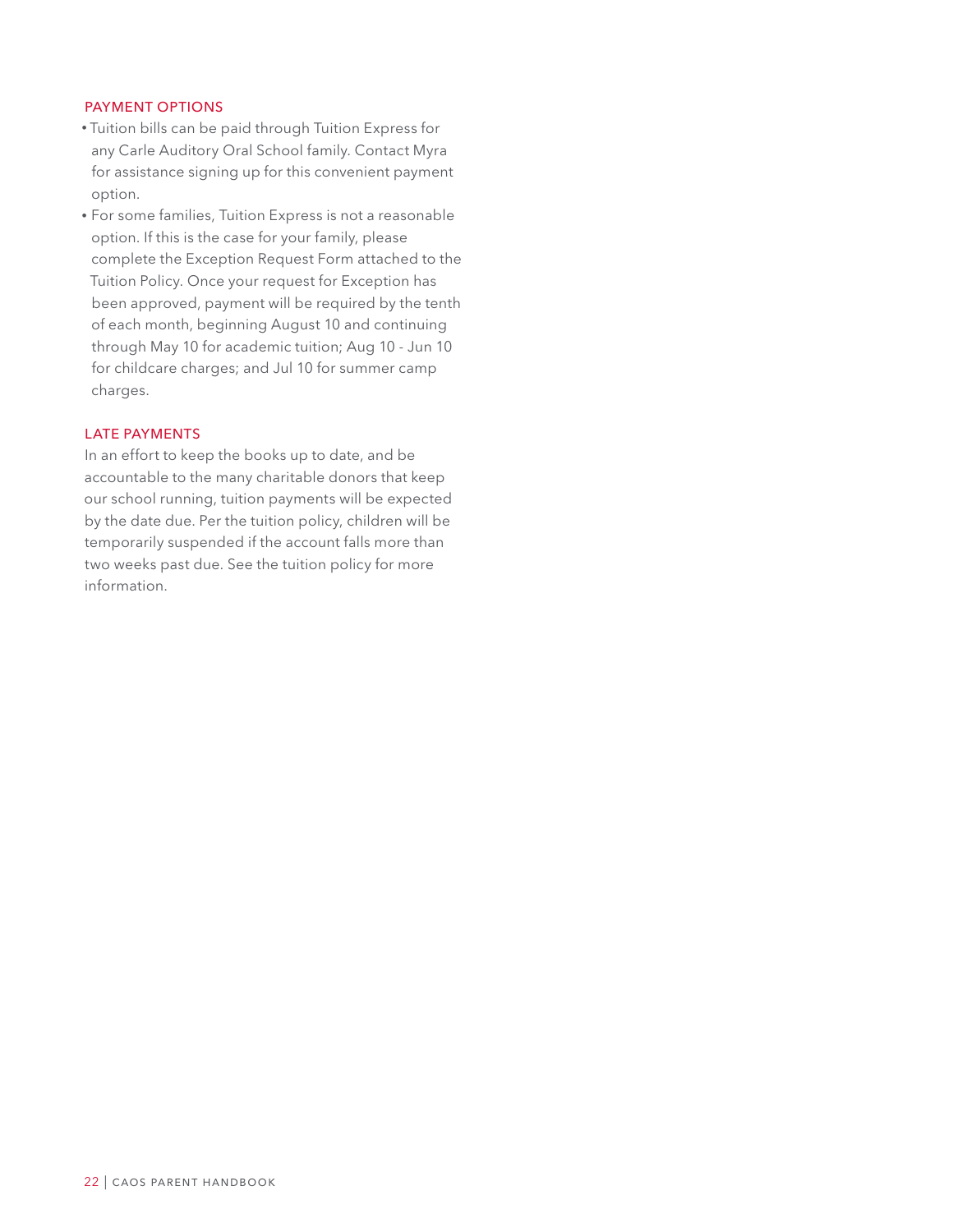### Tuition and Child Care Costs

| Tuition and Child Care Costs for First Child 2022-2023                                                                                                                                                                                                                                                                                     |               |                                                 |                |                                 |                 |                         |                          |
|--------------------------------------------------------------------------------------------------------------------------------------------------------------------------------------------------------------------------------------------------------------------------------------------------------------------------------------------|---------------|-------------------------------------------------|----------------|---------------------------------|-----------------|-------------------------|--------------------------|
|                                                                                                                                                                                                                                                                                                                                            |               | Number of Days                                  |                |                                 | Annual<br>Cost  | <b>Biweekly</b><br>Cost | Daily Cost               |
| School Program Preschool through Second Grade for the First Child                                                                                                                                                                                                                                                                          |               |                                                 | 200            |                                 | \$9,796.08      | \$489.80                | \$48.98                  |
| <b>Snack Fee</b>                                                                                                                                                                                                                                                                                                                           |               |                                                 | 200            |                                 | \$100.00        | \$5.00                  | \$0.50                   |
| Choose Your Own Hours Care (\$4.90/ hour)<br>Families might consider this option if they need care for a short time before and after school. Family                                                                                                                                                                                        | # of<br>hours | Total<br># of<br>Extended<br>days<br>Care Hours |                |                                 |                 | Monthly<br>Cost         | <b>Bi-Weekly</b><br>Cost |
| provides exact times care is needed, CAOS office staff will round up to the next hour and bill reserved care<br>at an hourly rate. For example, a family needing care from 8 - 8:40 and 3 - 4:15 would be billed for 2 hours<br>of hourly care, \$9.80, rather than paying for both before care (\$7.29) and after care (\$10.81), \$18.10 | 2             |                                                 | 199            | 398                             | \$1,949.11      | \$194.91                | \$97.46                  |
| Before Care on School Days for the First Child                                                                                                                                                                                                                                                                                             | # of Days     |                                                 |                | Annual<br>Cost                  | Monthly<br>Cost | <b>Biweekly</b><br>Cost | Daily Cost               |
| Once reserved, care charges are non-refundable. (7 - 9 a.m. drop off any time in this range for this cost.)                                                                                                                                                                                                                                |               | 200                                             |                | \$1,458.60                      | \$145.86        | \$72.93                 | \$7.29                   |
| After Care on School Days for the First Child<br>199<br>\$2,151.59<br>Once reserved, care charges are non-refundable. (3 - 5:30 p.m. pick up any time in this range for this cost.)                                                                                                                                                        |               |                                                 |                |                                 | \$215.16        | \$107.58                | \$10.81                  |
| Child Care on No School Days<br>Once reserved, care charges are non-refundable.                                                                                                                                                                                                                                                            | 9             | \$481.95                                        |                | N/A                             | N/A             | \$53.55                 |                          |
| Summer Camp for the First Child<br>(Care<br>Provided Between Last Day of School in June through First Day of School in August - total number of<br>days of care is dependent upon the school calendar, developed by April 15, 2022)                                                                                                        | 17            |                                                 |                | N/A                             | \$910.35        | N/A                     | \$53.55                  |
| Tuition and Child Care Costs for Additional Children 2022-2023                                                                                                                                                                                                                                                                             |               |                                                 |                |                                 |                 |                         |                          |
|                                                                                                                                                                                                                                                                                                                                            |               | Number of Days                                  |                |                                 | Annual<br>Cost  | Monthly<br>Cost         | Daily Cost               |
| School Program Preschool through Second Grade<br>for any Additional Children                                                                                                                                                                                                                                                               |               |                                                 | 200            |                                 | \$8,816.00      | \$440.80                | \$44.08                  |
| <b>Snack Fee</b>                                                                                                                                                                                                                                                                                                                           |               | 200                                             |                |                                 | \$100.00        | \$5.00                  | \$0.50                   |
| Choose Your Own Hours Care (\$4.41/ hour)<br>Families might consider this option if they need care for a short time before and after school. Family                                                                                                                                                                                        | # of<br>hours |                                                 | # of<br>days   | Total<br>Extended<br>Care Hours | Annual<br>Cost  | Monthly<br>Cost         | <b>Bi-Weekly</b><br>Cost |
| provides exact times care is needed, CAOS office staff will round up to the next hour and bill reserved<br>care at an hourly rate. For example, a family needing care from 8 - 8:40 and 3 - 4:15 would be billed for 2<br>hours of hourly care, \$8.82, rather than paying for both before care (\$6.57) and after care (\$9.73), \$16.30  | 2             | 199                                             |                | 398                             | \$1,755.18      | \$175.52                | \$87.76                  |
| Before Care on School Days for the First Child                                                                                                                                                                                                                                                                                             | # of Days     |                                                 | Annual<br>Cost |                                 | Monthly<br>Cost | Biweekly<br>Cost        | Daily Cost               |
| Once reserved, care charges are non-refundable. (7 - 9 a.m. drop off any time in this range for this cost.)                                                                                                                                                                                                                                | 200           |                                                 |                | \$1,312.00                      | \$131.20        | \$65.60                 | \$6.56                   |
| After Care on School Days for the First Child<br>Once reserved, care charges are non-refundable. (3 - 5:30 p.m. pick up any time in this range for this cost.)                                                                                                                                                                             | 199           |                                                 |                | \$1,936.27                      | \$193.63        | \$96.81                 | \$9.73                   |

(Care Provided Between Last Day of School in June through First Day of School in August - total number of days of care is dependent upon the school calendar, developed by April 15, 2022) 17 | N/A | \$819.40 | N/A | \$48.20

are No School Days for any Additional Children<br>Once reserved, care charges are non-refundable.

Pricing listed above is for care reserved by the 15th of the previous month. Each unit of care reserved after this time falls under the drop in rate of +\$1. For example, for the first child, Drop In Before Care is \$8.29/ day, Drop In After Care is \$11.81/ day and Drop In Choose Your Own Hours Care is \$5.90/ hour.

#### **INFORMATION ONLY – FORM TO BE COMPLETED DURING REGISTRATION**

**Child Care No School Days for any Additional Children** 

**Summer Camp for any Additional Children**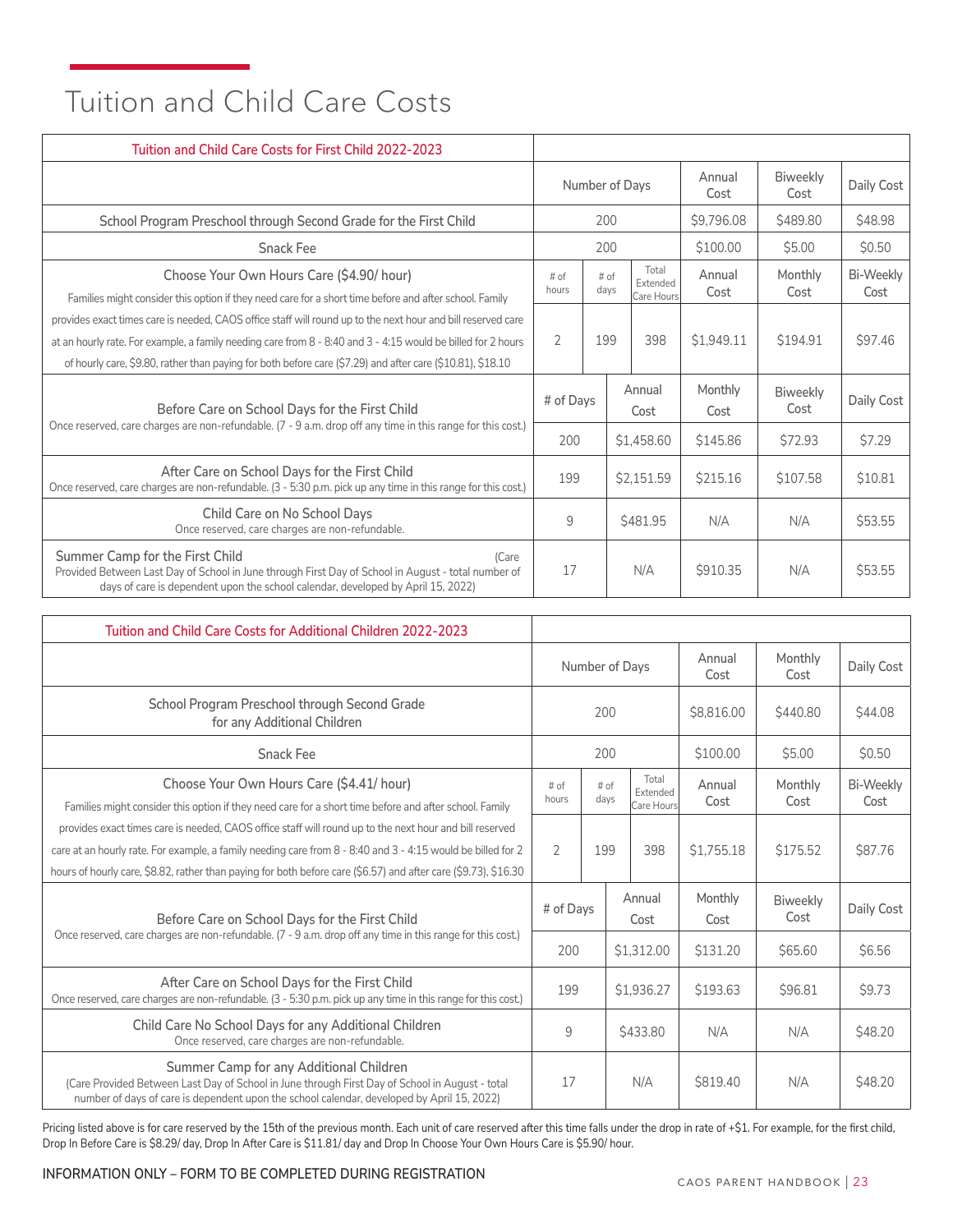### Family Involvement Expectations

Many private schools require parents to commit to a certain number of volunteer hours each year, helping in the classrooms, lunch room, school library or at after school events as part of their tuition agreement. Families who are unable to meet this requirement are often charged an additional fee. CAOS families are spared this requirement, largely due to the tremendous volunteer support that we receive from Carle's Volunteer Office and University of Illinois students. In lieu of this, we ask that families commit to each of the listed activities below.

### ALL PARENTS:

Read with your children 5 – 7 days per week. Check and respond to information in your child's folder each night.

Review your child's journal each night, reviewing school entries with your child and making entries as requested by your child's teacher.

Share three traditions/ experiences with your child's class each school year.

Communicate with your child's teacher, school office or the program director if you have questions, suggestions or concerns about your child's educational program.

Participate in Parent Teacher Conferences two to three times per school year.

### PARENTS OF CHILDREN WHO ARE DEAF AND HARD OF HEARING:

Ensure that your child arrives with functioning hearing device(s) on each day of attendance. Ensure that you send extra batteries for your child's hearing device(s).

Ensure that you send troubleshooting equipment, such as ear mold cleaning brushes, cochlear implant cables and headpieces, if applicable.

Observe or participate in two therapy sessions and two classroom lessons per year.

Participate in monthly Parent Professional Collaboration Meetings.

We greatly appreciate your support in these areas and realize that our school could not function successfully without you!

### Progress Reports

### ALL CHILDREN

- Progress reports are used at each grade level to ensure that teachers and parents are on the same page with regard to each child's development and mastery of skills and concepts appropriate to each level. A progress report will be completed three times during each school year.
- As each skill helps to form the foundation for future skill development, care will be taken to ensure that children develop foundational skills prior to the introduction of more advanced skills.
- A Parent Teacher conference will be scheduled in conjunction with the fall and winter progress reports. Conferences will be available by parent or teacher request for the final progress report of the year. Dates are provided on the school calendar.

### Enrollment

In December of each year, administration will send priority re-enrollment forms. This allows you to reserve a spot for your child for the coming school year. Priority re-enrollment is offered to children:

- Whose tuition account is in good standing.
- Who are a good fit for the classrooms/grade levels planned for the following school year.

Since they are our primary mission, decisions regarding grade level and number of classrooms opened up each year are based on enrollment of children who are deaf and hard of hearing.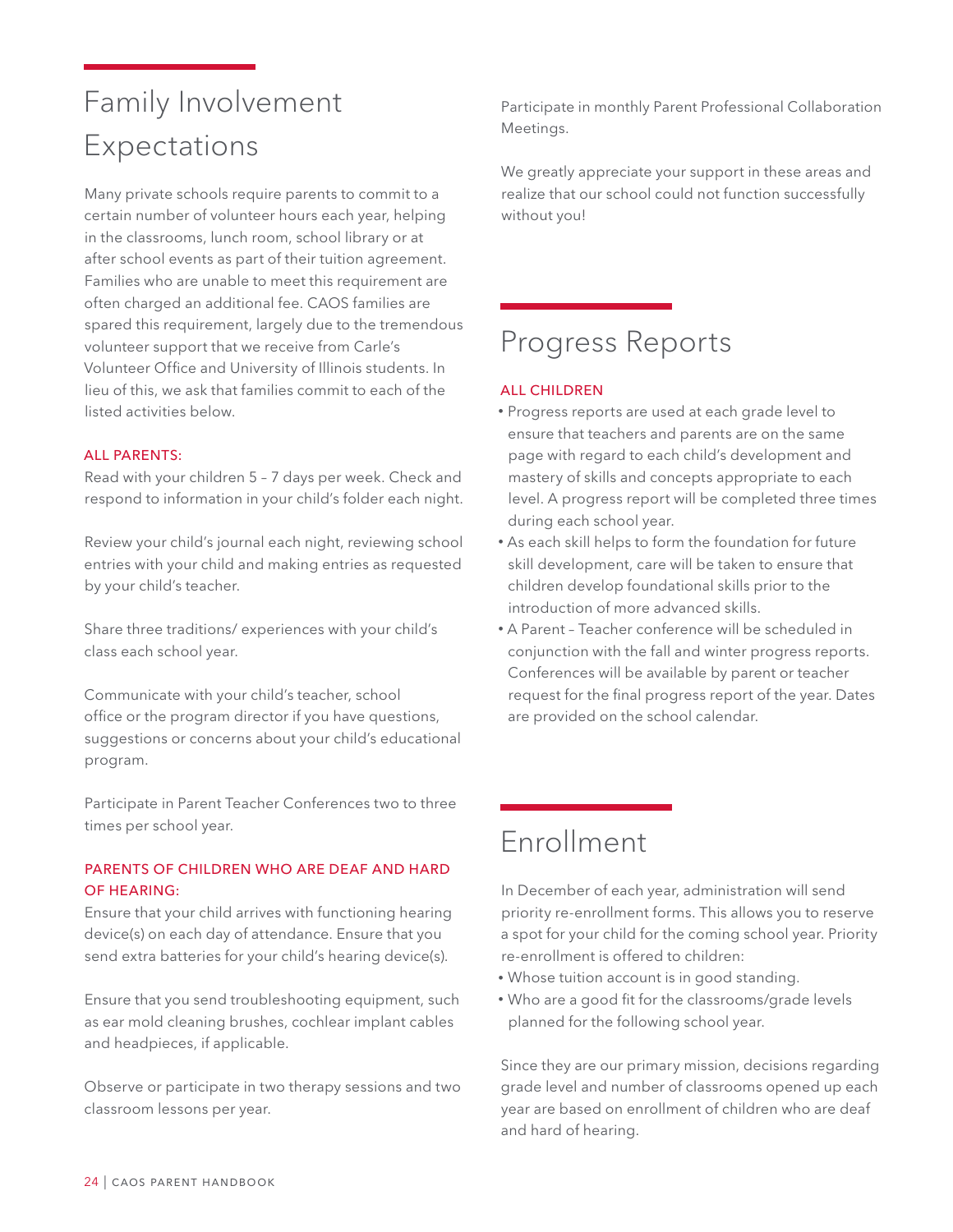Children with typical hearing are enrolled to serve as positive language, behavior, play and social interaction models. One or more spaces are reserved in each classroom for children with typical hearing.

comprehension and auditory processing assessments twice each school year in August and February.

The cost for these assessments will be included in tuition charges.

### Assessments

### **ALL CHILDREN**

- Standardized assessments allow individual children to be compared to other children across the country who are the same age, or in the same grade. These assessments are used to track progress and identify the next steps in student learning.
- Children's concept knowledge and reading readiness will be assessed within one month of their enrollment to determine their baseline skill level. Test results will be shared with the families.
- All children will be re-assessed each spring to document progress in these areas.
- Curriculum based assessments will also be administered during the school year to assess progress and adjust teaching practices, as needed.
- There is no cost for these assessments.

### CHILDREN WITH TYPICAL HEARING

- Each fall, children with typical hearing will participate in hearing screenings. These screenings will be provided by a qualified ECHO staff member at no cost to the family. Please look for more information to be sent home the first few days of school regarding these hearing screenings. Families will be informed of screening results, along with recommendations for further assessment, if warranted.
- Each fall, children with typical hearing also participate in a speech screening, at no cost to the family, with the CAOS speech language pathologists. Families will be informed of screening result, along with recommendations for further assessment or therapy, if warranted.

#### CHILDREN WHO ARE DEAF AND HARD OF HEARING

• In addition to the assessments described above for all children, children who are deaf and hard of hearing will participate in speech, language, auditory

### Home – School Communication Plan

We believe that the only way to help children develop a lifelong love of learning is to develop strong collaboration between school and home.

### Our commitment to communication with all families:

- We believe that effective communication is essential to creating a positive school culture and excellent learning environment. We acknowledge that it is an area that will always require improvement.
- We encourage and empower our families to engage in the process of continual improvement by communicating with the school office, and/ or your child's teacher about areas that are going well at CAOS, in addition to areas that cause concern, or need improvement. We believe that solution oriented communication between home and school is the hallmark of success.
- CAOS Facebook Private Group Families will need to request access to this group. Special event photos, reminders, announcements, and other essential CAOS information will be posted on this page.
- CAOS Facebook Public page The CAOS Facebook public page will be focused on building awareness of childhood hearing loss, listening and spoken language options, ECHO and the school program.
	- Some special event photos will be posted following events.
- Backpacks Teachers and the school office will also communicate with families via notes placed in children's folders. Please check the folders daily to remain current with CAOS happenings.
- If your family requires adaptations to the communications plan to accommodate family needs or disabilities, please contact the school office.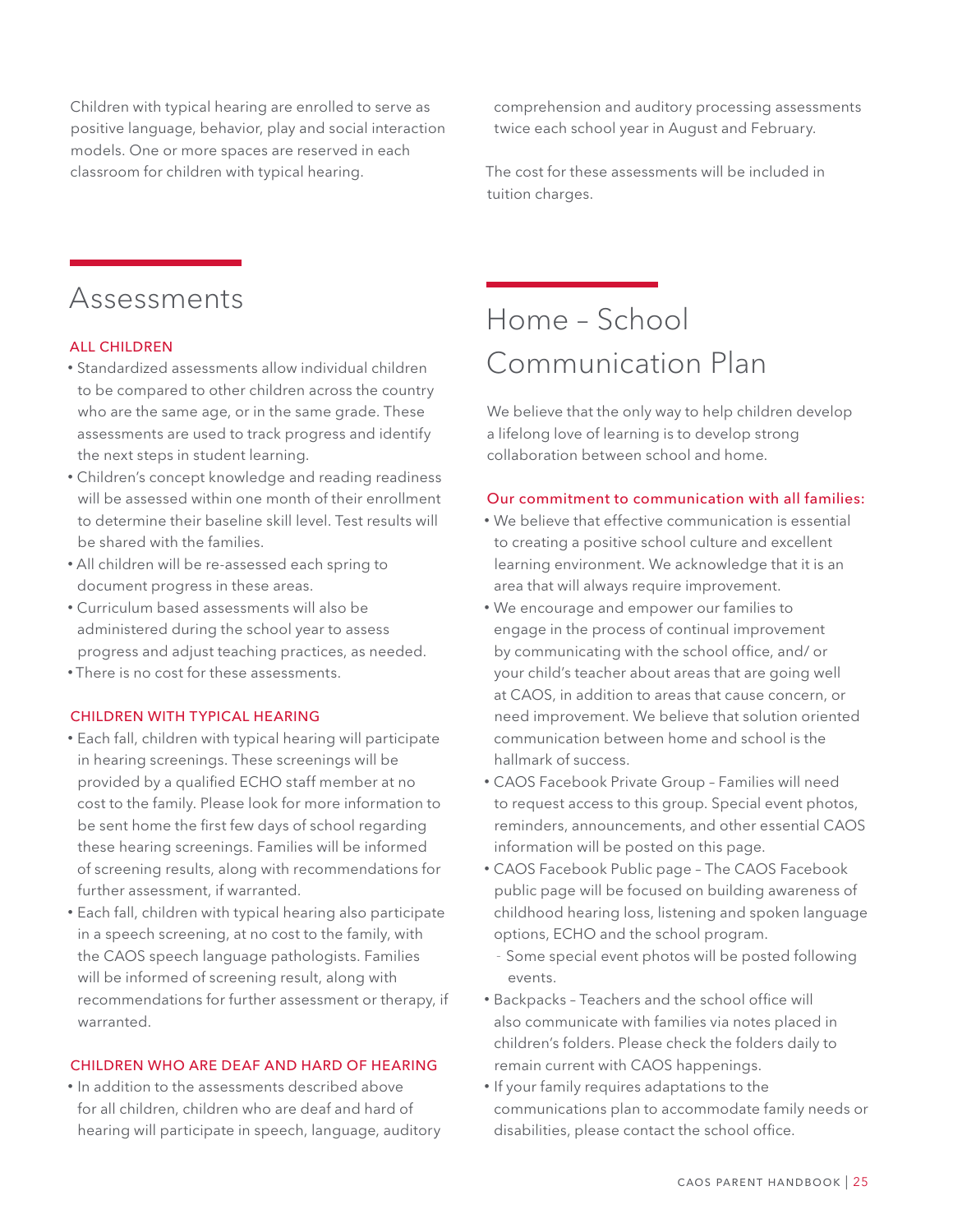We incorporate the following into the school program to ensure that our parents stay informed about classroom learning, school wide events and participation opportunities:

- Monthly previews about planned student learning.
- Scheduled parent-teacher conferences throughout the school year to review each child's progress. Please see the calendar for planned conference dates.
- Progress reports outlining classroom goals and student's progress three times during the year.
- Observation opportunities. Parents are welcome to observe at any time. Please contact the school office to arrange your observation.

### Our commitment to communicate with parents of children who are deaf and hard of hearing:

We incorporate the following into the school program in order to ensure that families have input as well as an understanding of their child's goals and progress.

- Parent-Professional Collaboration Meetings each family will have a meeting with their child's teacher, and newsletter therapist on a monthly basis currently via Zoom. It may be possible for parents to meet with both the classroom teacher and their child's newsletter therapist at the same time if the schedules allow. During the meetings, parents and professionals will discuss parent education topics, address parent questions and concerns, review the child's newsletter, and discuss strategies for improving the child's use and understanding of newsletter targets within the family's daily activities.
- Newsletters CAOS staff have attempted to make the newsletter targets clear with examples and descriptions. Teachers and therapists will update the newsletter on a biweekly basis. A copy of the updated newsletter will be sent home with your child at the end of each month. If you are interested in more frequent updates, please contact your child's teacher or therapist. Newsletters will also be shared through your child's Google folder.
- Parent Education sessions are planned during the school year. If you have any suggestions for session topics, please let your child's classroom teacher know.

### PARENTS OF CHILDREN WHO ARE DEAF AND HARD OF HEARING

#### Hearing Equipment

CAOS Staff will ensure that each child with hearing loss is wearing or is in possession of their personal hearing devices each morning at drop-off, before the parent departs. If a child arrives at CAOS without their personal hearing devices, the staff member is responsible for talking to the family about it.

- If the devices were forgotten at home, the parent may be asked to return home with the child to retrieve the devices and then return to school. Without auditory access, the child cannot participate at school.
- If the child is not able to wear their hearing devices for medical reasons, the parent needs to communicate about those reasons and the anticipated duration of time without amplification. The child's team (parent, teacher, therapist, physician) can work together to determine whether the attendance schedule or expectations should be altered during this time period without amplification.
- If the hearing devices are lost or damaged, the staff member is responsible for contacting an ECHO audiologist about obtaining loaner equipment and determining whether the loaner equipment will be limited to school use or sent home with the child daily. See "Extra Hearing Devices" below for additional information about managing loaner equipment.

#### Extra Batteries

Rechargeable loaner batteries are available for almost all cochlear implant devices. They are located in the front office. If a student needs a loaner battery, CAOS staff will follow this procedure:

- Sign staff name, the child's name, the battery number taken and the date.
- Staff will be responsible to see that the battery is returned at the end of the school day.

#### Extra Hearing Devices:

ECHO has a stock of hearing device equipment, including hearing aids, cochlear implant processors and accessories that can be utilized by CAOS staff for troubleshooting. This equipment can also be used by children while their personal hearing devices are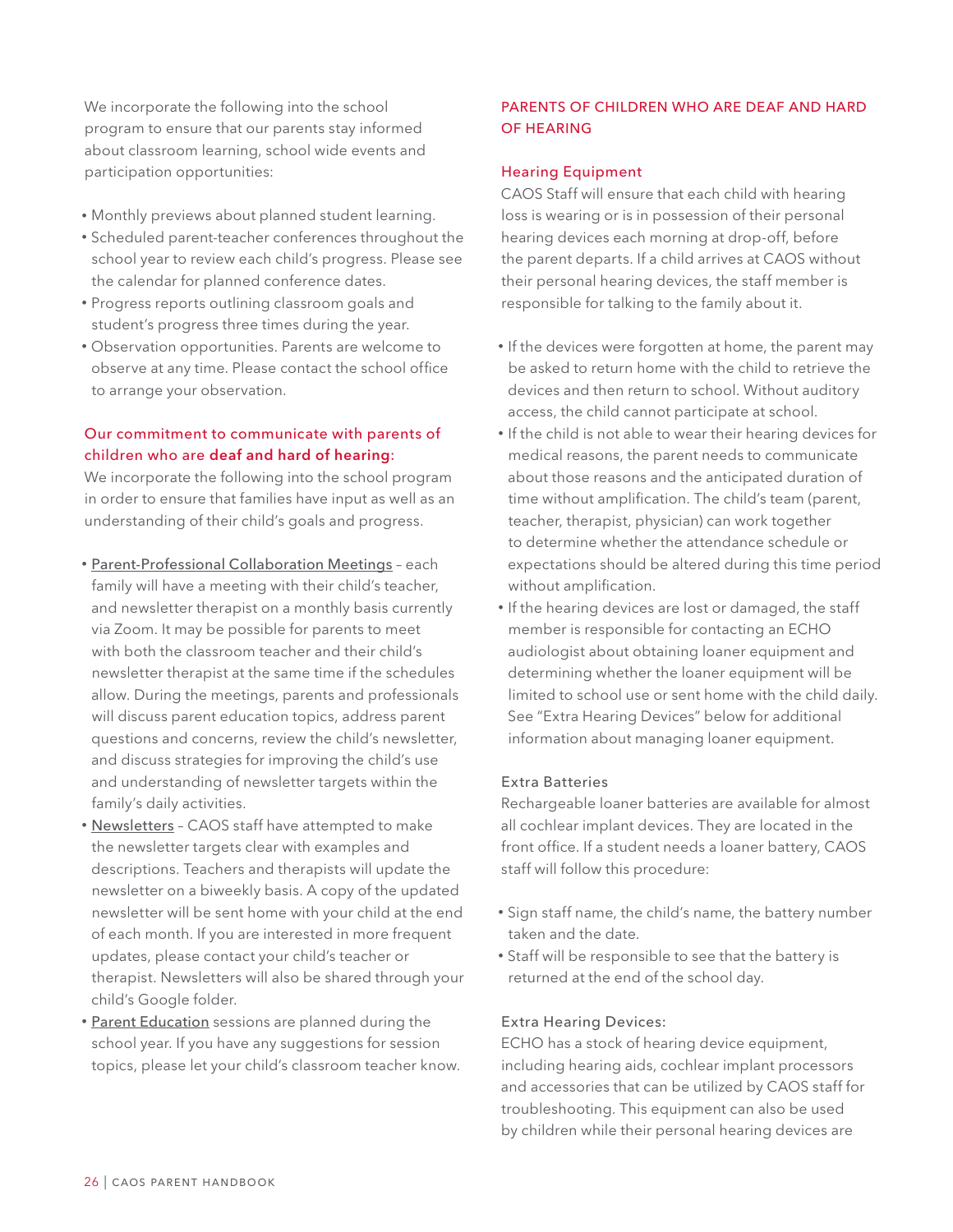being repaired or replaced. Hearing aids, temporary ear molds/ comply molds, as well as cochlear implant battery racks, headpieces, cables, and processors are available for student loan.

- If the equipment will stay at school, CAOS staff is responsible for collecting the equipment from the child prior to the end of the day and storing the equipment securely in the classroom until the following day.
- If the equipment will be sent home with the family, the family must sign the loaner agreement, accepting financial responsibility for the equipment in the event of loss or damage.

It may take 2 – 4 weeks to replace lost or damaged personal hearing equipment. If it takes longer than that for the family to obtain replacement devices, they will be allowed to continue to use the ECHO loaner equipment until another child/ family needs it. After a month, if another family needs access to the loaner, it may be taken from one child and loaned to another child.

### Take home supplies

If the child is running low on batteries or other accessories, it is the CAOS staff member's responsibility to let the family know of the student's need and have them check in the front desk staff regarding ordering necessary equipment.

We greatly appreciate your support in these areas and realize that our school could not function successfully without you!

### Commitment to Diversity

The celebration of holidays in the classroom at Carle Auditory Oral School is a combined effort between families and classroom teachers. Teachers are encouraged to learn about the traditions/ holidays that families celebrate. We invite parents to actively participate by sharing ideas and cultural materials with classrooms. Each classroom teacher may decide to celebrate the traditions of the class as well as enrich children with new cultural experiences.

Carle Auditory Oral School serves families from the entire region. Our families represent many backgrounds, cultures, and nationalities. We strive to honor each group represented. Therefore, it is important to expose children to a variety of traditions. We do not teach religious values. We teach children to accept and respect their similarities and differences.

### Curriculum

Curriculum describes the resources we use to decide what we want children to learn at CAOS. Given our emphasis on communication development, our language curriculum, the CASLLS (Cottage Acquisition Scales for Listening, Language & Speech), tends to be at the forefront of our planning processes. Specific work and sentence combinations are targeted during all teaching times to advance spoken language skills. This curriculum is based on developmental milestones of normally hearing, typically developing children and helps to form a solid foundation for future academic success. The resources consulted for concepts, academic skills and socialization content are explained in the next section.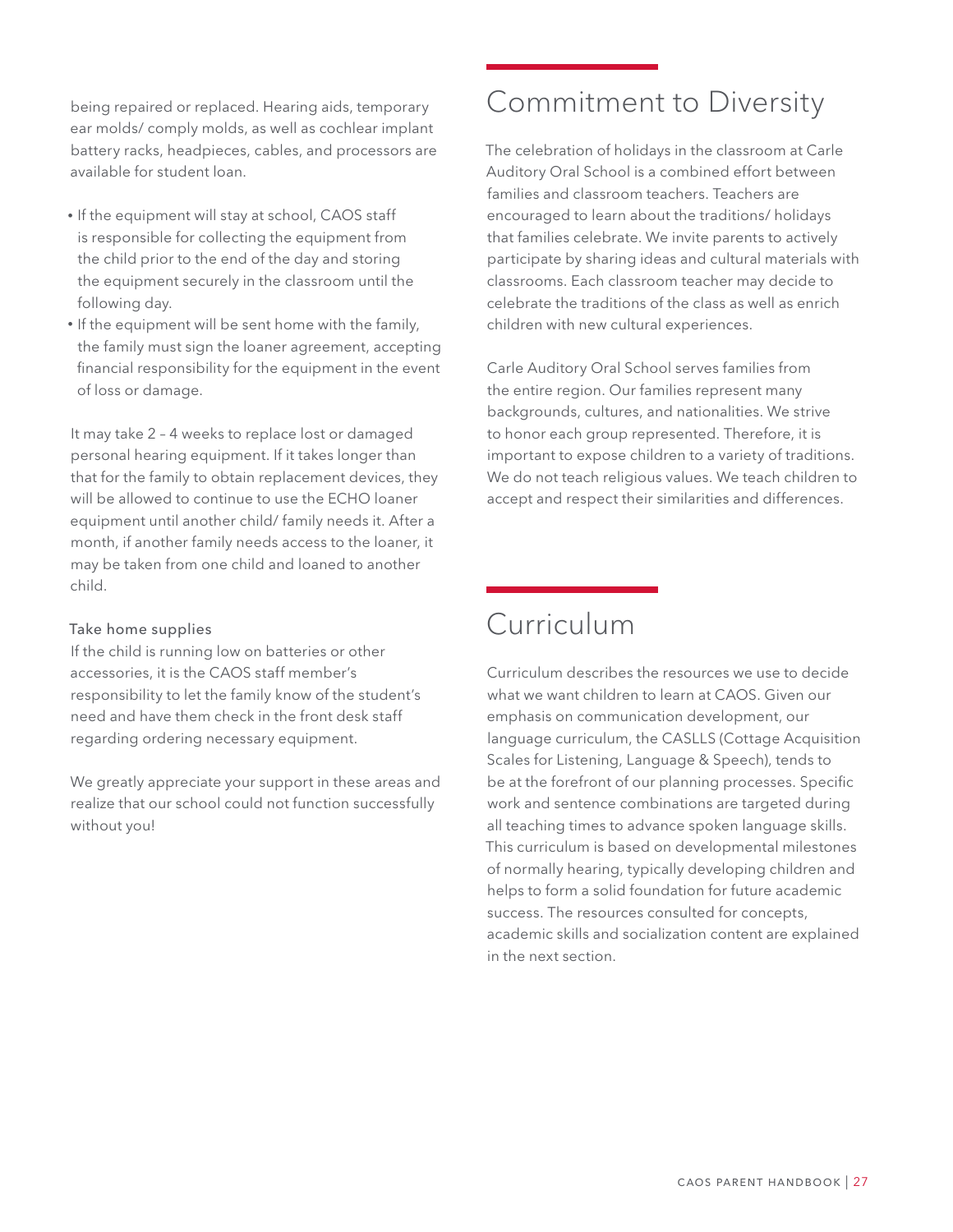\*\*\*Individual spoken language goals based on CASLLS Updated July 2020

|                                       | <b>PS</b>                                                                       | PreK                                                                            | Kindergarten                                                                                        | 1 <sup>st</sup> Grade                                                                                                      | 2 <sup>nd</sup> - 3 <sup>rd</sup> Grade                                                    |
|---------------------------------------|---------------------------------------------------------------------------------|---------------------------------------------------------------------------------|-----------------------------------------------------------------------------------------------------|----------------------------------------------------------------------------------------------------------------------------|--------------------------------------------------------------------------------------------|
| Language<br>Themes                    | Individual<br>language targets<br>(based off theme<br>sheets)                   | Individual<br>language targets<br>(based off theme<br>sheets)                   | Individual<br>language targets<br>(based off theme<br>sheets)                                       | Literacy based<br>on read-alouds,<br>curriculum based<br>vocabulary                                                        | Incorporated<br>throughout the<br>day                                                      |
| Math<br>Concepts                      | Calendar<br>incorporated<br>into themes                                         | Everyday math<br>PreK<br>incorporated<br>into themes                            | Everyday math                                                                                       | Everyday math                                                                                                              | Everyday math                                                                              |
| Science<br>Concepts                   | Interactive age-<br>appropriate<br>activities that<br>correlate to the<br>theme | Interactive age-<br>appropriate<br>activities that<br>correlate to the<br>theme | Foss-hands<br>on curriculum<br>(animals 2 by 2,<br>wood and paper,<br>fabric, trees)                | Foss-hands on<br>curriculum (air and<br>weather, balance<br>and motion, solids<br>and liquids, pebbles,<br>snad, and silt) | Additional:<br>human body,<br>plants and<br>animals, sun,<br>moon, and stars               |
| Social Studies<br>Concepts            | Interactive age-<br>appropriate<br>activities that<br>correlate to the<br>theme | Interactive age-<br>appropriate<br>activities that<br>correlate to the<br>theme | Macmillan<br>McGraw-Hill<br>TimeLinks                                                               | Macmillan McGraw-<br>Hill TimeLinks (with<br>individualized<br>leveled reading<br>books)                                   | Macmillan<br>McGraw-Hill<br>TimeLinks (with<br>individualized<br>leveled reading<br>books) |
| Health<br>Concepts                    | Interactive age-<br>appropriate<br>activities that<br>correlate to the<br>theme | Food concepts,<br>being healthy, all<br>about me                                | Macmillan<br>McGraw-Hill<br>Health and<br>Wellness                                                  | Macmillan McGraw-<br>Hill<br>Health and Wellness                                                                           | Macmillan<br>McGraw-Hill<br>Health and<br>Wellness                                         |
| Writing<br>(Spelling/<br>Handwriting) |                                                                                 | Handwriting<br>without tears -<br>shapes, drawing,<br>and letters               | Sitton spelling<br>Zaner-Bloser<br>Handwriting -<br>writing the room,<br>journaling, sight<br>words | Use four block write<br>source - language<br>(including big book)<br>Sitton spelling<br>Zaner-Bloser<br>Handwriting        | Use four block<br>write source -<br>language                                               |
| Phonemic<br>Awareness                 |                                                                                 | Heggerty                                                                        | Heggerty                                                                                            | Heggerty                                                                                                                   | Heggerty                                                                                   |
| Social Skills                         |                                                                                 | Friendship circle                                                               | Friendship circle                                                                                   | Friendship circle                                                                                                          | Friendship circle                                                                          |
| Reading                               | Exposure to<br>stories, dramatic<br>play, nursery<br>rhymes and<br>finger plays | Centers and<br>McGraw-Hill<br>gear up leveled<br>readers                        | McGraw-Hill<br>gear up leveled<br>readers<br><b>Assessments</b><br>Wright Group on<br>the mark      | McGraw-Hill gear<br>up leveled readers<br><b>Assessments Wright</b><br>Group on the mark<br>Aim Web                        | McGraw-Hill<br>gear up leveled<br>readers<br>Chapter books<br>centers<br>Fundations        |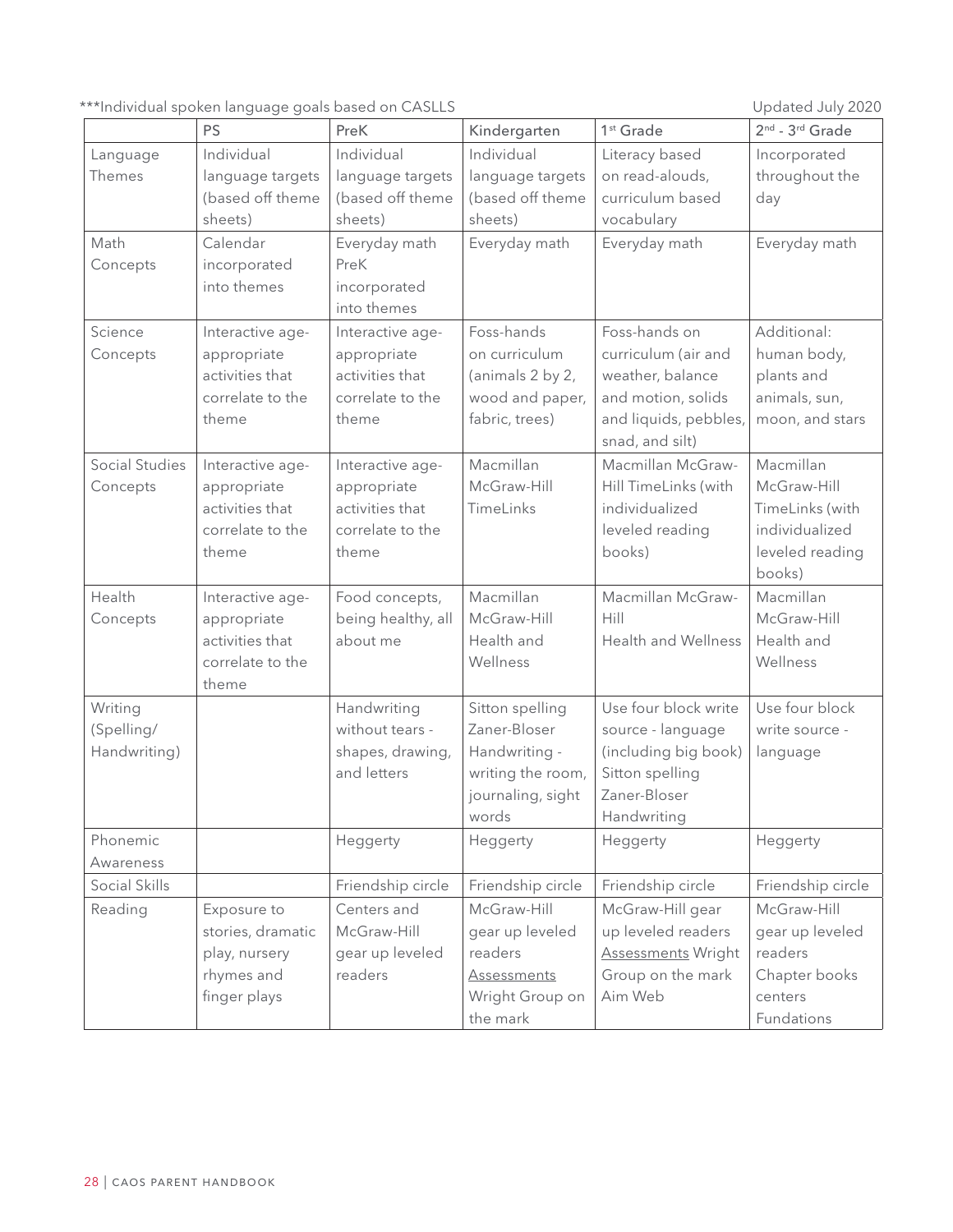- Preschool: Children get to learn about their world through play. Play-based activities, arts and crafts, and food preparation are used to help our Preschool students explore the different themes we have throughout the school year. While interacting with these themes, children are developing multiple skills, including social play, self-help, fine motor, and gross motor. CAOS Preschool students are also exposed to pre-academics. Some of these include recognizing their name and classmates names in print, counting to 10, and identifying shapes and colors.
- Pre-Kindergarten through Primary: Children learn about their world through play and age-appropriate academics. Interactive activities include arts and crafts, food preparation, individualized reading instruction, and Everyday Mathematics®. Children also participate in Music, Art, Physical Education, Library, and Friendship Circle each week. A majority of the class time is focused in language rich small group activities, the children also participate in large group activities to help prepare them for kindergarten and beyond.
- Enrichment: Children who are deaf and hard of hearing have the opportunity to participate in daily individual therapy. When children with hearing loss go to therapy, classroom teaching stops for an hour. Children with typical hearing, in addition to those children who are deaf and hard of hearing who do not require daily therapy, go to Enrichment with one of our Enrichment Teachers. Enrichment is an opportunity for children to work in smaller groups on specific skills that might be challenging for them. Examples include fine motor skills, such as cutting, drawing, or handwriting or school-based concepts such as counting, alphabet knowledge, or early literacy skills. It is also a time where students can explore topics outside the classroom curriculum, such as animals and their habitats, space or yoga. Enrichment teachers also have access to The Creative Curriculum® for preschool through Kindergarten age students.
- PE: Lessons support the Harcourt BeActive! Curriculum, adapted to include physical activity appropriate to the pre-Kindergarten age level. During the winter months, PE is held in the Center Rooms, and when weather permits, the children use the grass or concrete area on The Caring Place playground.
- Art: Lessons are developed to coincide with classroom units and language goals and provide an introduction to various art media and experiences for students in PreK through 3rd grade. For preschool students, theme based art projects are imbedded throughout the school day.
- Library: Students in Pre-K through primary grades have the opportunity to visit the CAOS library once each week, participate in an age appropriate read aloud and check out library books.
- Music: Students in all grade levels have the opportunity to participate in music once each week. Students explore various instruments including their voices, boom whackers, bells, maracas and tambourines. They explore pitch, tempo, and volume at age appropriate levels. Movement is often paired with music to make developing an appreciation and enjoyment of music a full body experience.

Note: In order to meet the individual needs of students, specials are subject to change throughout the year. These adjustments will typically coincide with CAOS schedule changes.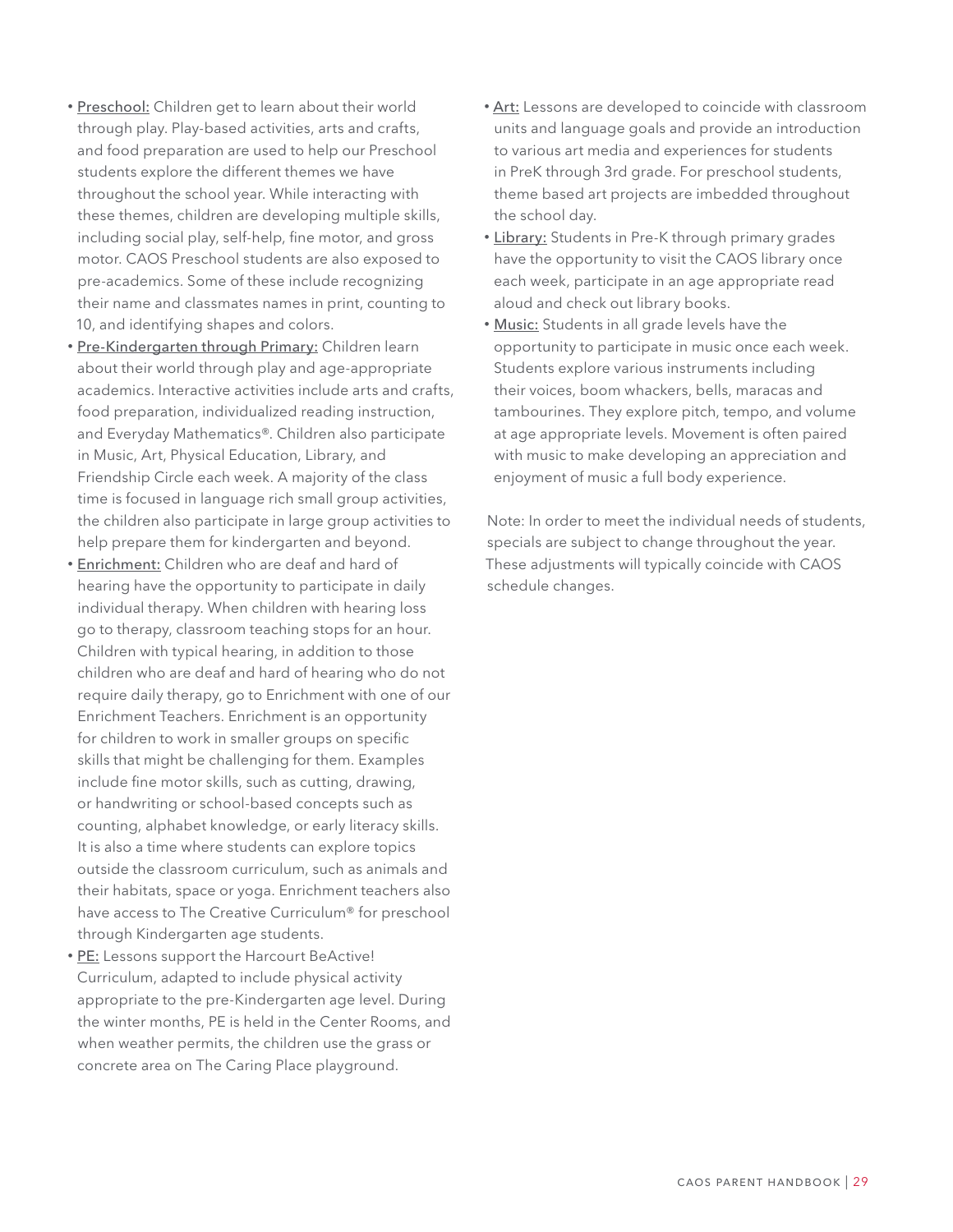### Behavior Management

Learning to develop and maintain friendships is some of the most important work of early childhood. The strategies kids use to interact with others form the foundation for their future relationships. Children benefit from practice with these skills, along with reminders and acknowledgment of the times that they make great choices in those interactions. When those good choices are acknowledged and encouraged, we are more likely to see them again.

Because of this Carle Auditory Oral School started hosting Friendship Circles with PreK through primary classes. The group time is supported by a social worker, deaf educators, and enrichment teachers to ensure that the concepts learned and practiced in the groups can be practiced throughout the day across learning environments.

Friendship Circles are based on the concepts developed through Trust Based Relational Intervention with Dr. Karyn Purvis. Our staff had the good fortune of spending two days training on these concepts. We explored how they might apply to our school, and launched Friendship Circles in January 2017. We decided that the whole school would focus on a set of core concepts and skills so that kids and adults could give and receive encouragement for applying the concepts throughout the day.

The staff and students at CAOS focus on learning the updated school rules, outlined and described below.

- Stick Together
- No Hurts
- Have Fun

Stick Together means a lot at our school. It means when one person is talking, we stick together by listening to them. When we are playing, we don't leave anyone out. When we move from one place to another within the school, we stick together too. And when we are talking or learning about a topic, we stick together by staying on topic and engaging in the lesson. We use this one phrase to remind the students if they forget, and to recognize the students when they remember to stick together.

No hurts also has multiple applications as well. It means that we don't hurt each other's bodies, or engage in activities that might hurt another person. It also means that we don't say or do things that hurt each other's feelings – we use kind words and are respectful when we interact with others. When we do hurt someone's body or feelings we reach out to try to make it better.

Have fun is the most important one – and it works much better when we follow the first two rules. We design activities and take advantage of impromptu opportunities to have fun, to laugh together and share our experiences. We know that children learn best through play and hands on involvement with engaging activities – and that's how they have fun too!

Other concepts explored during Friendship Circles and throughout the day during the school year are listed below.

Respect - We practice asking permission before entering another person's space, before taking something that belongs to someone else and before showing affection. We practice treating toys and other items with respect and talk about the consequences of what happens when we don't. The kids notice that if you don't treat toys with respect, they might break and you might not be allowed to play with it next time, that if you don't treat an animal with respect, they might scratch you, bite you or run away from you.

Re-do's are about making sure our kids are practicing doing things the "right way" so that we can create muscle memory for doing things with respect. We will talk about re-do's or doing it again with respect throughout the day, and we get really excited each time someone does a re-do with respect! We want to create a more solid memory and a higher level of fun and enjoyment when kids do things with respect.

Asking or telling is about helping kids learn the difference between asking and telling, as well as helping them sort out when telling is appropriate and when asking is a better strategy. When a child wants help with a requested task, they need to ask rather than tell their teacher. When a child is responding to a question, they need to tell, rather than ask their response. When a child is playing with a friend and they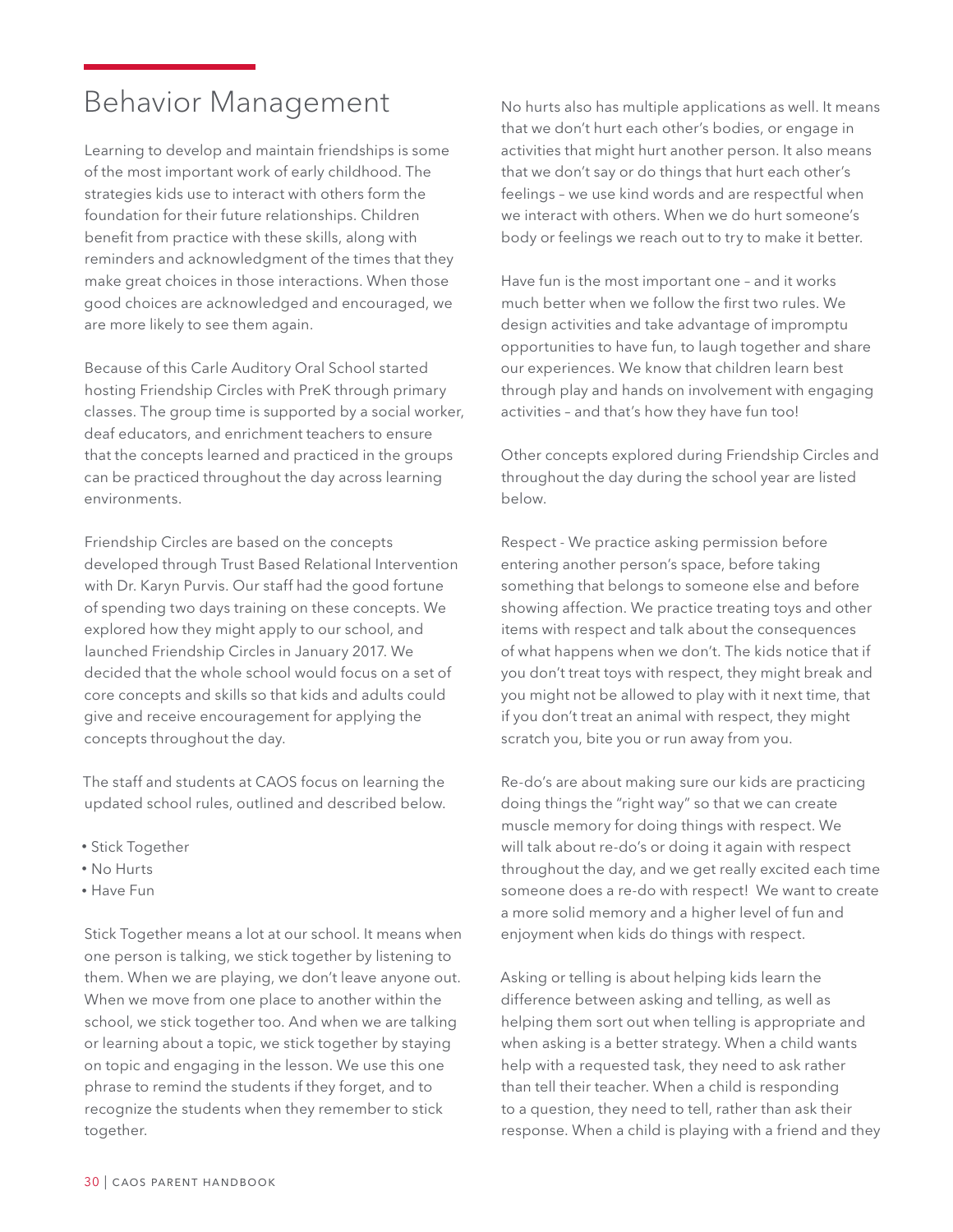have a new idea, they should ask/ suggest rather than tell their peer what to do.

Accepting No - We talk about how adults cannot always say yes when children ask for something or ask for choices or compromises, and that it is important for children to respond with respect. In the Friendship Circle activities the children see and engage in activities where they hear a variety of "no" responses, and practice accepting no with respect. Examples of "no" responses include:

- •"That is really good asking, but this time I'd like for you to practice accepting no." (Being proactive on getting the behaviors you would like to see.)
- •"That is really good asking, but you may not have right now. You may have while we are packing up this afternoon." (No now, but yes later.)
- "That is really good asking, but the answer is not this time. Wow! That is really good accepting no!!" (Quickly compliment them on accepting no before they have a chance to respond.)

The children practice with their partners both giving and accepting no and receive lots of cheers and encouragement when they are able to respond with respect. At times, the children

- ask for a compromise, ("May I have a compromise, and have  $\frac{1}{\sqrt{2}}$  after  $\frac{1}{\sqrt{2}}$  after  $\frac{1}{\sqrt{2}}$  ?")
- use self-talk ("Maybe next time.") or
- just say okay and go back to their activity.

CAOS approach to education is also individualized; therefore, a number of different discipline options may be used depending on what works best for any specific child. Due to the fact that our program focuses on early developmental levels, a broad approach to discipline is necessary.

Additionally, teachers will identify strategies that are most effective for the children in their classrooms. Positive Discipline Approaches include:

Developmental Approaches - pick strategies that are appropriate to the developmental level the students are functioning at.

Choices - when possible, allowing students the opportunity to choose between a variety of positive discipline choices

Positive Rewards - using positive statements of affirmation, positive assessments of peer behaviors, positive praise, and tangible rewards when needed

Natural Consequences - when a child makes an inappropriate choice for school, if there is a natural consequence no further discipline is needed; in addition, the choice for discipline will reflect the most natural consequence appropriate for that choice.

Time Away - a student may be removed from an activity for a short time (one minute for each year of their age) to gain control of emotions, given an opportunity to change their choice to a more appropriate one, or to think about a way to solve a problem. They will be asked if they are ready to return. A child will not return unless they are ready.

Staff communicates with families about their child's behavior and engagement throughout the school year. If challenges arise, staff share suggested strategies and gather input from families about how to improve these areas. If this does not result in improvement and the child becomes disruptive to the school's mission, a meeting will be held to facilitate transition to another program.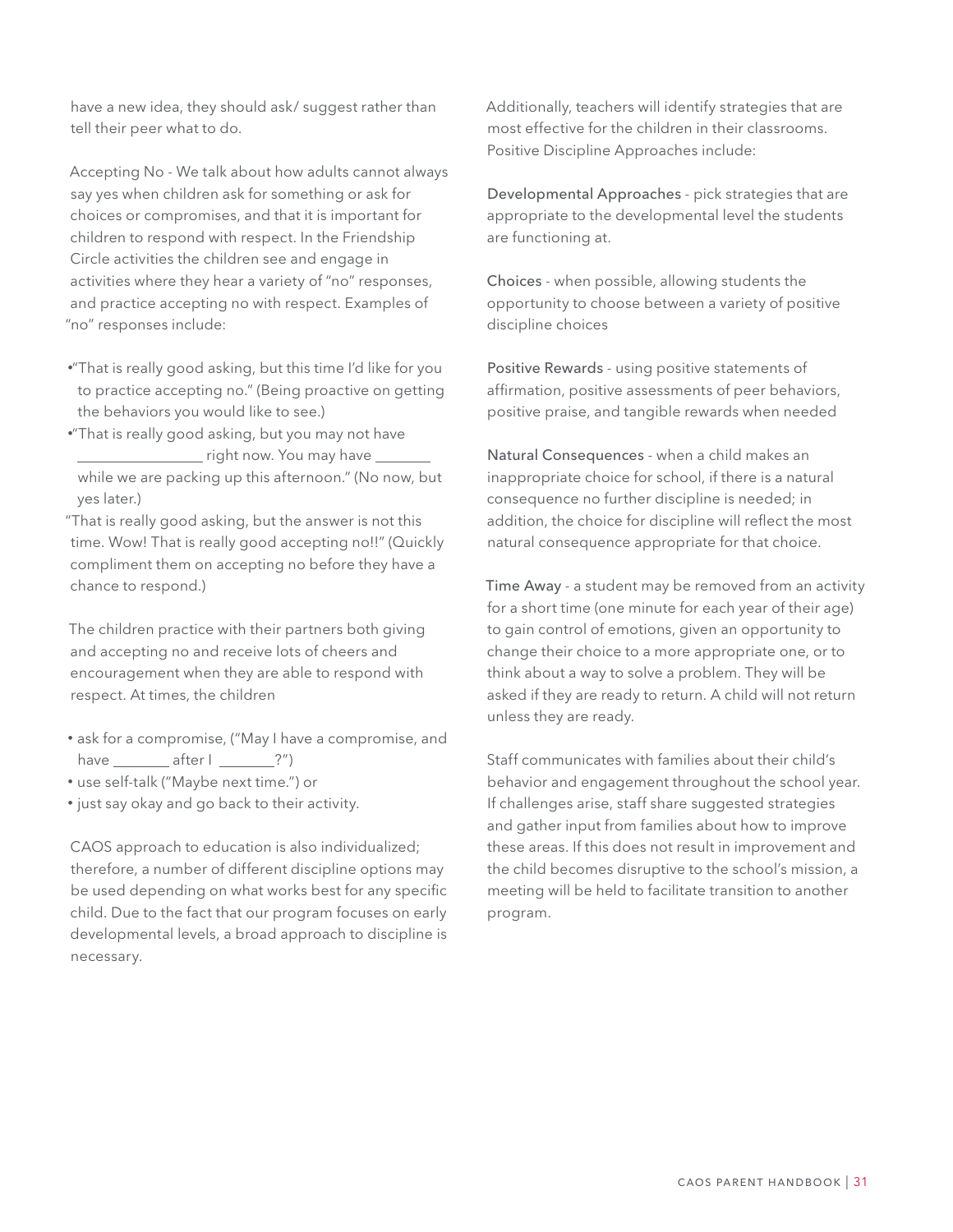### Classroom Placement

- Children at CAOS are placed in classrooms based on the interaction of a variety of factors, including chronological age, maturity, social skills, language level, academic readiness, learning style, selfregulation skills, and parent/ teacher input.
- Because it is a dynamic process, teacher/ classroom assignment is generally not available until the week before the start of each new school year.
- CAOS is a private school program meaning that sometimes children will be eligible to start a grade level even if their birthday is later than the public school cut-off of September 1st.
- Parental input will be considered with all grade-level placement decisions.
- Classroom placement changes may occur during the school year to accommodate the needs of individual children and families. Though change can be disruptive, it is CAOS's belief that adjustments based on responsiveness to child and family needs and a pursuit of excellence cannot always wait for the start of a new school year.
- Planned transitions will be communicated to CAOS families as soon as they are finalized. Input will be gathered from impacted families to ensure that each child and family is supported during and not negatively impacted by the change.

### Door Codes

- School exits and entrances are locked at all times.
- Door codes are assigned to individual families to provide access while maintaining safety.
- Door codes are essentially a key to the school building, providing access during all hours that the building is open.
- Door codes may be shared with your spouse but should not be given to other family members or friends who are picking up at CAOS. If another adult will be picking up your child on a regular basis, please contact the school office and another code will be assigned to them.
- If a person is picking up that does not have a code, they are welcome to check in at the ECHO front desk, or use the intercom by the ECHO lobby door to be "buzzed" up to the school.
- Children should not be allowed to have access to the door codes. Door codes allow children to access the elevator to leave the school. Though the children are closely monitored, this introduces an unacceptable safety risk.
- If a CAOS staff member observes a child using or reciting a door code, the school office will be informed and the code will be deactivated and a new code will be assigned.
- Repeated misuse of door codes will result in denial of future door codes. In this case, families will continue to have access to the school by checking in with the ECHO front desk or using the intercom by the ECHO lobby door to be "buzzed" up to the school.

### Social Media Policy

As a healthcare organization, Carle is focused on protecting patient health information and maintaining confidentiality. Employees participate in annual training to ensure we are doing everything we can to accomplish this goal. Carle recently developed a policy to provide guidance to employees about using social media in a way that protects patient information.

As part of the policy, Carle strongly recommends that employees refrain from following or "friending" patients, or in our case, students and family members, who have used Carle services.

We are sharing this information with you, just in case you do have social media connections with CAOS or ECHO staff members, and notice that they are no longer showing up in your newsfeed or commenting on your posts. We remain passionately interested in our students and families and will seek to identify other ways to remain connected after folks graduate from the program.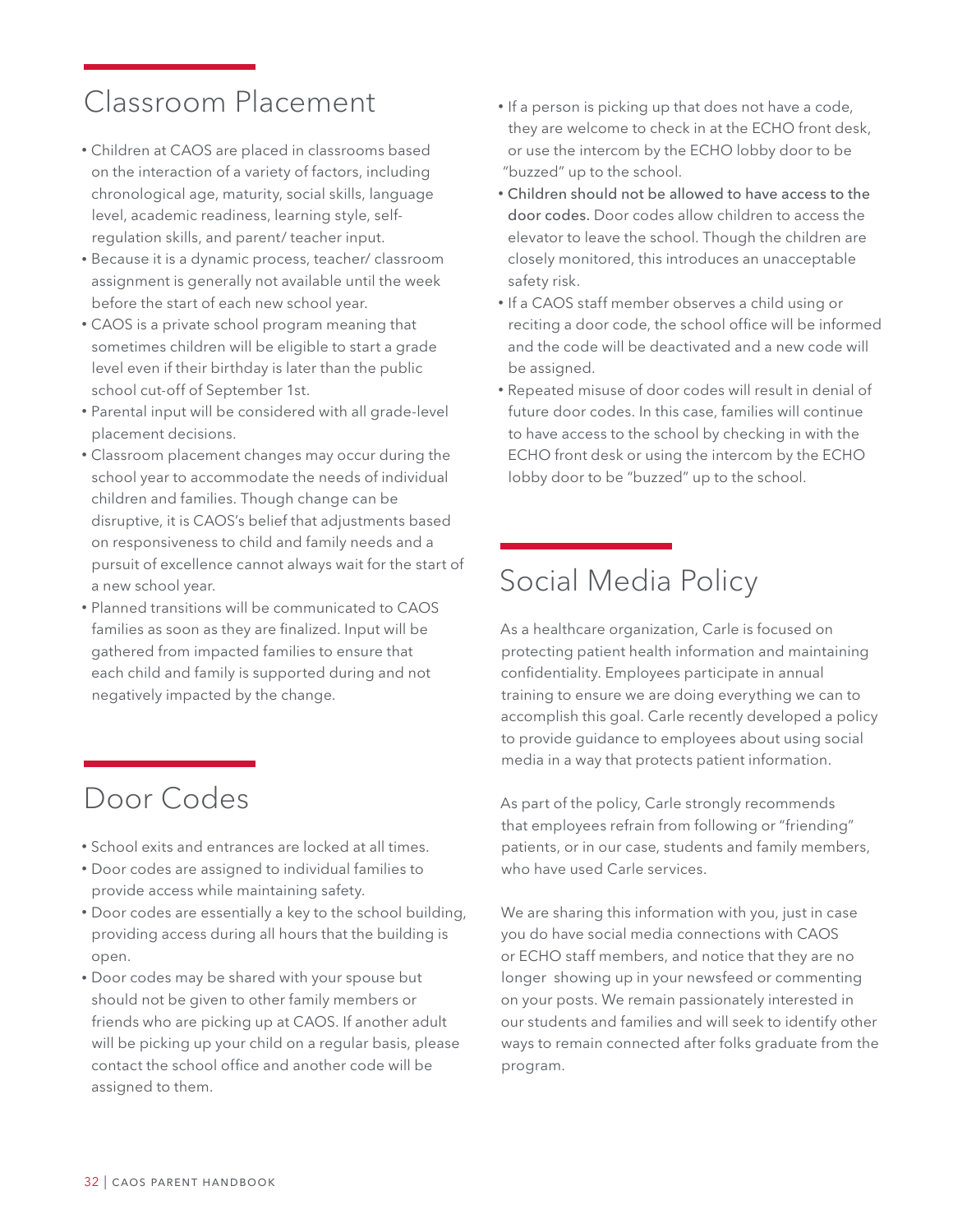### Sharing Concerns/ Partnering for Excellence

- At CAOS, our goal is to provide excellent education and care to our children and families. This is a constant, a core value, and is unchanging.
- In order to achieve this value, we need to be responsive to children and family needs.
- If the chaos at CAOS gets you down, and you start to doubt this commitment, contact Danielle to talk about it.
- Because our staff has extensive training in speech and spoken language development, in addition to general development, staff members are constantly monitoring and working to improve speech and language skills. If a staff member has a concern about the communication or general development of a child with normal hearing, they will first consult with the program director. If appropriate, a CAOS speech therapist, teacher or other appropriate staff member will be asked to observe the child to see if the concern is shared. If the concern is shared, CAOS staff will contact the child's family to share the concern and find out how the family wishes to proceed.

### Additional Resources

- Because of the school's relationship with Carle, additional resources may be available to CAOS children and families.
- Social Work Services Carle has social workers available to support Carle patients in a variety of ways. If your family would benefit from support and information from a social worker, please contact Diane Greco-Colravy (217) 326-2824 to learn about this valuable resource.
- Therapy Services Carle has occupational, physical and speech therapists that can help your child/ family to address need areas. If your child is in need of support in any of these areas, please contact Carle Therapy Services at (217) 383-3360. Services can be billed to your insurance company or paid for directly.
- CAOS has speech language pathologists (SLPs) on staff to support the development of spoken language and listening skills in children with hearing loss. As mentioned above, the SLPs complete speech screenings on each child with normal hearing every fall. Results, and if applicable, recommendations for speech therapy will be shared with each parent. When the schedule allows, it may be possible for children with normal hearing to receive speech therapy support, during or after the school day. Please contact Danielle or your child's classroom teacher if you have concerns about your child's speech or language development.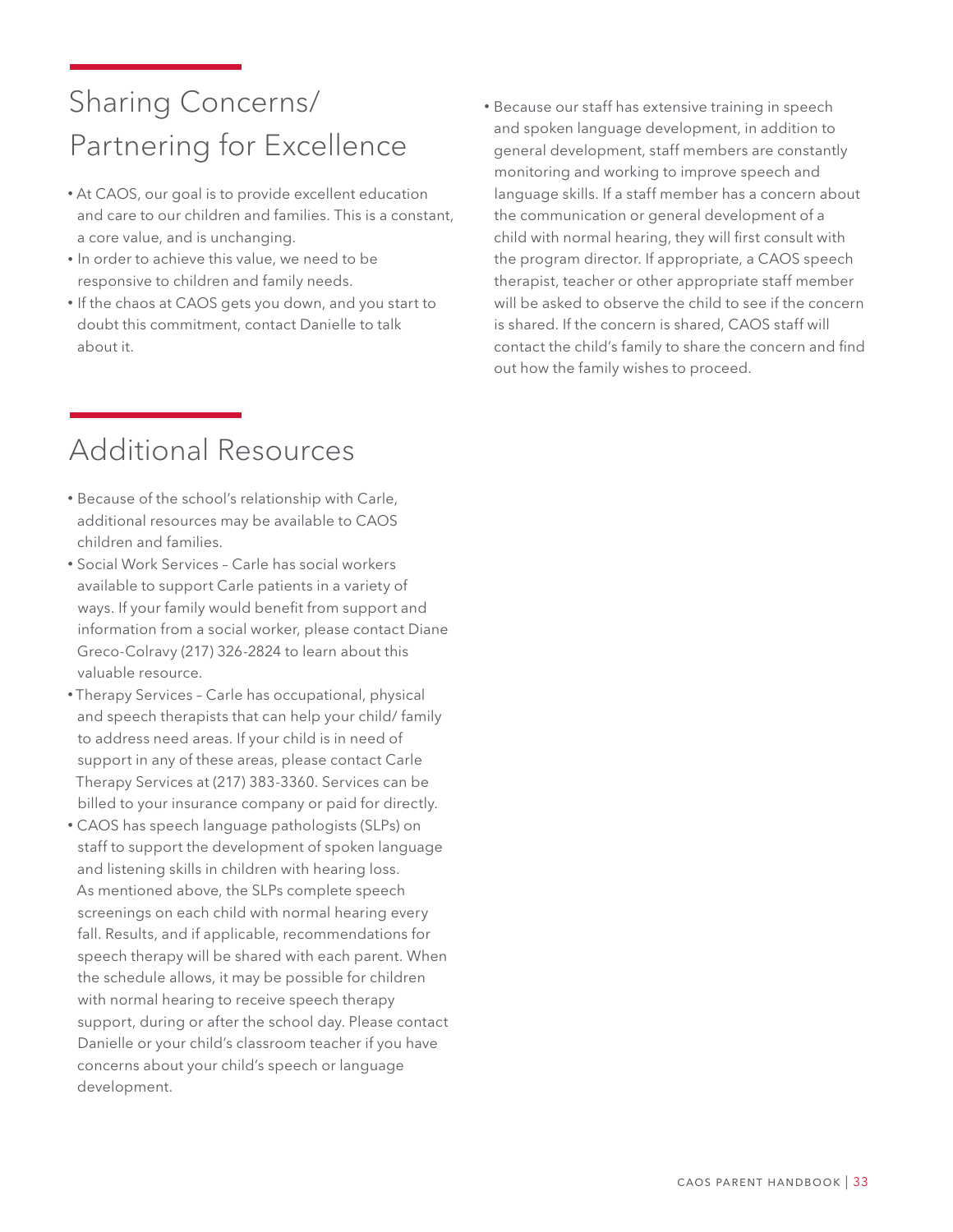|    |    |    |                |    |                             |    | 2022 – 2023 Academic Year Calendar                                                                                                         |                            |  |  |
|----|----|----|----------------|----|-----------------------------|----|--------------------------------------------------------------------------------------------------------------------------------------------|----------------------------|--|--|
|    |    |    |                |    |                             |    | 805 W. Park St., Urbana, IL 61801   Phone: (217) 326-2824   School Fax: (217) 326-2266                                                     |                            |  |  |
| 24 | 25 | 26 | 27             | 28 | 29                          | 30 | AUGUST 2022                                                                                                                                | <b>ECHO</b> meeting        |  |  |
| 31 |    |    | 3              | 4  | 5                           | 6  | Last day of Summer Camp<br>CAOS Staff Meetings (Day care closed)                                                                           | July 22<br>July 25 - Aug 3 |  |  |
| 7  | 8  | 9  | 10             | 11 | 12                          | 13 | First Day of School                                                                                                                        | Aug 4                      |  |  |
| 14 | 15 | 16 | 17             | 18 | 19                          | 20 |                                                                                                                                            |                            |  |  |
| 21 | 22 | 23 | 24             | 25 | 26                          | 27 | Days in Attendance: 19                                                                                                                     |                            |  |  |
| 28 | 29 | 30 | 31             |    |                             |    | School-wide testing for all students occurs during August.                                                                                 |                            |  |  |
|    |    |    |                | 1  | $\overline{2}$              | 3  | SEPTEMBER 2022                                                                                                                             |                            |  |  |
| 4  | 5  | 6  | 7              | 8  | 9                           | 10 | Illini Orange and Blue Day                                                                                                                 | Sep 5                      |  |  |
| 11 | 12 | 13 | 14             | 15 | 16                          | 17 | No School - Labor Day - (Day care closed)                                                                                                  | Sep 6                      |  |  |
| 18 | 19 | 20 | 21             | 22 | 23                          | 24 | No School - Staff Work Day - (Day care pending, 4 families must sign up by 8/4)<br>Days in Attendance: 20                                  | Sep 7                      |  |  |
| 25 | 26 | 27 | 28             | 29 | 30                          |    | Free hearing screenings occur in September.                                                                                                |                            |  |  |
|    |    |    |                |    |                             | 1  | OCTOBER 2022                                                                                                                               |                            |  |  |
| 2  | 3  | 4  | 5              | 6  | 7                           | 8  | Pink Day for Breast Cancer Awareness                                                                                                       | Oct 5                      |  |  |
| 9  | 10 | 11 | 12             | 13 | 14                          | 15 | No School - Teacher/Therapist Work Day (Day care pending, 4 families must sign up by 8/4)                                                  | Oct 10                     |  |  |
| 16 | 17 | 18 | 19             | 20 | 21                          | 22 | Costume Parade                                                                                                                             |                            |  |  |
| 23 | 24 | 25 | 26             | 27 | 28                          | 29 | Days in Attendance: 20                                                                                                                     |                            |  |  |
| 30 | 31 |    |                |    |                             |    | Free speech screenings occur in October.                                                                                                   |                            |  |  |
|    |    |    |                |    |                             |    | NOVEMBER 2022                                                                                                                              |                            |  |  |
|    |    | 1  | $\overline{2}$ | 3  | 4                           | 5  | Wear your Favorite Color Day                                                                                                               | Nov 2                      |  |  |
| 6  | 7  | 8  | 9              | 10 | 11                          | 12 | 1 <sup>st</sup> Trimester Ends (67 days)                                                                                                   | Nov 9                      |  |  |
| 13 | 14 | 15 | 16             | 17 | 18                          | 19 | No School - Parent-Teacher Conferences / Staff Work Day (all students)<br>Thanksgiving Feast (before/after care open) NOTE: 2 PM dismissal | Nov 14<br>Nov 22           |  |  |
| 20 | 21 | 22 | 23             | 24 | 25                          | 26 | No School - Thanksagiving break (Day care pending, 4 families must sign up by 8/4)                                                         | Nov 23                     |  |  |
| 27 | 28 | 29 | 30             |    |                             |    | No School - Thanksgiving break (Day care closed)<br>Days in Attendance: 18                                                                 | Nov 24, 25                 |  |  |
|    |    |    |                | 1  | $\overline{2}$              | 3  | DECEMBER 2022                                                                                                                              |                            |  |  |
| 4  | 5  | 6  | 7              | 8  | 9                           | 10 | Crazy Hair Day                                                                                                                             | Dec 7                      |  |  |
| 11 | 12 | 13 | 14             | 15 | 16                          | 17 | Winter Party PM                                                                                                                            | Dec 20                     |  |  |
| 18 | 19 | 20 | 21             | 22 | 23                          | 24 | No School - Winter Break (Day care pending, 4 families must sign up by 8/4)                                                                | Dec 21 - 22, 27 - 29       |  |  |
| 25 | 26 | 27 | 28             | 29 | 30                          | 31 | No School - Winter Break (Day care closed)<br>Days in Attendance: 14                                                                       | Dec 23, 26, 30             |  |  |
|    |    |    |                |    |                             |    | JANUARY 2023                                                                                                                               | ECHO meeting               |  |  |
|    |    |    | $\overline{4}$ | 5  | 6                           | 7  | No School - Winter Break (Day care closed)                                                                                                 | Jan 2                      |  |  |
| 1  |    |    |                |    |                             |    | No School - Staff Work Day (Day care closed)                                                                                               | Jan 3                      |  |  |
| 8  | 9  | 10 | 11             | 12 | 13                          | 14 | Pajama Day                                                                                                                                 | Jan 4                      |  |  |
| 15 | 16 | 17 | 18             | 19 | 20                          | 21 | No School - Staff Work Day (Day care closed)                                                                                               | Jan 16                     |  |  |
| 22 | 23 | 24 | 25             | 26 | 27                          | 28 | Days in Attendance: 20                                                                                                                     |                            |  |  |
| 29 | 30 | 31 |                |    |                             |    |                                                                                                                                            |                            |  |  |
|    |    |    |                |    | NO SCHOOL - DAY CARE CLOSED |    | SPECIAL EVENT DAY<br>SUMMER CAMP                                                                                                           | NO SCHOOL - DAY CARE OPEN  |  |  |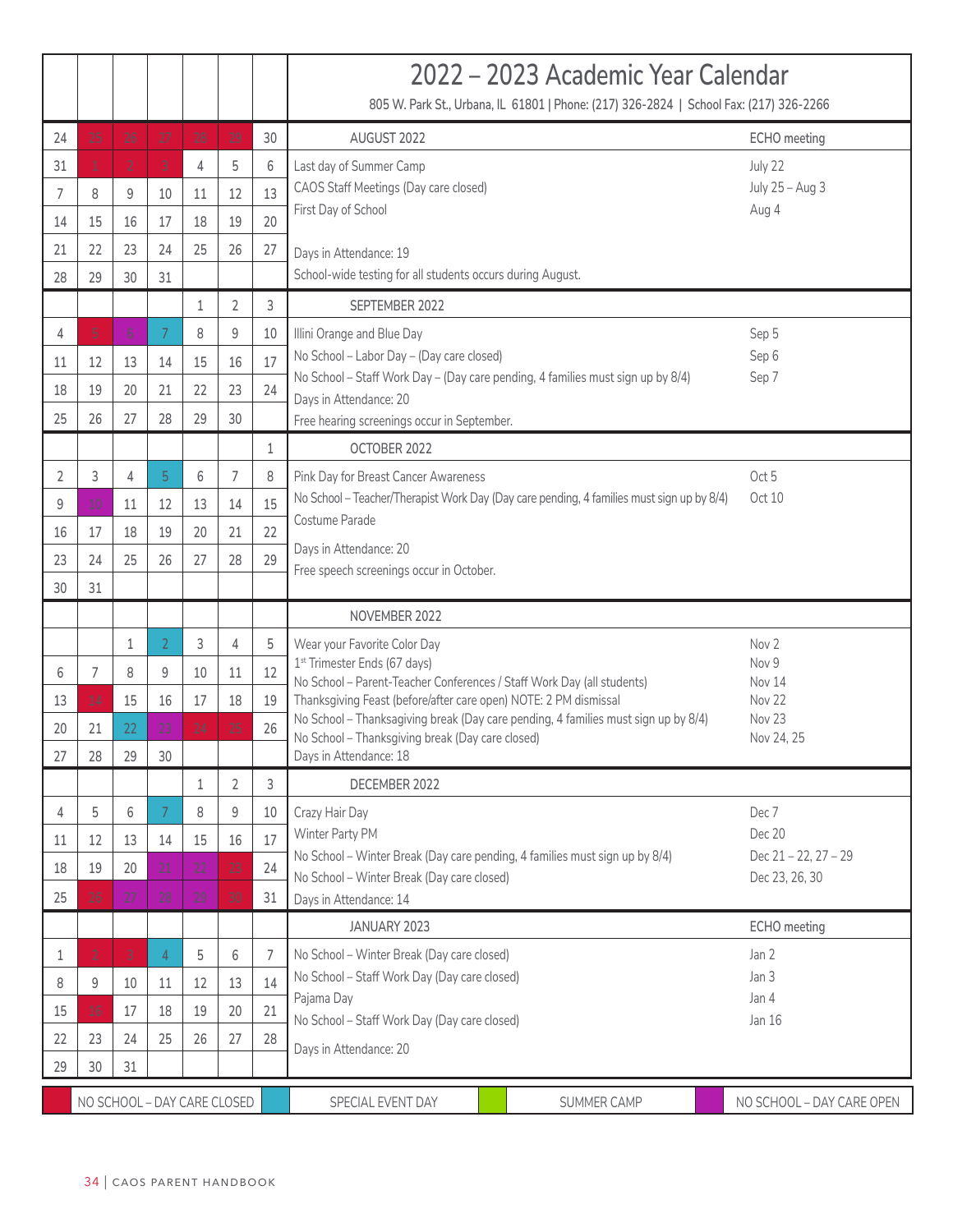|          |          |                |                             |                  |                |         | 2022 – 2023 Academic Year Calendar<br>805 W. Park St., Urbana, IL 61801   Phone: (217) 326-2824   School Fax: (217) 326-2266 |                           |  |  |
|----------|----------|----------------|-----------------------------|------------------|----------------|---------|------------------------------------------------------------------------------------------------------------------------------|---------------------------|--|--|
|          |          |                |                             |                  |                |         | FEBRUARY 2023                                                                                                                | ECHO meeting              |  |  |
|          |          |                | 1                           | $\overline{2}$   | 3              | 4       | Wear Pink/Red/Hearts Day                                                                                                     | Feb 1                     |  |  |
| 5        | 6        | 7              | 8                           | 9                | 10             | 11      | Winter Program @ The Forum at 9:30                                                                                           | <b>TBD</b>                |  |  |
| 12       | 13       | 14             | 15                          | 16               | 17             | 18      | No School - President's Day (Day care pending, 4 families must sign up by 12/15)                                             | Feb 20*                   |  |  |
| 19       | 20       | 21             | 22                          | 23               | 24             | 25      | No School - Staff work day - (Day care closed)<br>Days in Attendance: 18                                                     | Feb 21                    |  |  |
| 26       | 27       | 28             |                             |                  |                |         | Testing for students who are DHH during February.                                                                            | *Snow make-up day         |  |  |
|          |          |                | $\mathbf{1}$                | $\overline{2}$   | 3              | 4       | <b>MARCH 2023</b>                                                                                                            |                           |  |  |
| 5        | 6        | $\overline{7}$ | 8                           | 9                | 10             | 11      | Crazy Socks Day                                                                                                              | Mar 1                     |  |  |
| 12       | 13       | 14             | 15                          | 16               | 17             | 18      | 2 <sup>nd</sup> Trimester Ends (66 days)                                                                                     | Mar 3                     |  |  |
| 19       | 20       | 21             | 22                          | 23               | 24             | 25      | No School - Parent Conferences (Day care closed)                                                                             | Mar 10                    |  |  |
| 26       | 27       | 28             | 29                          | 30               | 31             |         | No School - Spring Break (Day care closed)<br>Days in Attendance: 17                                                         | Mar 13 - 17               |  |  |
|          |          |                |                             |                  |                | 1       | <b>APRIL 2023</b>                                                                                                            | <b>ECHO</b> meeting       |  |  |
| 2        | 3        | 4              | 5                           | 6                |                | 8       | Sports Day                                                                                                                   | Apr 5                     |  |  |
| 9        | 10       | 11             | 12                          | 13               | 14             | 15      | No School - (Day care pending, 4 families must sign up by 12/15)                                                             | Apr 7*                    |  |  |
|          |          |                |                             |                  |                |         | No School - Staff work day - (Day care closed)                                                                               | April 10*                 |  |  |
| 16       | 17       | 18             | 19                          | 20               | 21             | 22      | <b>CAOS Walkathon</b>                                                                                                        | <b>TBD</b>                |  |  |
| 23       | 24       | 25             | 26                          | 27               | 28             | 29      | Picture Day                                                                                                                  | <b>TBD</b>                |  |  |
| 30       |          |                |                             |                  |                |         | Days in Attendance: 18                                                                                                       | *Snow make-up days        |  |  |
|          | 1        | $\overline{2}$ | 3                           | 4                | 5              | 6       | MAY 2023                                                                                                                     |                           |  |  |
| 7        | 8        | 9              | 10                          | 11               | 12             | 13      | Super Hero Day                                                                                                               | May 3                     |  |  |
| 14       | 15       | 16             | 17                          | 18               | 19             | 20      | CAOS Walkathon (Rain Date)                                                                                                   | <b>TBD</b>                |  |  |
| 21       | 22       | 23             | 24                          | 25               | 26             | 27      | No School - Staff work day - (Day care closed)                                                                               | May 5                     |  |  |
| 28       |          |                |                             |                  |                |         |                                                                                                                              |                           |  |  |
|          |          |                |                             |                  |                |         | No School - Memorial Day (Day care closed)                                                                                   | May 29                    |  |  |
|          | 29       | 30             | 31                          |                  |                |         | No School - Staff work day - (Day care closed)                                                                               | May 30                    |  |  |
|          |          |                |                             |                  |                |         | Days in Attendance: 20                                                                                                       |                           |  |  |
|          |          |                |                             |                  |                |         | <b>JUNE 2023</b>                                                                                                             | ECHO meeting              |  |  |
|          |          |                |                             | 1                | $\overline{2}$ | 3       | <b>Tropical Day</b>                                                                                                          | Jun 7                     |  |  |
| 4        | 5        | 6              | -7                          | 8                | 9              | 10      | ^Year-End Celebration @ The Forum - Drop off/Art Auction at 9:30, dismissal at 12:00                                         | Jun 16                    |  |  |
| 11       | 12       | 13             | 14                          | 15               | 16             | 17      | 3rd Trimester Ends - Last Day of School - School-wide Family Field Trip<br>No School - Staff Work Day (Day care closed)      | Jun 21<br>Jun 22 - 23     |  |  |
| 18       | 19       | 20             | 21                          | 22               | 23             | 24      | Summer Camp begins                                                                                                           | Jun 26 - 30               |  |  |
| 25       | 26       | 27             | 28                          | 29               | 30             | 1       | Days in Attendance: 15                                                                                                       |                           |  |  |
| 2        | 3        | 4              | 5                           | $6 \overline{6}$ | 7              | 8       | JULY / AUGUST 2023                                                                                                           |                           |  |  |
| 9        | 10       | 11             | 12                          | 13               | 14             | 15      | No Summer Camp - Closed; Closed for Independence Day                                                                         | Jul $3-5$                 |  |  |
| 16       | 17       | 18             | 19                          | 20               | 21             | 22      | Summer Camp open                                                                                                             | July $6 - 21$             |  |  |
|          |          |                |                             |                  |                |         | No School - Staff work days (Day care closed)                                                                                | July 24 - Aug 2           |  |  |
| 23<br>30 | 24<br>31 | 25             | 26                          | 27<br>3          | 28<br>4        | 29<br>5 | First day of school                                                                                                          | Aug 3                     |  |  |
|          |          |                | NO SCHOOL - DAY CARE CLOSED |                  |                |         | SPECIAL EVENT DAY<br><b>SUMMER CAMP</b>                                                                                      | NO SCHOOL - DAY CARE OPEN |  |  |

School days = 200 days Day care days = 10 days No Day care days = 28 (includes holidays) Summer Camp = 17 days